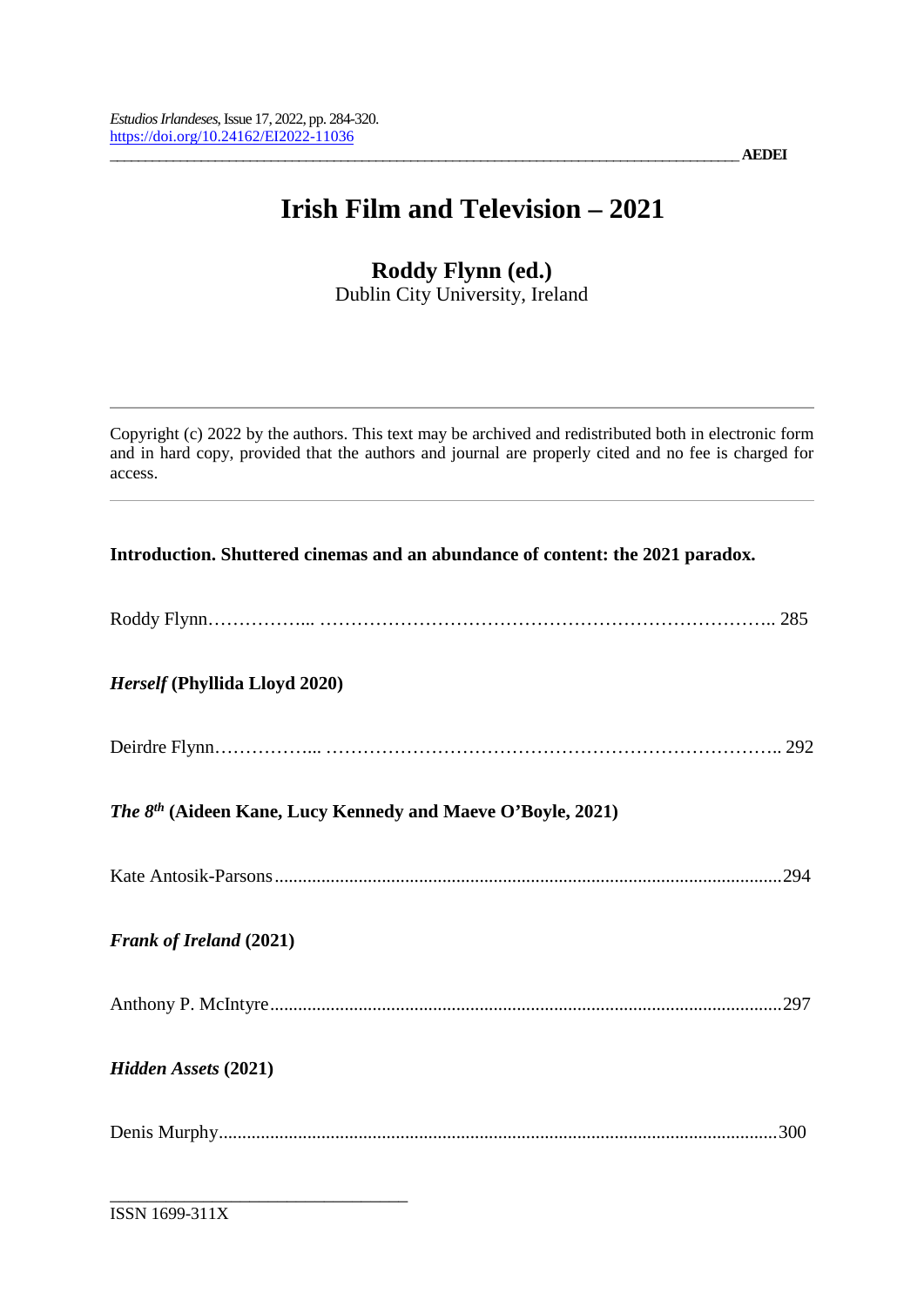| $\textit{Arracht}$ (2020)                                      |  |
|----------------------------------------------------------------|--|
|                                                                |  |
| Smother (2021)                                                 |  |
|                                                                |  |
| <b>Positive Vibes: Love Yourself Today (Ross Killeen 2021)</b> |  |
|                                                                |  |
| <b>Deadly Cuts (Rachel Carey 2021)</b>                         |  |
|                                                                |  |
| Groundswell (Johnny Gogan 2021)                                |  |
|                                                                |  |

## **Introduction. Shuttered cinemas and an abundance of content: the 2021 paradox.** Roderick Flynn

In September 2021, RTE screened Ken Wardrop's *Cocooned*, an exploration of how the elderly in Ireland coped with the unprecedented sequence of lockdowns prompted by the Covid pandemic. Though emphasizing the humour with which the subjects of the film confronted their situation, the documentary also emphasized the confined nature of their lives, shooting them almost exclusively through closed windows as they looked out over (typically dark) exteriors.

Given the extent to which Covid conditions had curtailed production activity in at least the first half of 2020, the reintroduction of *another* prolonged lockdown in January 2021 might have seen Wardrop's film regarded as an analogue for the Irish screen production sector entering another period of hibernation.

The value of production activity in Ireland in 2020 had fallen by 40% year-on-year to €213 million. Startlingly, however, by July, it was apparent that 2021 might be the single most successful year in the history of the Irish screen industry, measured in terms of projects in production and economic contribution. Figures from Screen Ireland suggested that 37 projects, worth €289 million had gone into production in the first six months of the year. If sustained this level of activity would comfortably eclipse the previous high (non-inflation adjusted) of  $\epsilon$ 358 million recorded in 2019. End of year figures confirmed this. The total value of expenditure on

*Arracht* **(2020)**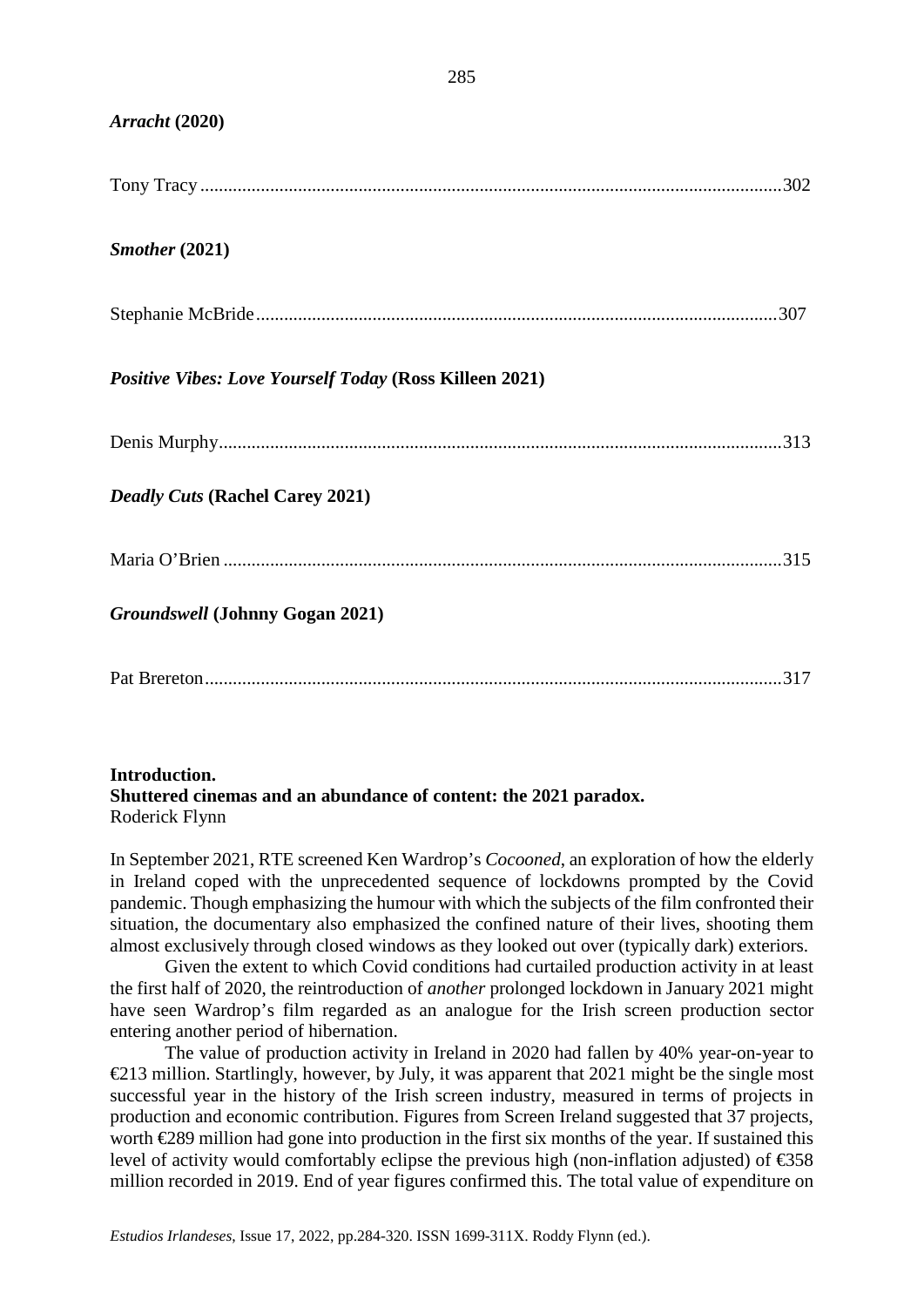screen production in Ireland in 2021 was just over half a billion euros, spread across 24 animation projects ( $\Theta$ 7m), 21 feature films ( $\Theta$ 177m), 10 television dramas ( $\Theta$ 24m) and 12 documentaries  $(\epsilon 2.7m)$ .

This remarkable bounceback owed something to broader developments in the wider international screen sector and to the simple fact that projects put on hold in 2020 recommenced activity (in most cases even before 2020 was out). It also owed at least something to Screen Ireland's active development of Covid-specific measures during 2020 and 2021 (facilitated by additional one-off stimulus support from the Department of Arts). Not least among these was the Production Continuity Fund offering financial aid to productions by funding the additional production costs associated with implementing Covid-mitigation measures.

Those measures have been far from trivial. The direct costs noted in Screen Producers Ireland's updated "Return to Production Guidelines" (published in April 2021) include the purchase of PPE, ongoing PCR tests and the employment of on-set medical crew. But, in many cases, shooting schedules have had to be entirely rewritten to take account of the need to split crews into self-contained pods (to mitigate the potential for Covid transmission). Indeed, scripts themselves have had to be revisited to work around such difficulties as shooting large group or crowd scenes. (Notably, thus far none of the major television dramas shot and broadcast during the pandemic included any reference to Covid in their narratives. In that respect, Wardrop's non-fiction *Cocooned* remains something of an outlier.)

The fact of Covid formed part of the backdrop against which Screen Ireland developed its most recent strategy document, published in July and covering the period up to 2024. For the most part the five pillars of the strategy rehearse previously identified priorities. Still clearly nodding at the 2018 Audiovisual Action Plan, the first pillar emphasised the need to develop a "global" reputation for innovative and creative story-telling. This pillar is largely concerned with the status in which domestic screen production is held internationally and tacitly acknowledges that Irish feature film still struggles to make an impact beyond these shores, especially compared with the animation and television drama sectors. Though it appears animation was been knocked off its "first among equals" perch in 2021 (the remarkable  $\bigoplus$  78m 2019 spend in the sector comfortably outstripping the value of feature and television drama production), it remains the indigenous screen sector most likely to penetrate international markets, a fact reflected in the strategy emphasis on the need to retain intellectual property rights for animation where possible. Irish-set television drama has also sold well internationally in recent years but the strategy reference to support for "collaboration with Irish public-service media and broadcasters with international partners" acknowledges the extent to which the cost of high profile drama production demands financial resources which cannot be found solely within the Irish market. As, Denis Murphy notes in his discussion of RTE's *Hidden Assets* drama (set in Ireland and Belgium), this raises questions as to whether Irish television drama must take into consideration the tastes of audiences outside this island if it is to be commissioned at all.

The second pillar's emphasis on investing in Skills and Talent is also far from novel although, in a development of the gender-focused responses to the #WakingTheFeminists drive since 2015, there is an acknowledgement of the need to broaden the cultural diversity of Irish screen talent to reflect the reality captured in the 2016 census that 17% of Irish residents were born outside Ireland. Hence the focus on the creation of a "national talent development and inclusion policy" and the provision of a "dedicated fund to support more access programmes." (In October Screen Ireland announced the launch of a  $\epsilon$ 500,000 Pathways fund to encourage production companies to support work placements and shadowing for crew from diverse and under-represented backgrounds.)

We will turn to the third pillar below but the third and fourth respectively point to the need to maintain and expand the business skills base underpinning the industry and the support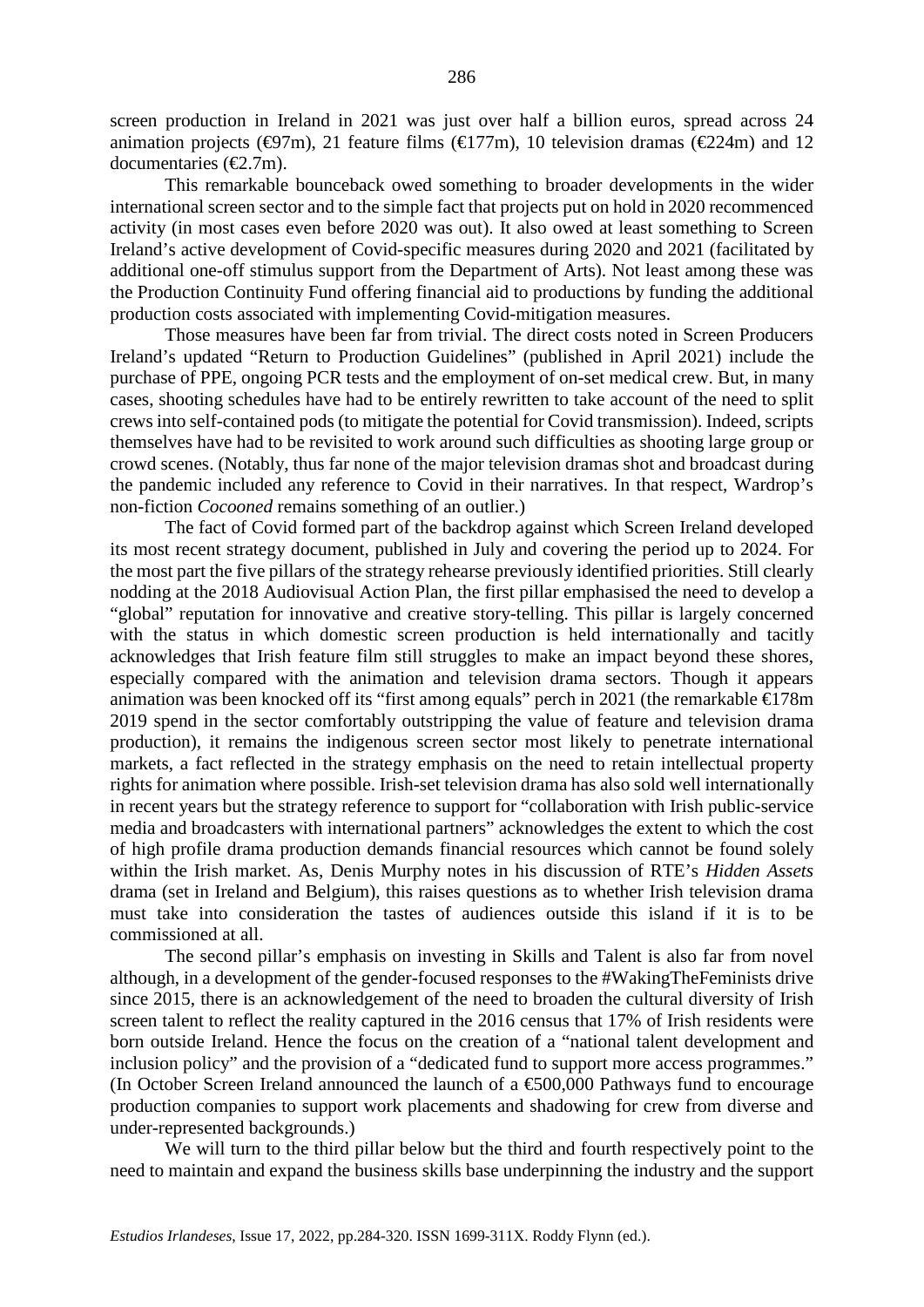for Screen Ireland itself as the key sectoral development body. There is clear emphasis here on the role played by overseas production in Ireland with reference to the need to sustain the conditions which have created a "pipeline of large-scale international projects filming in Ireland". To this, in July, Screen Ireland announced that it would re-establish a permanent presence in Los Angeles by relocating Steven Davenport, the agency's lead on inward international production, to an office there. (This had been previously signalled by deputy Prime Minister Leo Varadkar during a pre-Covid trade mission to Los Angeles in September 2021.) In the longer term, however, the strategy noted the need to ensure: that Section 481 remains competitive with similar incentives in other jurisdictions; that studio infrastructure (ongoing expansions of which are discussed below) continues to keep pace with demand but also that; the scope for production beyond Dublin and Wicklow is expanded.

The reference to Section 481 appeared to nod at an April 2021 report jointly commissioned from PriceWaterhouseCoopers by Ardmore and Troy Studios in association with Animation Ireland and Screen Producers Ireland. Stressing the extent to which Section 481's operation underpinned the success of the screen sector, the launch of the report saw Ardmore/Troy CEO Elaine Geraghty argue that the upper limit of  $\epsilon$  0 million on the tax credit was increasingly coming to constitute a barrier to attracting incoming productions as alternative locations in the UK and Eastern Europe adjusted their own incentives.

Developments in studio infrastructure have continued apace although these were not unaffected by the pandemic. Having been on the cusp of closure scarcely a decade ago, Ardmore anticipated a dramatic expansion in 2021, with three new sound stages and new support buildings. The sound stages alone would expand Ardmore's footprint by 140,000 square feet. The first stage of the expansion was scheduled for opening in September 2021 but the general post-Christmas lockdown saw construction suspended in January 2021.

This did not deter the US-based real estate investment management companies Hackman Capital Partners and Square Mile Capital Management from combining to purchase both Ardmore and Troy Studios in August 2021, adding them to what was already the world's largest independent studio and media portfolio, consisting of more 360 sound stages spread across four countries.

(Whether these would be augmented by further development of studio space in Wexford remains to be seen. In January 2021, Wexford County Council approved an application from Tara studios to develop a seven-stage facility on the 154 acre Borleagh House estate (formerly home to Robin Hood actor Richard Greene.) The combined studio space of 150,000 square feet would make Tara the single largest studio facility in the Republic of Ireland. However an objection was lodged to the development in February 2021 and, though the case was due to be decided by June 2021, as of the beginning of 2022 it appears to be still under consideration.)

As for supports for Screen Ireland itself, the strategy spells out how the body will play a key role – driving industry collaboration informed by empirical research – in the wider expansion of the sector. This latter framing bore fruit in the October 2021 Budget announcement that Screen Ireland's funding for 2022 would be upped by 22% over the 2021 level of funding to €36.74m of which €32.15m was dedicated to capital (i.e. non-administration) funding. (The Budget announcement was less forthcoming with regard to the sought-for expansion of Section 481. Although it was announced that the tax credit would be extended to apply to digital games production for now at least the  $\epsilon$  million cap remains in place.)

However, it is arguably the third pillar of the strategy that best reflects the changing nature of the screen sector, locally and globally: that focused on facilitating the consumption of Irish screen content. Though stressing the need to ensure that work is made available to audiences everywhere through the preferred medium of filmmakers (apparently a nod at the need to maintain the large-screen venues), there is a tacit acknowledgement that for "the next generation" of film-goers, the cinematic experience may not be considered paramount. Thus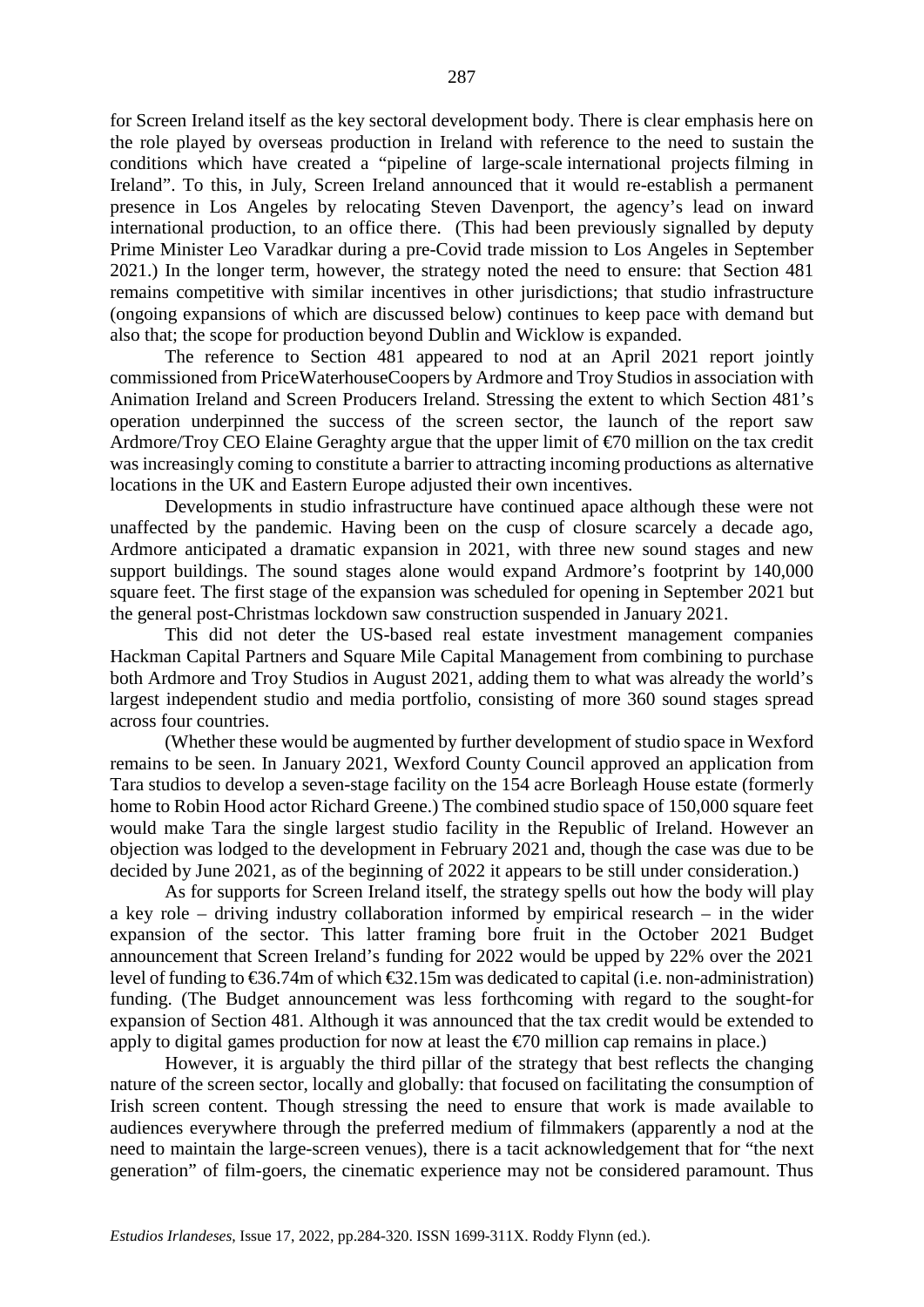while the strategy envisages actively supporting cinemas and funding marketing campaigns to drive post-lockdown audiences back into theatres, there is a realpolitik tone which considers how Irish content might exploit the affordances of on-demand, online and streaming services.

As lockdown conditions gradually eased over summer 2021, audiences did return to cinemas. Comscore figures for the UK and Irish markets, suggest that total box office revenues for the combined markets increased by 85% from 2020 to 2021. However, this needs to be placed in context: in each of the five years up to 2019, the UK/Ireland market was worth in excess of £UK1.3 billion. This plummeted to £324 million in 2020. Thus, while 2021 represents an improvement over the previous year, it is starting from a very – and artificially – low base. Furthermore, Comscore has noted that within the five regions captured in their survey of the UK/Ireland market, the Republic of Ireland's 2021 recovery was the weakest, up just 59% on 2020 figures, due largely to the maintenance of tighter restrictions (a 50% theatre capacity cap for example) than in the United Kingdom. In consequence, Ireland's long-held status as the most avid cinema-going nation in Europe (on a per capita basis) is likely to have been undermined (even if the removal of all Covid restrictions by March 2022 will almost certain see cinema attendance rebound).

The apparent paradox of increased production at a time of reduced cinema attendance is obviously not especially puzzling. The rise of streaming services in particular over the past decade has seen an apparently inexorable shift in the screen industries' centre of gravity towards the small-screen. Amazon Prime's May 2021 move to acquire MGM for \$8.5 billion (finally approved without condition by the European Commission in March 2022) is just the latest demonstration of the logic of new media's absorption of older, legacy firms. The acquisition would immediately bolster the Amazon Prime Video library, potentially offering it access to, for example, elements of the James Bond franchise, at a cost which, though significant, was less than the tech giant's annual spend (\$US11 billion in 2020) on content production and acquisition.

The impact of this for production in Ireland remains evident. While slated for a bigscreen release, Disney's *Disenchanted* (sequel to 2007's *Enchanted*) which completed its Irish location shoot in July 2021, will also enhance the roster of the Disney + platform. Similarly, of the other large-scale productions in Ireland in 2020 and 2021, only 20<sup>th</sup> Century's *The Last Duel* (directed by Ridley Scott and starring Matt Damon) was not directly commissioned by a streamer. Having ceased production in March 2020, Apple TV+'s adaptation of the Isaac Asimov *Foundation* sequence, recommenced in October 2020, initially with a view to September 2021 platform release. (In October 2021, extras casting began in anticipation of the production at Troy Studios of the second series.) For its part, the near back-to-back filming of seasons one and two of Netflix's *Vikings: Valhalla* ran from October 2020 to November 2021, through the strictest lockdown conditions. Netflix also commissioned Dublin-based Boulder Media to produce the 3D-animation reboot of the *My Little Pony* cartoon franchise (which premiered in September 2021) and in February 2021 the streamer commissioned a second series of *Fate: The Winx Saga* which shot in Wicklow between July and October 2021.

However, the influence of streamers on the Irish screen ecology extends beyond the libraries of on-demand services. Both of RTE's high profile autumn drama offerings – *Kin* and *Hidden Assets* - were penned by veteran screenwriter Peter McKenna who, having cut his teeth on RTE's *On Home Ground* and The Clinic, moved onto UK drama standards via the BBC Writer's Academy before creating *Red Rock* for TV3 in 2015. *Kin* and *Hidden Assets* also shared financial support from New York-based AMC Networks Inc. In the case of the latter, AMC's streaming subsidiary Acorn TV directly funded the production (along with RTE, Screen Ireland and Screen Flanders.) (Denis Murphy writes on this in more detail in one of his contributions to this year's review.) In the case of *Kin*, another AMC subsidiary - streamer AMC+ - acquired English- and Spanish-speaking territory rights for the series after production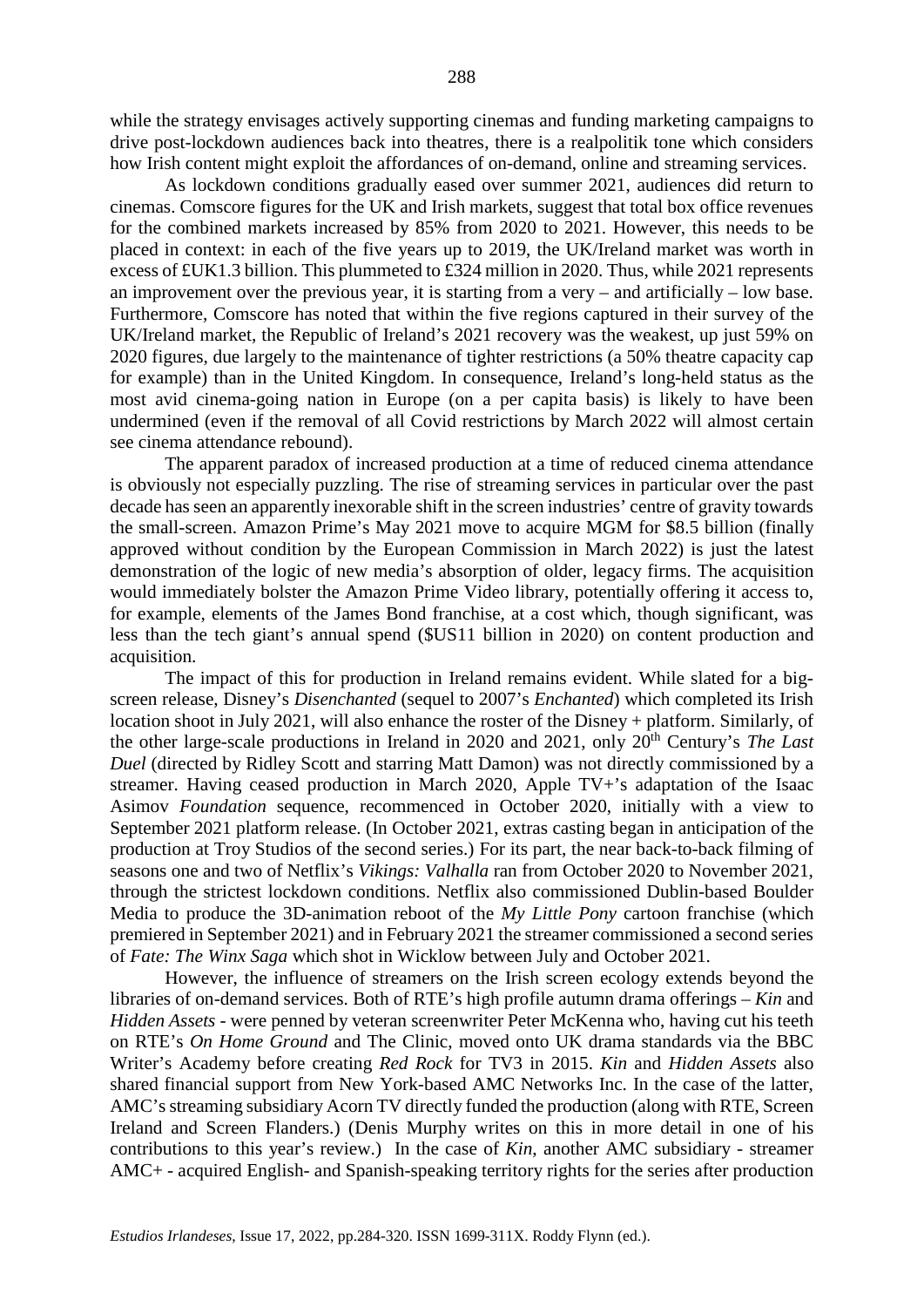was completed. Remarkably, at their Autumn programme launch in August 2021, RTE announced the addition of a third AMC-funded series to their schedule, the Jane Seymour, Dublin-set thriller *Harry Wild*. The implications of this transatlantic influence were spelled out by McKenna in an Irish Times interview in October 2021 in advance of the broadcast of *Kin*: "It has been produced with one main goal in mind; to be successful in the US... Success in [Ireland](https://www.irishtimes.com/news) won't deliver enough money to keep it going." (Lally 2021)

These are not the only dramas to have appeared on Irish television: having screened in Spring 2021, RTE's *Smother* (reviewed here by Stephanie McBride) was re-commissioned and the second series is on air as this year's review goes to press. Though developed by the BBC, RTE was the main funder but some reviews noted the reluctance of the script to overly explore the specificities of the local settings. This may have accounted for the series' successful international sales to the US, US, Australasia and several European countries. For its part Virgin Media, which has already experienced considerable international sales success with the first and second series of the Adrian Dunbar-starrer *Blood*, saw filming commence on another series – *Redemption* – in April 2021. Like *Blood*, the international market is coded into *Redemption*'s story structure, centred as the narrative is around a Liverpool detective who finds herself working with the Irish police. In an April 2021 press release highlighting Virgin's ongoing search for new post-watershed drama series, the station emphasized the importance of "gripping and compelling" stories that would "resonate with viewers here *and all over the world.*" (Emphasis added.) More material in this vein is already in the pipeline: in October 2021, filming commenced on *North Sea Connection*, an RTE co-production with the Stockholm-based Nordic Entertainment Group, commissioned for broadcast in Ireland *and* for the Swedish company's Viaplay streaming service.

We have noted in previous years the growing orientation of television drama towards the international. However, as of 2021, this no longer feels like "a certain tendency". Rather it has clearly become the default approach. And, given Virgin Media Television's global parentage (as part of the US-headquartered but de facto transnational Liberty Global group) and the ongoing financial travails of an RTE facing both declining commercial and licence fee revenues (in real terms), it is hard to imagine that there remains any significant scope for drama commissions which exclusively address an Irish audience.

Piquantly, however, having long been identified (not least in the pages of this review) as sometimes almost frantically concerned with identifying "universal" narratives that might travel, Irish feature production in 2020 and 2021 has at least "felt" far more locally engaged. For all that companies like Element continues to plough an international furrow with their involvement in Joanna Hogg's *The Eternal Daughter* and the most recent Yorgos Lanthimos production *Poor Things,* it is striking that some of the highest profile (though much delayed) local releases in 2021 have been filmed in Irish. Tom Sullivan's *Arracht* (reviewed here by Tony Tracy) is the outstanding example in this regard but so too was *An Cailín Ciúin* which though not yet available for review achieved the notable achievement of being the first Irish feature to win a prize at the Berlin Film Festival (in February 2022). *Arracht*'s lead actor Dónall Ó'Héalaí also played the protagonist in Sean Breathnach's well-received feature debut *Foscadh* and though generally the subject of more mixed reviews, Damian McCann's noir-ish *Doinnean* built around the performances of Peter Coonan and Brid Brennan rounded out a remarkable year for Irish-language feature production, strongly endorsing the value of Cine4, the TG4/Screen Ireland/Broadcasting Authority of Ireland-backed support scheme which had funded most of these titles.

Beyond these lay an almost bewildering array of lower-budget features. We have written before of the increasing difficulty in attempting to capture all of these but in 2021, the lack of access to cinema releases in the first part of the year made it almost impossible to track the emergence of these films across the myriad on online platforms that played host to them. March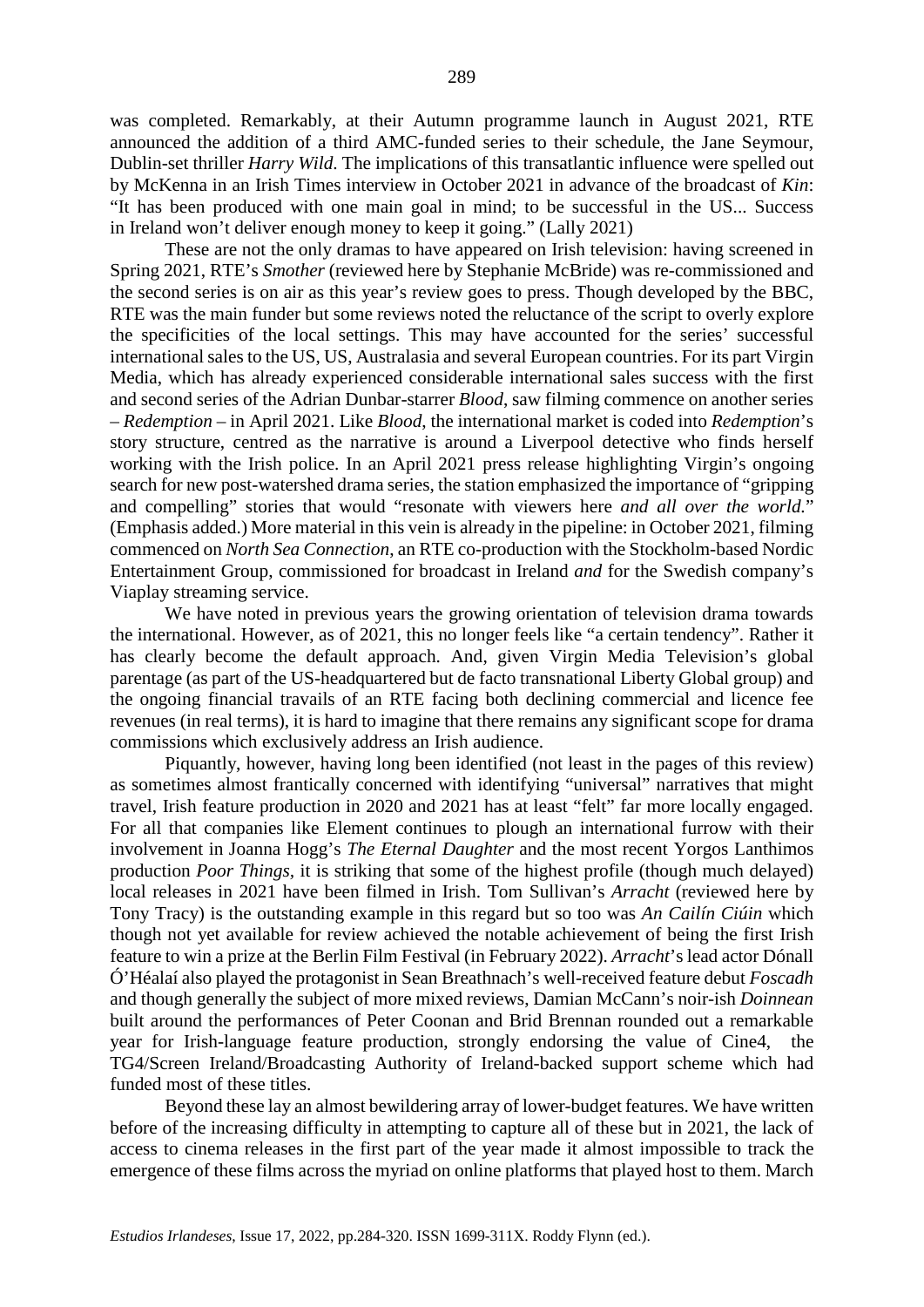saw the release of Treasa O'Brien's ultra-low budget, Arts Council-backed *Town of Strangers*  via the Irish Film Institute's IFI@Home platform. This came just days after the release of the Tailored Films' thriller *The Winter Lake* across at least seven digital platforms including iTunes and Google Play. A month later, the crowdfunded *Be Good or Be Gone* (following two young convicts on temporary release) debuted on iTunes and Amazon to be followed two weeks later by the impressively cast *Trainspotting*-esque *Here Are the Young Men* on Google Play, Apple TV and, ultimately Netflix. (The latter would subsequently receive a limited release in November at the Light House Cinema in Dublin.) As cinemas gradually re-opened in the summer, release strategies gradually pivoted back towards the big-screen platform: thus although July saw the thriller *The Green Sea* launch as a VOD title in the UK, Ireland and the US, the award-winning Irish-Polish production *I Never Cry* (following a young Polish woman's attempt to retrieve her father's body after his death in Ireland) was one of the first indigenous productions in 2021 to receive a limited theatrical release in both the UK and Ireland.

The limited profile of these films prompted Screen Ireland to assess the impact of cinema closures and reduced theatre capacity on the ability of Irish distributors to bring indigenous productions to a wider audience. There appears to be an acceptance that the cachet of a theatrical release at home remains essential if a film is to break out of the Irish market (whether digitally or offline). In October, Screen Ireland would announce the establishment of a Structural Marketing and Distribution Support scheme making up to €200,000 available in match funding for marketing and audience development.

This came too late for vampire-themed comedy-horror *Boys from County Hell* and for the low-budget midlands-set comedy *Redemption of a Rogue* both of which made muted impacts after their August cinema releases. *The Bright Side*, Ruth Meehan's adaptation of comedienne Anne Gildea's cancer memoir fared somewhat better after its August 20<sup>th</sup> release but still largely sank without trace.

Remarkably, however, September saw three Irish features – all well-reviewed – enter cinemas. Cathy Brady's debut *Wildfire* featured a commanding central performance from Nika McGuigan (alongside Nora-Jane Noone) filmed before her untimely death from cancer in 2019. Though offering a compelling depiction of tense sibling relations, Wildfire didn't quite catch the eye of local audiences who appeared more open to triumph-over-adversity tone of *Herself*  helmed by Phyllida Lloyd, taking the opportunity to work with a smaller canvas than that afforded to her by her previous films *Mamma Mia* and *The Iron Lady*. Built around a emotive central performance from *Kin*'s Clare Dunne (who also co-wrote the screenplay), *Herself* confidently shifted gears from social-realist domestic abuse drama to a heart-warming family/community-centred narrative. That the protagonist struggles to put a roof over her head (ultimately building her own home) clearly resonated at a point when only Covid cold relegate a realworld housing crisis theme to a secondary political priority.

The far more cerebral *Rose Plays Julie* from arthouse stalwarts Christine Molloy and Joe Lawlor (or "Desperate Optimists") struggled to find an audience, notwithstanding a nationwide release on September 17. By contrast, THE hit Irish film of the year arrived three weeks later. Funded by Screen Ireland, the BAI and Virgin Media, the film (reviewed here by Maria O'Brien) earned  $\epsilon$ 59,000 on its opening weekend, making it the most successful Irish opening since *The Hole in the Ground* in 2019. The dark but broadly comedic depiction of a working class community coming together (around a hair-dressing salon) to defend themselves from gangsterism and (scarcely distinguishable) political corruption evoked elements of the Barrytown screen trilogy and the sold-out screenings helped sell the film to international distributors Myriad Pictures and – at last count – nine online platforms. These included Netflix where by mid-January 2022 it was the most-watched film in Ireland.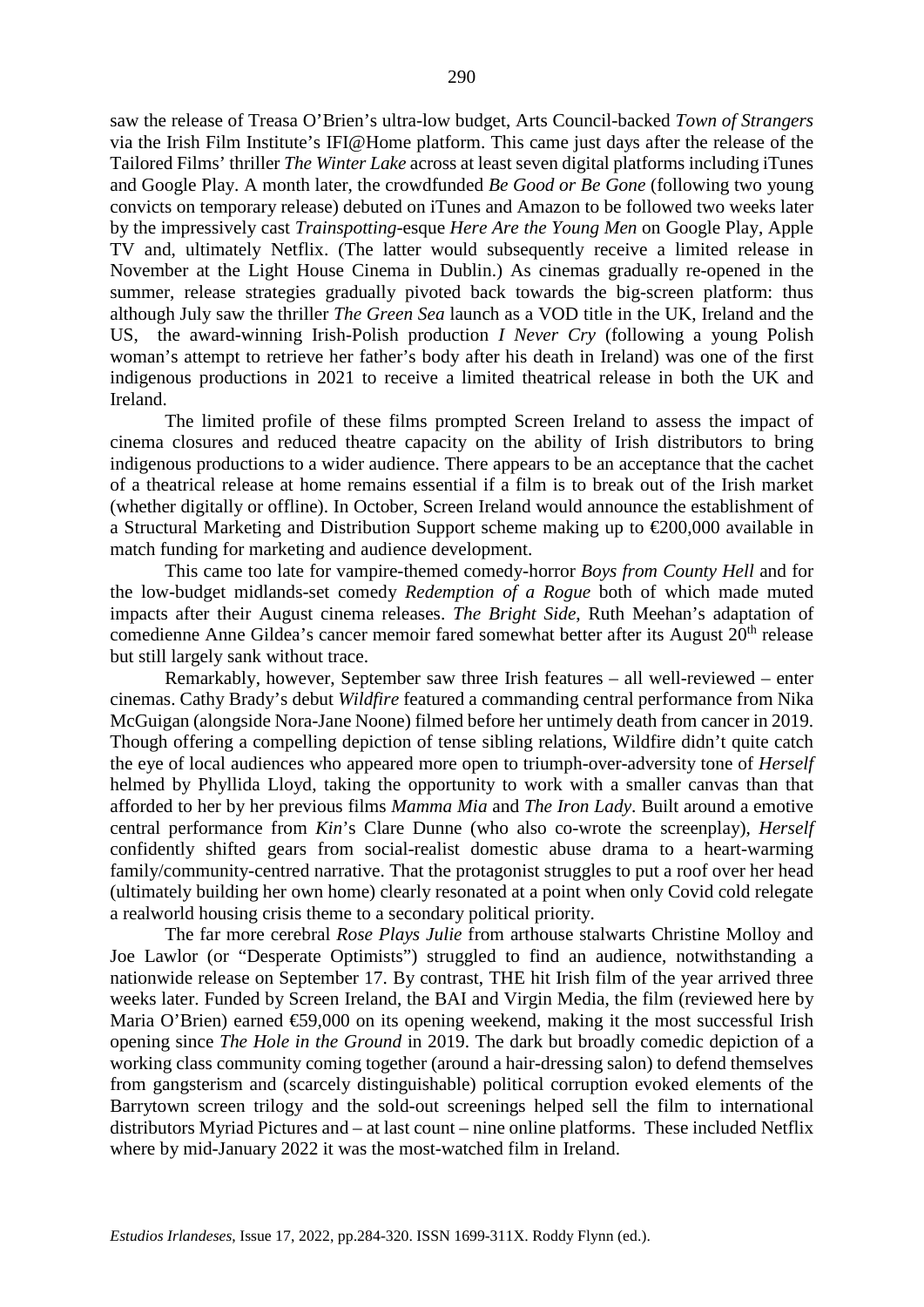Taken together though, the body of feature work released in 2021 does suggest a conscious re-engagement with the local. Even the more generic work released or shot in 2021 horrors from Conor McMahon (*Let The Wrong One In*) and Jon Wright (*Unwelcome)*, thrillers from Stephen Fingleton (*Nightride)* and Lorcan Finnegan *(Nocebo) –* appear not to entirely eschew local signifiers even when, as with the casting of Eva Green and Mark Strong in *Nocebo* and Hannah John-Kamen and Douglas Booth in *Unwelcome,* the lead protagonists are not Irish. (Indeed outsider status of its leads is critical to the narrative of *Unwelcome* as a young English couple struggle to integrate into Irish rural society.)

A similar observation might be made about this year's Irish documentary releases. While recent years has seen non-fiction characterised by a distinctly outward glance, in 2021, it was hard to identify an Irish documentary not actively focused on the local. Although Tadgh O'Sullivan's mesmeric and lyrical *To the Moon* combined footage shot across the globe with found footage fragments from a myriad of international cinemas in its meditation on our relationship with our planet's most obvious satellite, other works largely derived their visual palettes from within Ireland. Released on VOD platforms in June, Jason Branegan's *Breaking Ice* followed the travails of the first Irish tram to compete in the bobsleigh (at the 1992 Winter Olympics), combining archive footage with talking heads and simple but effective animation to recreate the build-up to the Games. Supported by Science Foundation Ireland and the Alfred P. Sloan Foundation in the US, David Burke's sumptuous *Father of the Cyborgs* profiling the life and work of Irish neuroscientist Phil Kennedy was a welcome addition to the still slim ranks of Irish science documentary. Having long been the "natural" home for hour-long doc on historical subject, Tomás Seoighe's TG4-supported feature length drama-doc *The Queen v Patrick O'Donnell* revisited the notorious events surrounding the conviction and execution of the titular Irish nationalist, securing berths at a number of international film festivals. There were - coincidentally? – a sequence of Irish docs focused on the arts. Premiering at the BFI London Film Festival in October 2021, Pat Collin's *The Dance* traced the development of choreographer Michael Keegan-Dolan's astonishing *MÁM* from rehearsal to it Autumn 2019 premiere. There were also three (!) docs centred around Irish musicians: Emer Reynolds' *Phil Lynott: Songs For While I'm Away* was released in cinemas in June. While perhaps overly respectful, it nonetheless provided a useful reminder of Lynott's ground-breaking role in putting popular Irish music on the international stage. Indeed, arguably Lynott contributed to the conditions in which the subjects of Michael McCormack's decade-in-the making *Breaking Out* and Ross Killeen's *Love Yourself Today,* both released to theatres in November 2021, could even contemplate musical careers. *Breaking Out* traced the life (and death) of Fergus O'Farrell, lead singer of Irish indy sweethearts Interference, charting his determination to overcome the physical limitations imposed on him by muscular dystrophy. A fortnight earlier, *Love Yourself Today* celebrated the near-shamanic qualities of Dublin singer-songwriter Damien Dempsey: part concert film, part social excavation, the film was at least as focused on the lives of four fans attending one of Dempsey's legendary Christmas concerts and proved a remarkable document of the communal bond established between the artist and his audience.

That sense of communal engagement also pervaded *The 8th* co-directed by Lucy Kennedy, Aideen Kane and Maeve O'Boyle. Closely following key figures in the campaign to repeal the  $8<sup>th</sup>$  amendment to the Irish constitution (originally introduced in 1983) prohibiting abortion, the film movingly captures an extraordinary moment in the emergence of a more humane and progressive society and is considered at length by Kate Antosik-Parsons elsewhere in this year's review.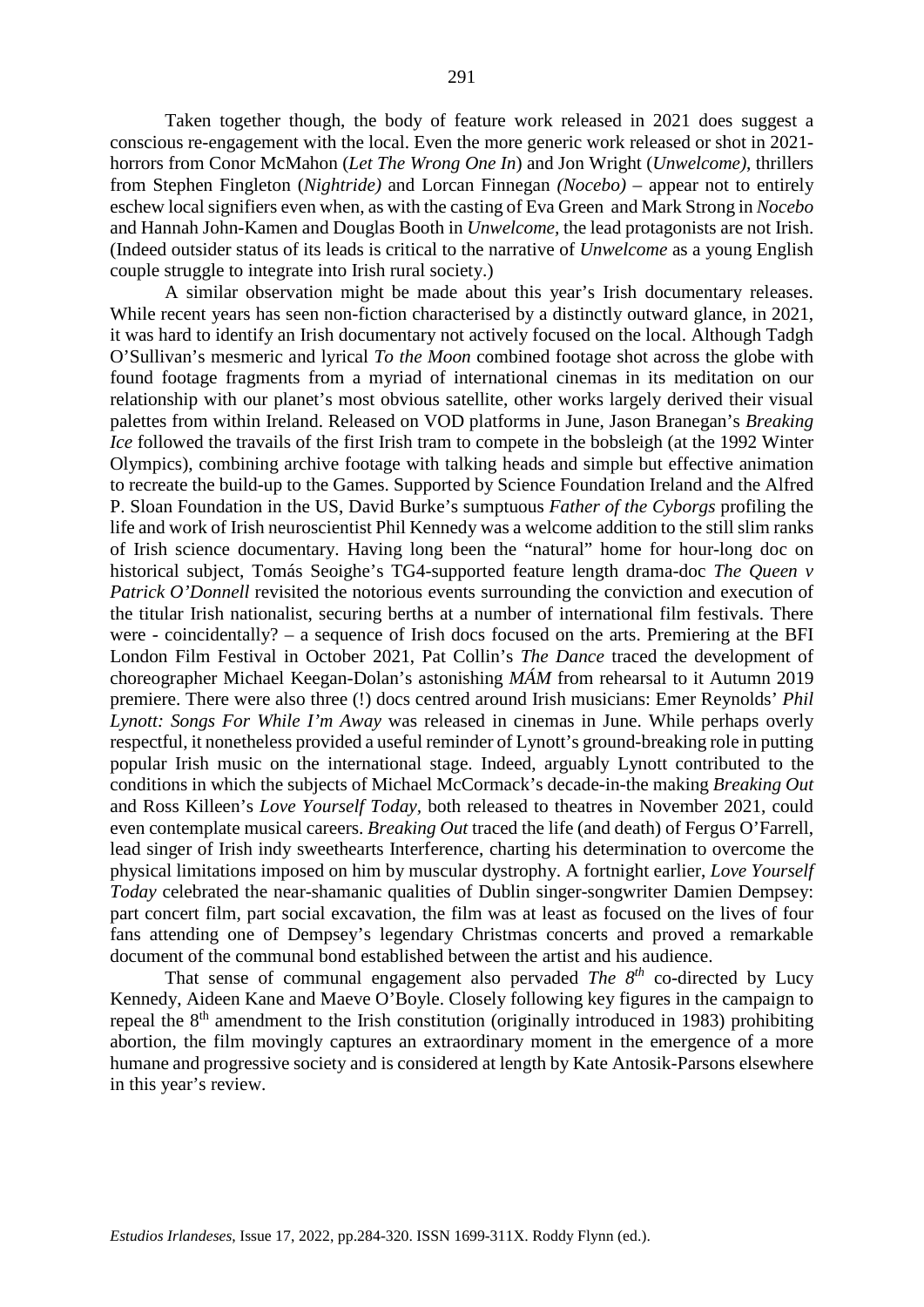#### **Works Cited**

Lally, Conor (2021). "Kin maker: 'There's nobody in this that bears any resemblance to the Kinahans'" *Irish Times* (October 3). [https://www.irishtimes.com/culture/tv-radio](https://www.irishtimes.com/culture/tv-radio-web/kin-maker-there-s-nobody-in-this-that-bears-any-resemblance-to-the-kinahans-1.4686757)[web/kin-maker-there-s-nobody-in-this-that-bears-any-resemblance-to-the-kinahans-](https://www.irishtimes.com/culture/tv-radio-web/kin-maker-there-s-nobody-in-this-that-bears-any-resemblance-to-the-kinahans-1.4686757)[1.4686757](https://www.irishtimes.com/culture/tv-radio-web/kin-maker-there-s-nobody-in-this-that-bears-any-resemblance-to-the-kinahans-1.4686757)

**Roderick Flynn** is an Associate Professor at the School of Communications, Dublin City University. He is author of the *Historical Dictionary of Irish Cinema* (Rowman and Littlefield 2019) with Tony Tracy and *Irish Media: A Critical History* (Four Courts: 2017).

[roderick.flynn@dcu.ie](mailto:roderick.flynn@dcu.ie)

 $\bullet$  <https://orcid.org/0000-0003-2011-4710>

#### *Herself* **(Phyllida Lloyd 2020)**

Deirdre Flynn

It seemed fitting that I sat down to watch this film when the number of homes available to rent in Ireland had fallen to an all-time low, with just 712 properties available to rent in the city of Dublin in February 2022. Since *Herself* was first released to the festival market in 2020, rents have also risen by 10.3%. And during the same time, family homelessness in Ireland increased by 10% with 169 families, involving 424 children, in emergency accommodation for over two years. While Covid may have delayed the full release of Phyllida Lloyd's film, the housing crisis it depicts has only worsened. However, this film is not just about the homelessness crisis.

Clare Dunne's note-perfect performance tells the story of mother-of-two Sandra, who leaves her abusive husband and is moved into emergency accommodation. Sandra and her two young girls, Molly and Emma, are stuck in one tiny room in an airport hotel. They must use the back entrance, play in the carpark, and with no cooking facilities are limited to takeaways. Sandra is struggling, getting the girls to school, working two jobs, making all her social worker meetings, and providing Gary, her abusive partner, with access to the children.

The story is all too familiar. In 2020 there were 57,277 calls to local and national domestic abuse helplines, and 23,875 incidents reported to Gardai. According to Allison Graham of Saoirse Domestic Violence Services, there are only "144 refuge spaces available across the entire country, [and] domestic violence services faced unmet requests for refuge from 1,351 women between March and August 2020" (Gleeson 2021). As she tells her daughters in the opening sequence, there are loads of Sandra's in Dublin, and as the statistics show, all around Ireland.

While the situation for domestic abuse survivors is completely deplorable in Ireland, this has been exacerbated by the housing crisis. With little or no homes to rent, and those that are available way above the budgets of Housing Assistance Payment (HAP) or single parent families, and many calls left unanswered, women like Sandra are left in limbo in the multitude of hotels across the capital. Sandra's exceedingly kind social worker Jo, played superbly by Cathy Belton, is overwhelmed, disorganised, overworked, but unable to help; her ex-husband is full of promises and offers of a stable home, yet Sandra perseveres in the hotel. Indeed, the film is populated with a supporting cast of characters dealing with similar housing issues: Emma, Dariusz, Yewande and Tomo are all living in a squat in Ranelagh, for example. The diverse faces on screen showcase a more multicultural and inclusive Ireland (Daniel Ryan, in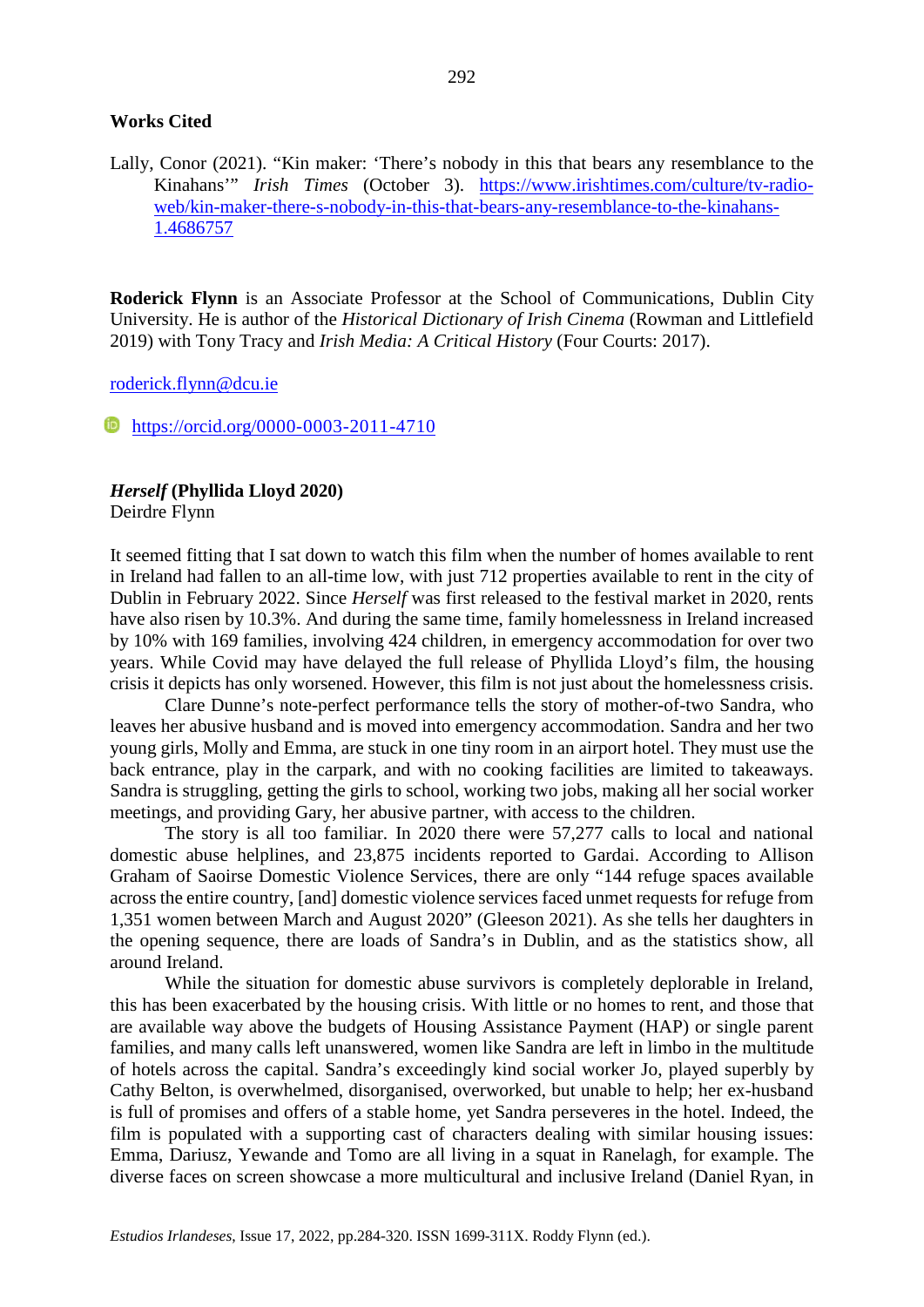particular, is fantastic as Francis, son of the cranky builder Aido), but also those who are most at risk from our out-of-control housing situation. While there are suggestions and hints to their situations and back stories, however, these characters are not fully explored in the film.

With the dual story of housing and domestic abuse, there is a lot resting on the shoulders of the only fully realised character, Sandra. Played by the co-writer Clare Dunne, *Herself* is an excellent vehicle for her range. She doesn't allow the character to descend into stereotype or overt sentimentality and injury. Dunne's performance is noteworthy. She's an incredibly likeable, and well-rounded character, and throughout you want her to succeed, when door after door is closed in her face. There is a journey here, and Dunne allows the viewer to watch those changes and see her gain her agency. There is a lot for Dunne to carry, and at times the story could benefit from some refining to maintain focus. The wrist injury that Dunne sustains is never fully developed or resolved and feels unnecessary to the narrative.

Sandra, following a YouTube channel where the presenter promises that just under €40,000 will build you your own home, does the maths, and suggests to her social welfare officer, that providing her with a vacant lot and funding to self-build would actually save them money in the long run. But common sense and logic aren't of interest at the social welfare office, and the grimly bureaucratic system the film critiques is well captured here. That is, until Sandra is lucky enough to find a hero: Dr Peggy O Toole, for whom Sandra works as a cleaner. After stumbling across Sandra's internet history, Peggy decides to help, by offering her a site for this self-build, in the exceptionally large back garden of Peggy's leafy Dublin centre home. At this point, *Herself* swerves away from gritty Loachian realism and into fairy godmother territory. Is there a Dr Peggy O'Toole for all of us? Can all the wealthy retired doctors of Ireland open up their very large gardens so we can live in a 12m x 4m tiny home?

There is much to love about this film: it is beautifully shot, it is well paced, the topics are sympathetically presented. Tom Comerford's cinematography is exquisite, finding beauty and softness in urban spaces. His use of light and shade in locations that do not lend themselves to softness, like the concrete multi-story carpark where Sandra watches her kids learn to skate is wonderful. However, the film will suffer comparisons to another movie about the Irish homeless crisis, *Rosie* (Paddy Breathnach 2018). That film takes place over 36 hours of Rosie's life, and clearly intersect with the early sections of *Herself* as Rosie and her family (which also includes Molly McCann, who also plays Clare Dunne's youngest daughter) struggle to find stability after homelessness. *Rosie*, however, doesn't succumb to the same level of fantasy as *Herself*, and as they count down the hours to a night in the car *Rosie* becomes reminiscent of Loach's *I, Daniel Blake*, while *Herself* pulls back from that level of gritty realism when it comes to homelessness, arguably to the film's detriment.

The film excels in its depiction of what domestic abuse survivors have to go through, doubly injured by an unfair and difficult system. Throughout the whole film the bureaucratic red tape and unreasonable processes are precisely depicted: Sandra, for example, is penalised when her youngest daughter, who witnessed the abuse, doesn't want to attend visitations with her father. And while the moment of agency should be Sandra building her house, it is really her moment in court when she finally speaks up for herself and her children. The film sidesteps a darker realism again at the end, however, and Gary's mother calls to visit Sandra and tells her that Gary is going away for a long time. I find it easier to believe that a rich doctor will provide land for a house for a woman who cleans her home, than that the narrative of domestic abuse which has shadowed the film could be so neatly and sentimentally resolved.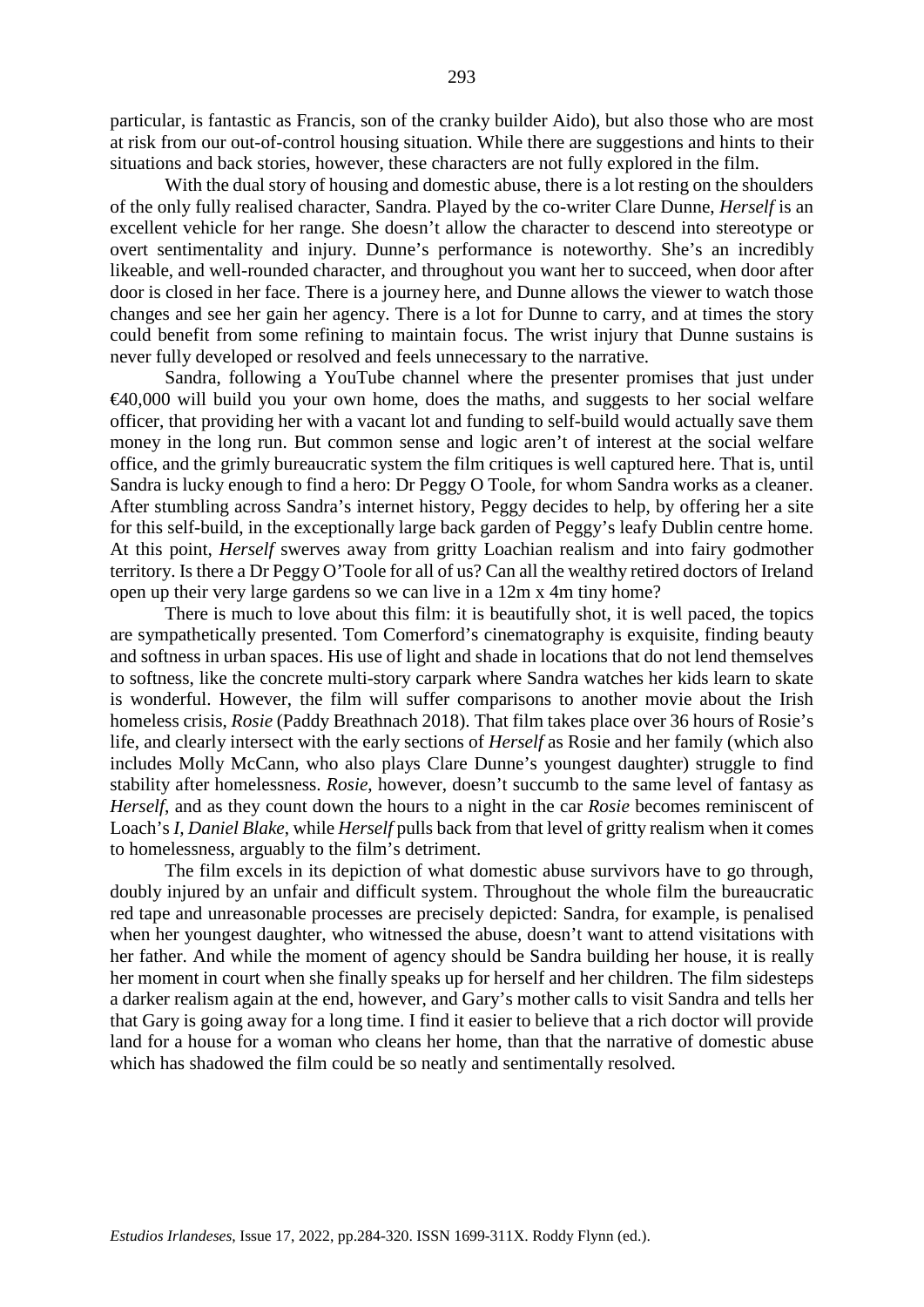#### **Works cited**

Gleeson, Colin (2021). "Covid-19 restrictions have led to 'shadow pandemic' of abuse." *The Irish Times* (November 3). [https://www.irishtimes.com/news/social-affairs/covid-19](https://www.irishtimes.com/news/social-affairs/covid-19-restrictions-have-led-to-shadow-pandemic-of-abuse-1.4718553) [restrictions-have-led-to-shadow-pandemic-of-abuse-1.4718553](https://www.irishtimes.com/news/social-affairs/covid-19-restrictions-have-led-to-shadow-pandemic-of-abuse-1.4718553)

**Deirdre Flynn** is a lecturer in 21st-century literature at Mary Immaculate College, University of Limerick. She has published widely on Contemporary literature, Irish Studies, Dystopian Literature, Haruki Murakami, and Literary Urban studies. Her co-edited collection *Austerity and Irish Womens' Writing and Culture 1980 - 2020* with Dr Ciara L Murphy will be published with Routledge in 2022. She is a member of the Association for Literary Urban Studies and the blog editor for the Irish Women's Writing Network.

[Deirde.Flynn@mic.ul.ie](mailto:Deirde.Flynn@mic.ul.ie)

**b** <https://orcid.org/0000-0003-2785-5036>

#### *The 8th* **(Aideen Kane, Lucy Kennedy and Maeve O'Boyle, 2021)** Kate Antosik-Parsons,

In 2018, Ireland voted by national referendum to overturn the pro-life 8th Amendment (1983) to the *Irish Constitution* which prohibited abortion in nearly all circumstances. The 35-year struggle for bodily autonomy was punctuated by key moments that marked the shift attitudes that eventually led to the referendum to repeal the  $8<sup>th</sup>$  Amendment and the subsequent legalisation of abortion in Ireland. The documentary film, *The 8th* (1hr 35min), directed by Aideen Kane, Lucy Kennedy and Maeve O'Boyle, aims to tell the story of the repeal of the 8<sup>th</sup> Amendment. It weaves a complex and vibrant tapestry of contributions from pro-choice campaigners supporting the repeal of the 8th Amendment, pro-life campaigners who wished to retain the 8th Amendment, interspersed with commentary from public figures, academics and medics and complimented by with archival footage and materials.

From the start, the viewer is immediately drawn into the tension of the issue of abortion. With the opening scenes of the film an airplane lands and we see a parked bus emblazoned with "Rosa Bus4Repeal" and "Safe Abortions With Pills". Anti-abortion campaigners from the Centre for Bio-Ethical Reform put large posters bearing controversial imagery at the Dublin Bus stop outside Belfield. The camera focuses intently on the passengers of a bus, one of whom wears a black sweatshirt with a white  $8<sup>th</sup>$  crossed out. A text sets the stage for the film by explaining that in 1983 the people of Ireland voted to insert the 8<sup>th</sup> Amendment into Irish constitution. Next at a crowded junction on Dublin's O'Connell Street, people argue back and forth. The cries of "murderers, murderers" are pitched against a woman's voice over a loudspeaker calling out "women must decide their fate." Several people offer their opinions to camera with one woman pointedly refuting abortion is "not a motherly thing to do, the natural motherly instinct is to save lives". Within the opening sequence there are references to travelling to obtain an abortion, the historical nature of the  $8<sup>th</sup>$ , the referendum to repeal the  $8<sup>th</sup>$ and, importantly, the entrenched views of those both for and against abortion.

The narrative arc of the film centres on the Together For Yes (TFY) referendum campaign which occurred between March – May 2018. TFY was the civil society campaign comprised of member organisations such as the Coalition to Repeal the 8<sup>th</sup>, the Abortion Rights Campaign, and the National Women's Council of Ireland. The film picks out two individuals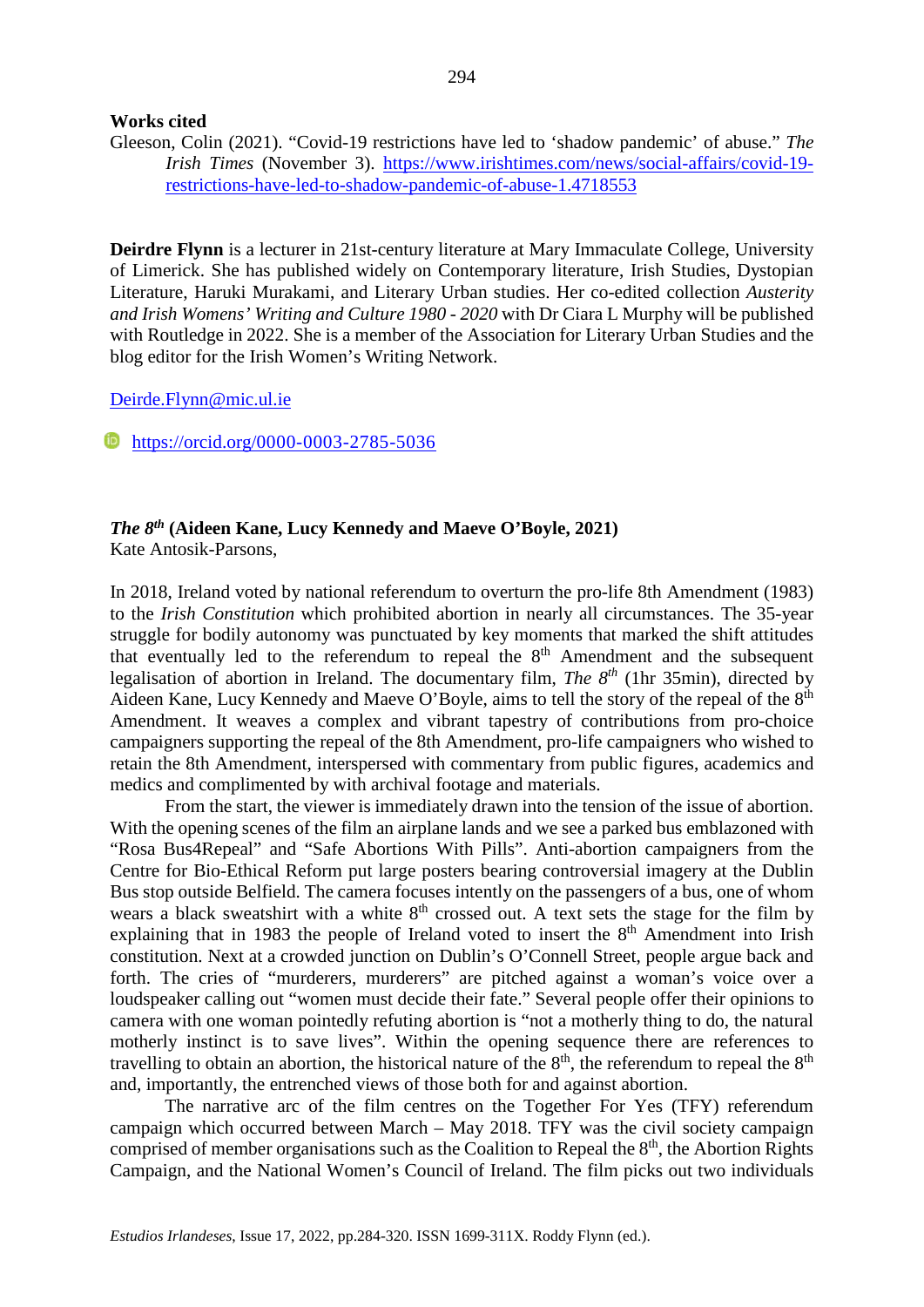as focal points, activists Ailbhe Smyth, chair of the Coalition to Repeal the 8<sup>th</sup> and one of the co-directors of TFY and Andrea Horan, the owner of the popular Dublin nail bar Tropical Popical and co-host (with journalist Una Mullaly) of the "Don't Stop Repealing" podcast. On a quiet Dublin morning we are introduced to Smyth, in her home talking on the phone about campaigning. To camera, she speaks candidly about her own daughter and granddaughter as part of her motivation to remove the  $8<sup>th</sup>$  Amendment and her own bodily experiences with anorexia nervosa earlier on in life and the subsequent awakening of her feminist consciousness. Smyth is featured throughout much of the film whether it be encouraging people participating in the Abortion Rights Campaign's March for Choice (September 2017), addressing a large gathering at the International Women's Day March (March 2018), offering sound bites to media at launch of the TFY campaign and knee-deep in strategising as the viewer is privy to intriguing glimpses inside the TFY headquarters.

Breaking a sweat at the gym, we meet Horan, who contemplates that she doesn't really know what her feminism is but identifies that pro-choice politics filled with anger weren't particularly appealing. Horan seeks to challenge ideas about what constitutes a feminist and argues narrow definitions of feminism serve to alienate those who support bodily autonomy especially if they don't see themselves reflected in traditional pro-choice politics. Horan identifies a cohort of young women disenfranchised with the current Irish political system and discusses how this sparked the idea for her that repeal needed to speak more broadly to a crosssection of contemporary Irish society. Horan's PR savvy and marketing expertise enabled her to specifically appeal to would-be voters with her website Hun Real Issues. Throughout the film, Horan is depicted engaging in a variety of campaign activities including canvassing, her podcast, and poignant conversations with co-workers on the issue of abortion. Smyth and Horan act as a foil for one another and the decision to spotlight these fascinating individuals is surely to give a sense of the range of people involved with pro-choice activism from the more experienced to the newer, emerging activist. Although it gives a certain structure to the film, it may also inadvertently have led to the perception that the overarching movement to repeal the 8<sup>th</sup> was not particularly diverse. In actuality, the movement included a broad spectrum of activists such as migrant women, Traveller women, trans people, people with disabilities, and people seeking asylum living in direct provision centres, amongst others, and importantly without whom, repeal could not have been achieved – these voices, however, are not prominently featured.

*The 8th* also includes commentary from high-profile pro-life supporters like Cora Sherlock, chairperson for the Pro-Life campaign, John McGuirk, the communications director of the Save the 8th campaign and Wendy Grace, a broadcaster for Dublin's Christian Spirit Radio. Grace features in the film talking about feminism and equality and considers how she came to adopt a pro-life stance. In her workplace, Grace rapidly scans multiple newspaper articles and heads into studio on air highlighting for listeners key ideas in the development of the referendum. The inclusion of people like McGuirk and Grace, and footage from a Rally for Life of Katie Ascough, impeached President of the UCD Student Union, underscores that the sometimes sketched out division of old vs young in abortion rights politics is a false one. However, as the film progress it becomes clear that this is the story of the pro-choice victory.

A major feature of the campaign was canvassing, as people across the country sought to engage the sway the undecided voter. *The 8<sup>th</sup>* portrays campaigners engaged in thoughtful conversations on doorsteps and in town squares, and highlights some of the difficulties and complexities that voters grappled with, specifically in reference to the proposed 12-week cutoff point in legislation should the referendum be passed. Key arguments are extracted from broadcast television debates such as those on RTÉ's *Late Late Show* and *Claire Byrne Live.* The TFY team are filmed watching a television debate, totally engrossed, communicating the feeling that this could be a tipping point. It is at this stage that the film turns to the harm caused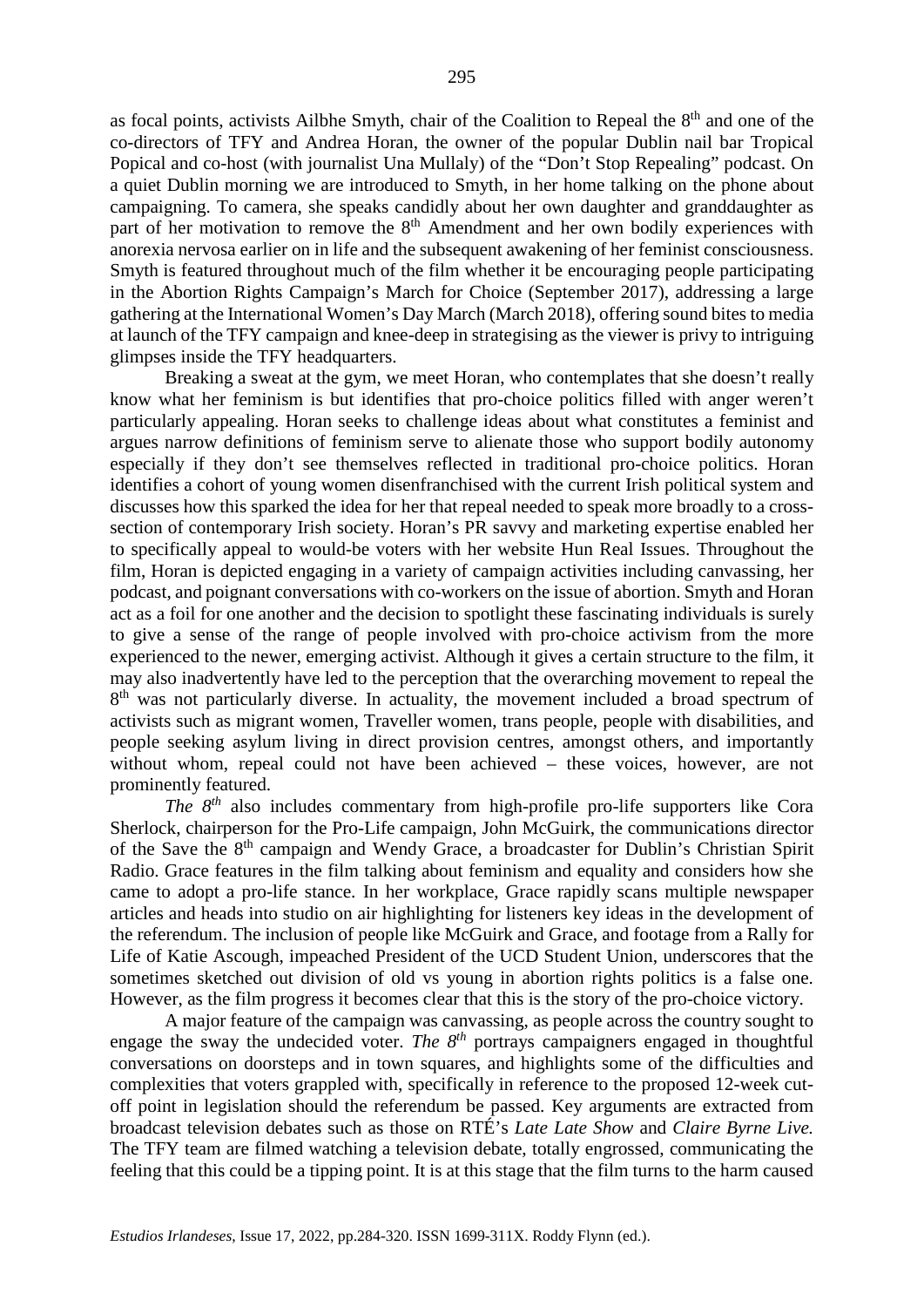by the 8th Amendment, reflected in newspaper headlines such as those relating to Michelle Harte, a woman who was undergoing cancer treatment and was denied an abortion in Ireland. Focusing on the death of Savita Halappanavar, a 31-year-old Indian woman who died of sepsis in University Galway Hospital after she was denied an abortion while miscarrying her pregnancy at 17 weeks, the film includes a contribution from her husband Praveen and the candle-lit vigils held for Savita when the public learned of this horrendous tragedy. This was a particularly important moment of public outrage that galvanised emerging activists in 2012, which, like the X-Case (1992) mentioned at a different stage in the film, renewed the efforts of pro-choice movement in Ireland to remove the harmful amendment.

The film touches on the strategy to focus on the "hard cases", those with wanted pregnancies who terminate for reasons of Fatal or Severe Foetal Anomaly, as a way of winning over the undecided voters. Sinead Kennedy of the Coalition to Repeal the 8<sup>th</sup> and TFY executive, and John McGuirk both contribute to understandings of how this issue became understood as central to winning over the undecided voters. Of particular interest is McGuirk who openly muses that if the referendum was solely about the hard cases the  $8<sup>th</sup>$  Amendment would be repealed by an overwhelming majority. It is striking however, that there is no inclusion of the voices of the parents of Termination for Medical Reasons (TFMR), the support group and campaigning organisation of parents who have direct lived experience of this issue. The directors have missed an opportunity to include insight from TFMR who publicly and repeatedly told their harrowing stories over a number of years in the lead up to and during the the referendum campaign to draw awareness to the unanticipated impact of the  $8<sup>th</sup>$  Amendment on wanted pregnancies.

The film captures different cultural moments that intersected with the repeal the 8<sup>th</sup> campaign such as the unveiling of Maser's *Repeal the 8th* mural on the side of the Project Art Centre and its subsequent censorship. Collectivity and solidarity in the film is manifested in the gathering of people opposing the removal of the mural shouting "you can take down the mural but you can't take down the movement" and in the collective body of large groups of people of all ages filling the streets holding banners in support of their cause. One of the most powerful moments in the film is use of the cacophony of women's voices speaking out about their experiences under the 8<sup>th</sup> Amendment. This is presented in the build-up of the frenzied activity in the final days before voting day on the  $25<sup>th</sup>$  of May and this mirrors the outpouring of stories from people whose lives had been negatively impacted by the prohibition of abortion in Ireland.

The film's aesthetic of moving between present day and past, where it considers key historical moments in the 35-year struggle for abortion rights through archival materials such newspaper headlines and connected by animated transitions, conveys the sense of "living histories", enabling such histories to be read as part of a continuum rather than discrete events that remain in the past. An example of this is when Smyth reflects on her age and the legacy of the 8th Amendment, the viewer is taken back in time through the use of illustrations dissolving to archival materials, like newspaper headlines on microfiche, black and white photographs of protestors and then television footage from 1983.

Time in this film moves across different temporalities, though the date is often signposted for the viewer. This traversing of time can be a little confusing, particularly with regards to the commentary of those of TFY executive who appear to be speaking postreferendum, while the pro-life campaigners are speaking of the referendum campaign as it happened. This also raises a point specifically related to some of the commentary from TFY organisers, in that the film gives TFY the opportunity to address criticisms of their campaign without really explaining who those criticisms were from or what they consisted of. Recent publications like the *Feminist Review: Abortion in Ireland* (2020), *After Repeal: Rethinking Abortion Politics* (Zed Books 2020) and *Feminist Encounters Special Issue on Repealing the 8th: Irish Reproductive Activism* (2022) have sought to flesh out the nuances of the multiplicity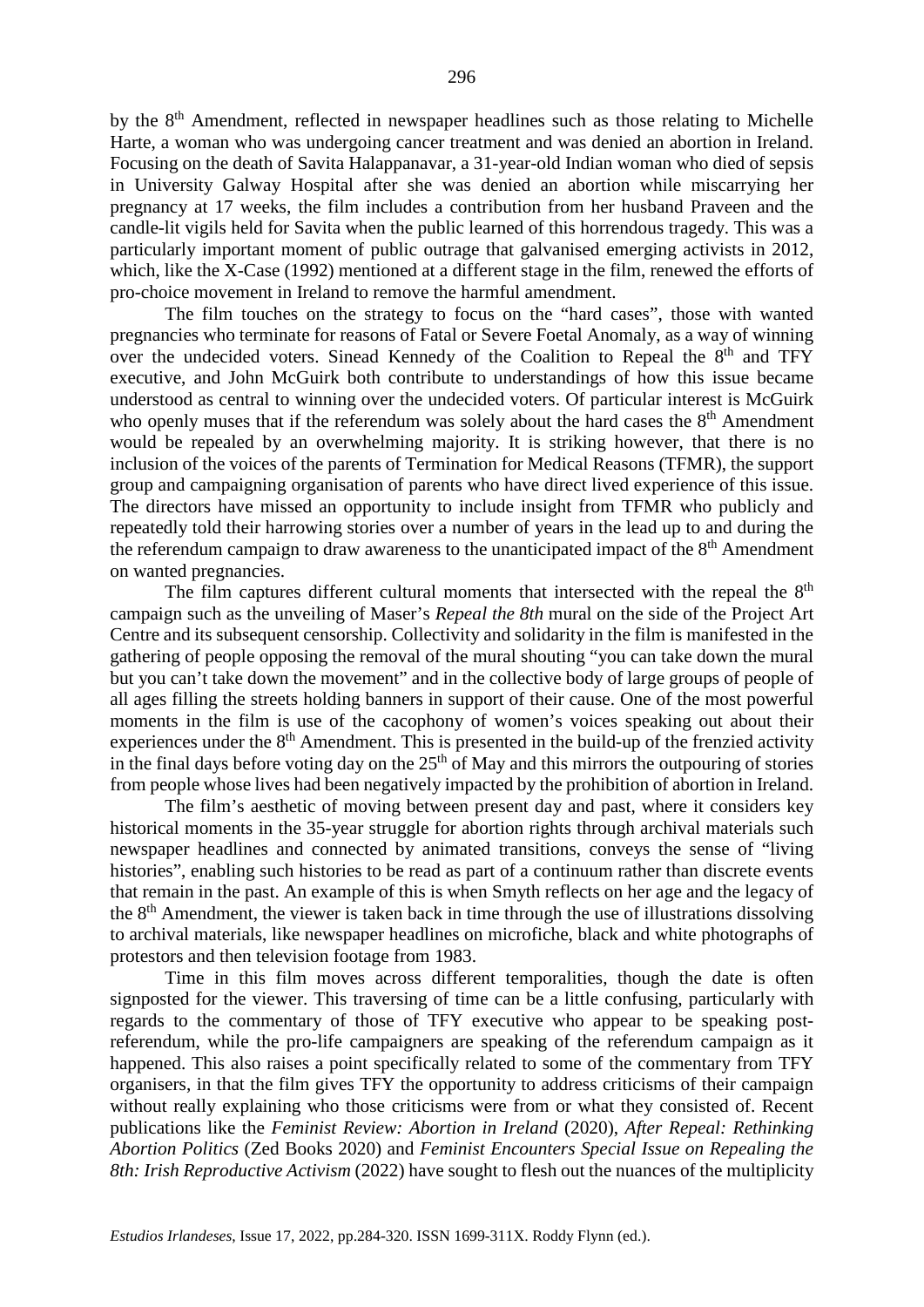of efforts that contributed to repeal. As such there are some important exclusions of the range of activists that worked for repeal and the varying strategies to ensure they brought repeal over the line, though undoubtedly the filmmakers faced a mammoth task in condensing down the complexities of the history of the 8<sup>th</sup> Amendment and covering the breadth of the campaign. *The 8<sup>th</sup>* paints with broad brushstrokes the compelling story of the repeal of the 8<sup>th</sup> Amendment and the central role of the TFY campaign. It offers a good starting point for those who want to learn about the 8th Amendment and to grasp the enormity of this historic victory for the people of Ireland at a time when hard-won reproductive rights world-wide face constant threat.

**Kate Antosik-Parsons** is an art historian and a visual artist whose research and artwork is concerned with gender, sexuality, embodiment and memory. She is also an interdisciplinary scholar whose research traverses the boundaries across the humanities and social sciences. From 2019 to 2021 she was a Post-Doctoral Research Fellow in Social Studies in the School of Social Work and Social Policy at Trinity College Dublin where she is currently working to research people's experiences of accessing abortion care in Ireland.

#### [kantosik@tcd.ie](mailto:kantosik@tcd.ie)

**<https://orcid.org/0000-0002-1609-6372>** 

*Frank of Ireland* **(2021)** Anthony P. McIntyre

The late 2010s/early 2020s have brought a reinvigoration of Irish television comedy. The critical and commercial success of programmes such as *Derry Girls* (2018-) and *The Young Offenders* (2018-), as well as the celebrated Irish-in-Britain narratives of *Catastrophe* (2015- 2019) and *This Way Up* (2020-) means that the persistent backward glance to *Father Ted* (1995- 1998) as the prime example of acclaimed Irish comedy is abating somewhat. In part, the renewed vigour of the Irish sitcom came from the excavation of fresh narrative ground. A focus on underrepresented urban and rural regions, and a foregrounding of youthful protagonists (*Derry Girls*; *The Young Offenders*; *Moone Boy* (2012-2015)); and on female-centred narratives examining diasporic subjects (*Catastrophe* and *This Way Up*, building on from the influential BBC3 sitcom *Pulling* (2006-2009)) were two approaches that helped drive this shift. That is not to say these years only brought success and fresh approaches. Lisa McGee's *Derry Girls* predecessor *London Irish* (2013), while complying with one of the above approaches, underperformed for Channel 4, for instance, and the cultural juggernaut of *Mrs Browns Boys*  (2011-) though drawing record viewing numbers, was a divisive hit, partly due to what many perceived as a regressive format more at home in the 1970s and 1980s. Additionally, the increased prominence of streaming platforms such as Netflix, Amazon Prime and Hulu has seen Irish comedy in these years reach audiences beyond the UK and Ireland, a somewhat paradoxical phenomenon given the highly regionalised nature of many of these comedic successes (McIntyre 2022: 67-9). This is the broadcasting context in which *Frank of Ireland* emerged. Like *Catastrophe*

before it, the series is a co-production between Channel 4 and Amazon studios, and was produced by Merman, the company the influential Irish comedy producer, actress and writer Sharon Horgan co-founded. Indeed, Horgan was central to US marketing of the series, doing an interview with *The Wall Street Journal* to promote the sitcom's north American release on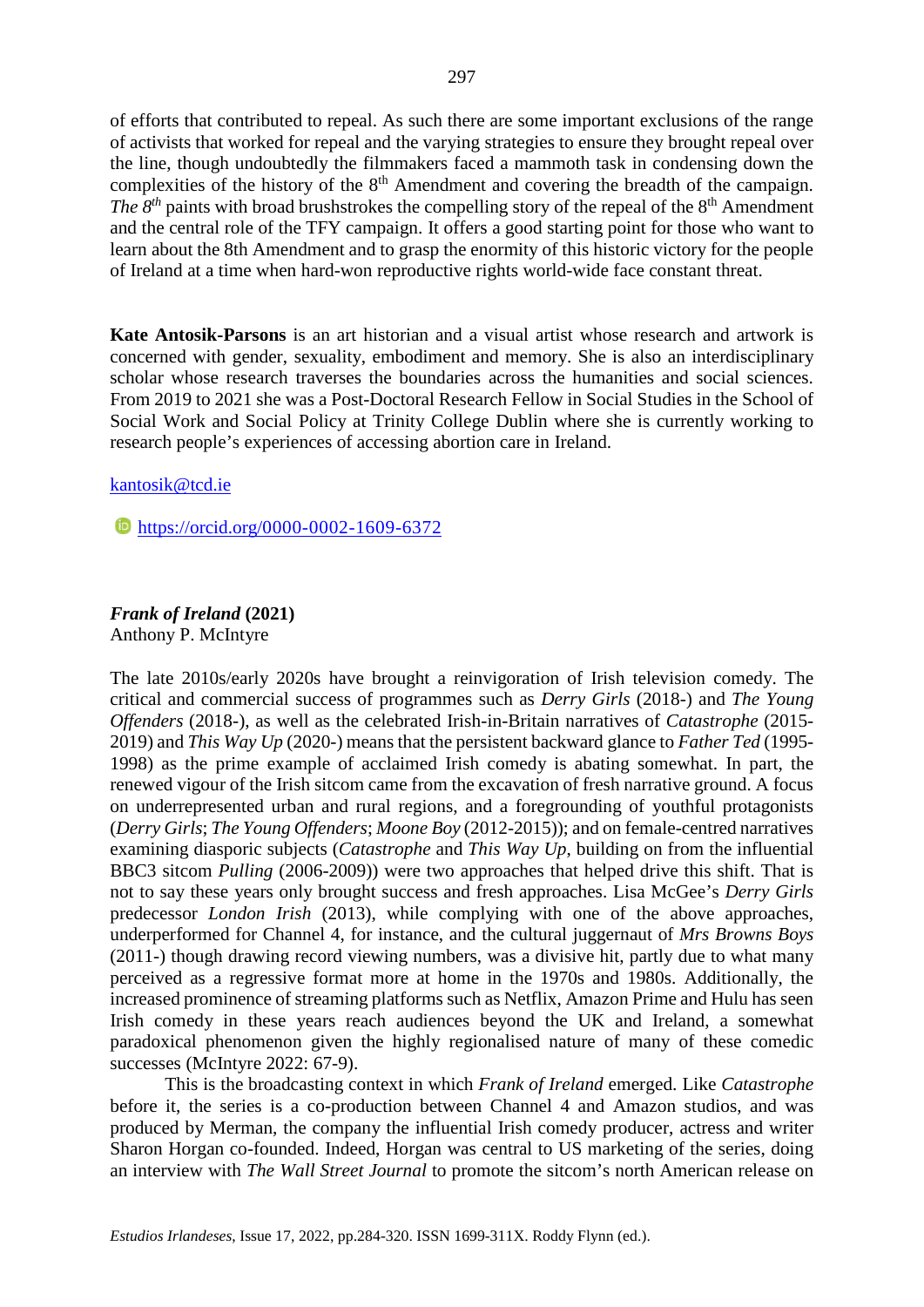Amazon (Grey 2021; McIntyre 2022: 165). The feature stressed Horgan's entrepreneurialism and Irishness, in a manner presumably intended to resonate with a business-savvy US readership for whom Irish cultural texts continue to have an outsized impact given Ireland's modest size. Key also to the sitcom's marketing has been the attached stardom of Brian and Domhnall Gleeson, as the two main characters Frank and Doofus (the siblings are also cowriters along with Michael Moloney). The promotional image for Amazon features the two in matching outfits standing atop a diminutive Ireland sparsely populated by lighthouses, a church, and livestock (fig. 1). The image no doubt is intended to act as counterpoint, the bucolic island imagery with its *Quiet Man*-esque associations, undercut by the sweary and acerbic content of the sitcom. Having the internationally recognised actors (with Domhnall having the higher profile of the two) attached to the project will presumably have helped in the process of commissioning. The sitcom's development would also have been aided by the proven success of a predecessor such as Chris O'Dowd's *Moone Boy*, a Sky UK production that was marketed as a "Hulu Original" on the US streaming service, and which drew upon the Irish actor's post-*Bridesmaids* (2011) stardom to gain traction. In short, in drawing upon celebrity association, successful forebears in Irish screen culture, and a pre-established traditional broadcast/streaming distribution pathway, *Frank of Ireland* highlights transnational features of commissioning and distribution that increasingly shape the 21st century Irish sitcom.



Fig.1. A marketing image for *Frank of Ireland* emphasizes a bucolic Irishness that is undercut by the sitcom's content.

*Frank of Ireland* is a something of an anomaly on the Merman roster, though, given the production company's investment in female-authored narratives. Merman, for instance, has produced female-centred comedies such as *This Way Up*, *Catastrophe*, *Motherland* (2016-), and has also co-produced the Irish housing crisis feature *Herself* (2020), a drama that charts a woman leaving an abusive relationship and building a home for herself and her children. *Frank*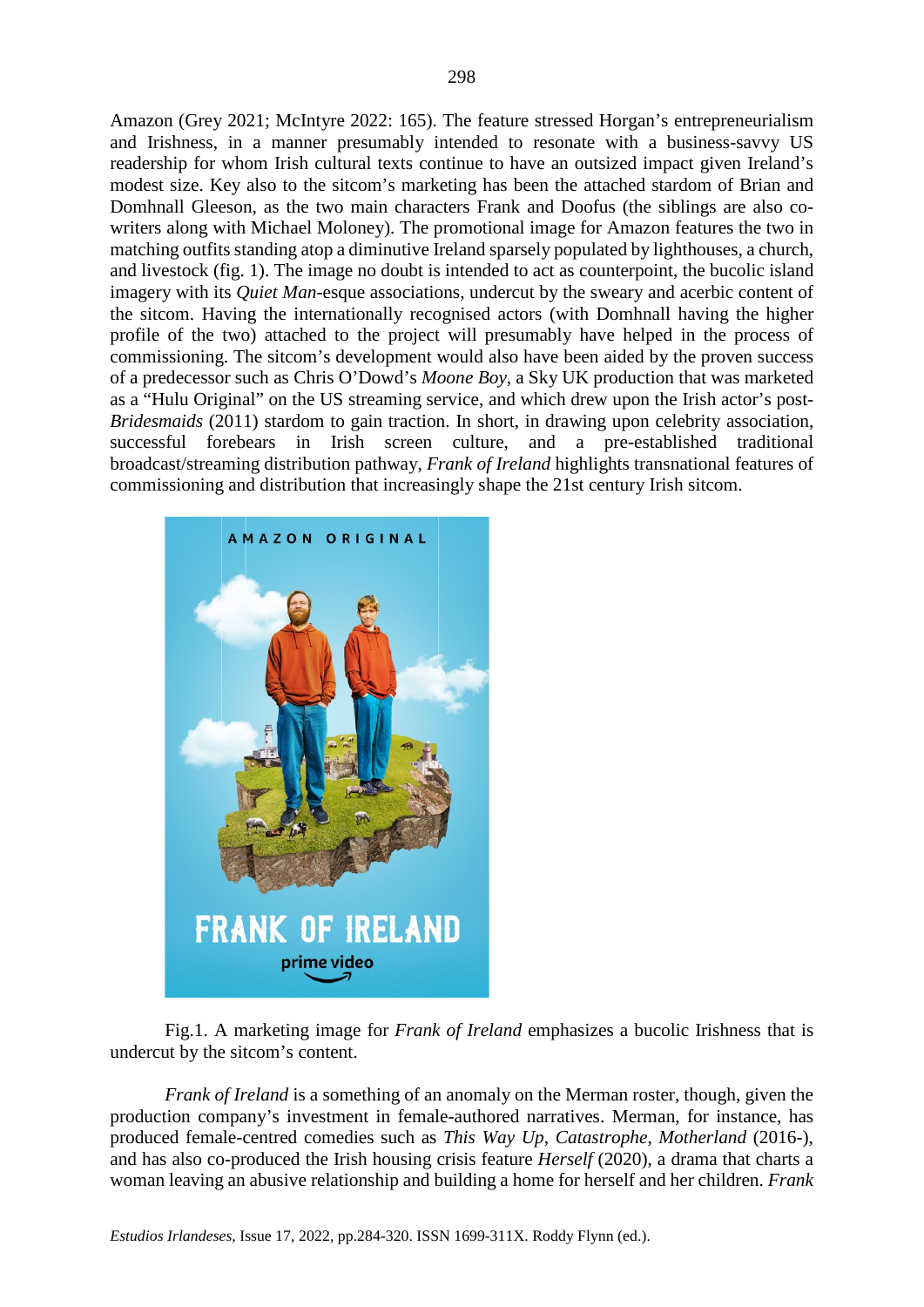*of Ireland*, by contrast, is avowedly male-centric, sharing a genealogy with what Debbie Ging (2013: 179) has termed "new lad" texts, such as Castletown-set *Hardy Bucks*(2010-2018). Such new lad narratives often feature the withdrawal of such males from workplaces increasingly perceived as "feminised" and which feature the cultural type of the "slacker" who, as Suzanne Leonard has noted, "frequently act<sup>[s]</sup> out the desire to escape from domestic imperatives" (2014: 43). Such is the main narrative impetus of *Frank of Ireland*. Frank, aided by longsuffering friend and subservient sidekick Doofus, is a slacker musician who lives at home with his mother, Mary (Pom Boyd). Frank's music career has stalled, with a purported concept album, with songs based on each of the 32 counties of Ireland both a source of creative impasse and a source of some funny recurrent gags in the series.

The humour of such slacker/new lad narratives is often reductively misogynistic. In the opening episode, we learn that Frank broke up with his girlfriend because she "wouldn't do anal", a joke that sets a low bar for the gags to follow, and which the series revisits on several occasions. The cultural appetite for such celebrations of puerile masculinity has arguably waned, along with the trend for the man-child narratives and bromances that crested during the post-2008 recession. Indeed, the workshy man-child who can't leave the family home due to laziness seems something of a redundant cultural type, particularly in the contemporary Irish context of a housing crisis that has seen adult children (and in many cases their own offspring) co-habiting with parents increasingly an unavoidable privation, rather than a life-choice. *Frank of Ireland* in some ways posits a tentative disapproval of the slacker figure. This is most vividly presented in the final episode of the series when one of Pam's lovers, Liam, strongly suggested to be Frank's father (and played by Brendan Gleeson to underline the point), although initially seen as an admirably rebellious figure, is ultimately presented as pathetic and stuck due to his inability to abide normative commitments. Though this is a standard message of slacker narratives, the centrality of Frank in the series at the same time constitutes a celebration of such wilfully unfettered masculinity.

While *Frank of Ireland* may seem somewhat anachronistic in terms of comedic and indeed wider social trends, what the series does have in its favour is star wattage. The Gleeson siblings (and as mentioned, their father in one episode) fully commit to their roles. Frank is played as suitably egotistical and deluded, with just enough light and shade to establish audience empathy, while Domhnall has fun with the sheer idiocy and vulnerability of Doofus. If anything, Brendan Gleeson's ageing rebel Liam is one of the clunkier characterisations in the series. Alongside this prominent acting family, celebrated talent such as Sarah Greene (as Frank's ex-girlfriend, Áine), Tom Vaughan-Lawlor, and Pat Shortt (as Áine's new love interest, and father respectively) fill out the cast. A running joke that Áine is incredibly boring is doubly hamstrung by the same premise being utilised to greater comedic effect in *Arrested Development* (2003-2019), and the fact that in Greene, Áine is played by one of the most talented and watchable Irish actresses to emerge in recent years.

One means by which *Frank of Ireland* taps into previous currents in Irish screen culture is through continued reference to American popular cultural texts, specifically film. The opening episode has multiple references to *Taxi Driver*, and later episodes reference *Home Alone*, *12 Angry Men* and the screen oeuvre of Kevin Costner, all a means of presenting a longing to be elsewhere, while at the same time the central character is afraid to make the leap beyond the sureties of home. Such allusions lead to some of the funnier moments in the sitcom. Frank's confusion of *12 Angry Men* and *A Few Good Men* when adapting the former for a local amateur production ("12 Angry Women") is one highlight. Many Irish films have drawn upon similar cultural longings as a way of expressing dissatisfaction with the humdrum of Irish life, with the US presented as a utopian getaway, such as *I Went Down* (1997) featuring Gleeson snr., or Thaddeus O'Sullivan's *The Woman who Married Clark Gable* (1985), or even *Hardy*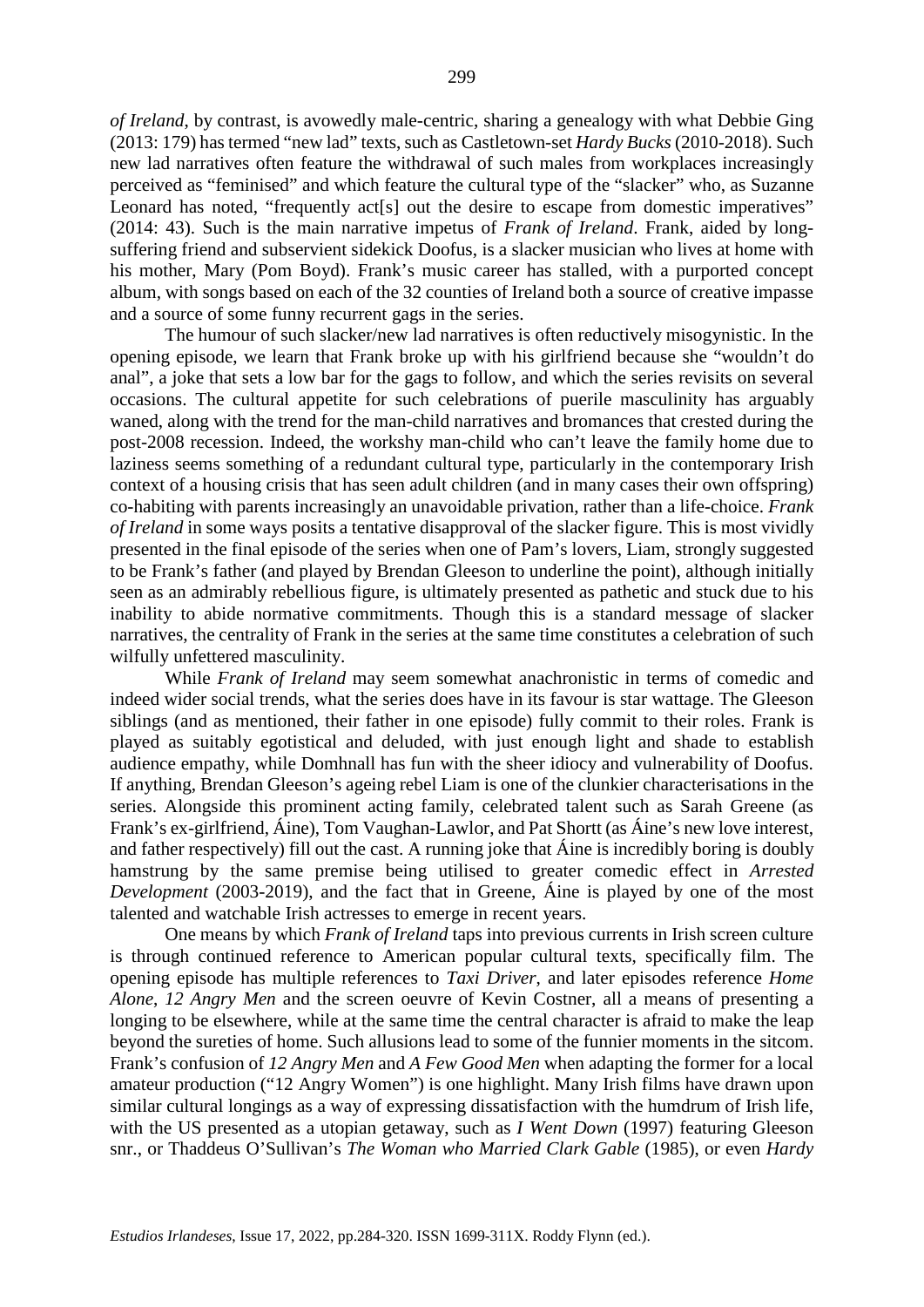*Bucks*. Whether the fractious present-day US exerts the same appeal is debatable, and *Frank of Ireland*'s overt homage may just be another case of the series missing its cultural beats.

*Frank of Ireland* ultimately constitutes a missed opportunity. While the Dumb and Dumber central pairing and absurdist humour of the series generate a few genuinely funny moments, and the excellent cast certainly draw out the best in the material, the writing fails to bring a fresh enough take on some well-trodden comedic tropes. The series looks wonderful, making great usage of scenic locations and subtly visualising the allusions to the Hollywood films that shape the worldview of its central characters. However, given the sheer amount of series currently emerging on broadcast and streaming platforms, *Frank of Ireland* fails to stake its claim as a must-watch sitcom.

#### **Works Cited**

- Ging, Debbie (2013). *Men and Masculinities in Irish Cinema*. Houndsmills: Palgrave Macmillan.
- Grey, Tobias (2021). "How Sharon Horgan Aims to Make a Global Audience Laugh With 'Frank of Ireland'." *The Wall Street Journal* (April 8). [www.wsj.com/articles/sharon](http://www.wsj.com/articles/sharon-horgan-frank-ireland-amazon-11617631853)[horgan-frank-ireland-amazon-11617631853.](http://www.wsj.com/articles/sharon-horgan-frank-ireland-amazon-11617631853)
- Leonard, Suzanne (2014). "Escaping the Recession? The New Vitality of the Female Worker." *Gendering the Recession: Media and Culture in an Age of Austerity*, edited by. Diane Negra and Yvonne Tasker. Durham: Duke University Press. 31-58.
- McIntyre, Anthony P. (2022). *Contemporary Irish Popular Culture: Transnationalism, Regionality, and Diaspora*. Cham: Palgrave Macmillan.

**Anthony P. McIntyre** is a Teaching Fellow in Film and Media Studies at University College Dublin. He is author of *Contemporary Irish Popular Culture: Transnationalism, Regionality, and Diaspora* (Palgrave Macmillan, 2022) and Co-editor of *The Aesthetics and Affects of Cuteness* (Routledge, 2017). Recent publications have appeared in *Feminist Media Studies*, *Television & New Media*, and *European Journal of Cultural Studies* and the edited collections *Sport, the Media, and Ireland: Interdisciplinary Perspectives (Cork University Press, 2020)* and *Indie TV* (Routledge 2022).

[anthony.mcintyre@ucd.ie](mailto:anthony.mcintyre@ucd.ie)

**<https://orcid.org/0000-0002-8189-9577>** 

*Hidden Assets* **(2021)** Denis Murphy

RTE's latest flagship drama series, *Hidden Assets* (starring Angeline Ball; written by Peter McKenna and Morna Regan) premiered on the Sunday night Drama on One slot last week. The series, like the vast majority of the station's major drama productions in recent years, is an international affair, bringing together production companies from Ireland (Saffron Moon Pictures), Belgium (Potemkino) and Canada (Facet 4). It's the second time this production partnership has assembled to produce RTE drama, following 2017's *Acceptable Risk*, in which Ball played the same character, Detective Emer Berry (despite a mysterious surname adjustment in the meantime). Like that production, *Hidden Assets* was co-commissioned by the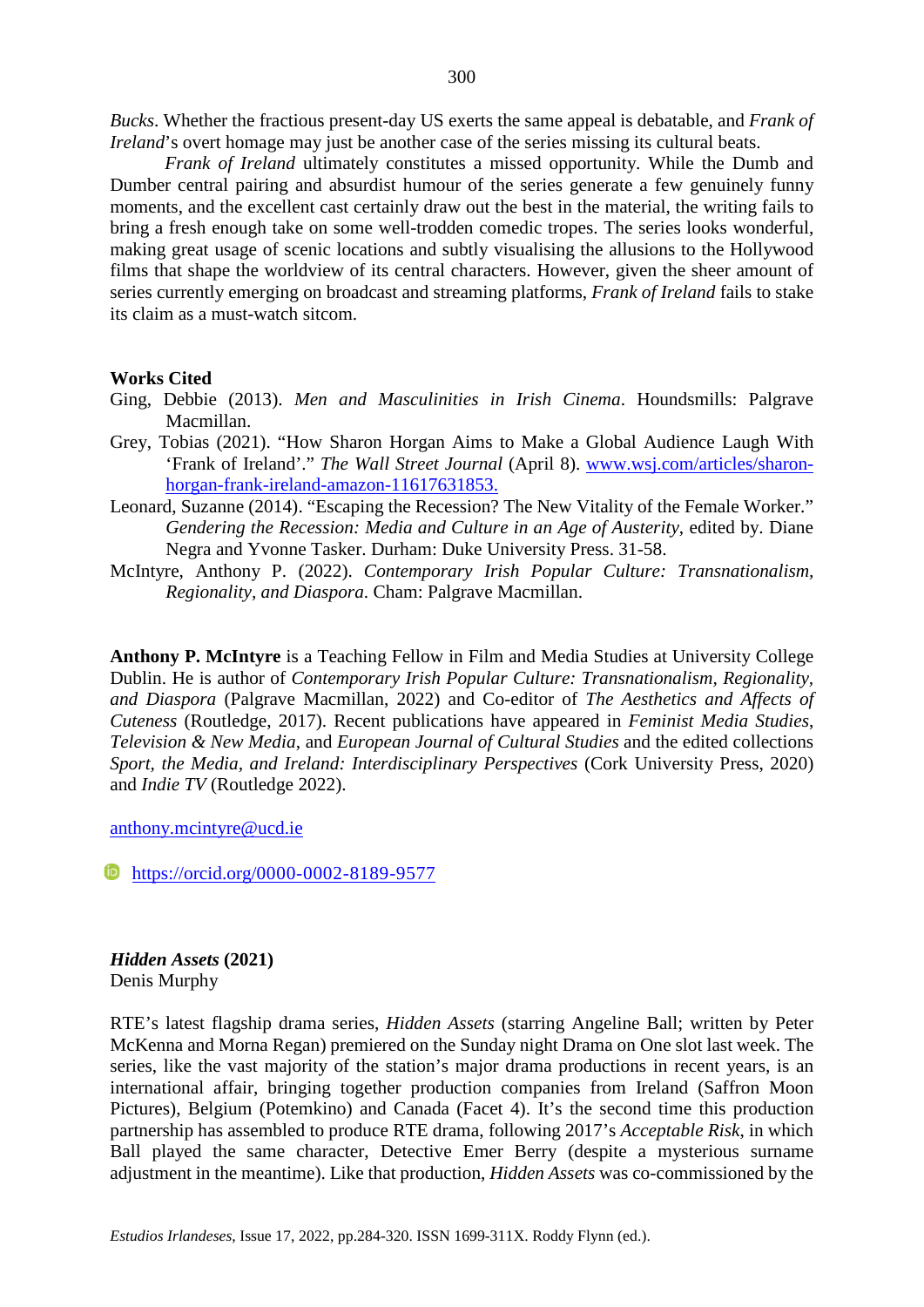US streaming service Acorn TV, which specialises in developing, producing and acquiring English-language programming, much of it in the mystery, comedy, and police procedural genres, from the UK and other anglophone territories.

*Hidden Assets* represents the latest in a lengthening line of RTE-Acorn projects. The relationship commenced with the Amy Huberman drama/comedy vehicle *Striking Out* (2017), followed later that year by *Acceptable Risk*. The synergy intensified when RTE recruited Dubliner Shane Murphy, one of Acorn's London-based production executives, as its Group Head of Drama and Comedy in 2018. The accompanying [press release](https://presspack.rte.ie/2018/06/11/shane-murphy-appointed-head-of-drama-and-comedy-rte/) highlighted Murphy's extensive global experience in TV drama, much of it in the international co-production arena. And although Murphy left RTE earlier this year, his three-year stint at Montrose brought several more Acorn projects into the RTE fold. The US streamer co-originated a significant chunk of RTE's drama and drama/comedy content during this period, including *Finding Joy* (2018- 2020), *Dead Still* (2020), and *[The South Westerlies](https://irish-screen.com/2020/09/08/the-south-westerlies-rte/)* (2020).

What should we make of this relationship, and the curious range of programming it has spawned? As the national public service broadcaster, RTE has a duty to "reflect the democratic, social and cultural values of Irish society", according to its [Public Service Charter.](https://www.rte.ie/documents/about/public-service-broadcasting-charter.pdf) This admittedly wide remit is nevertheless harder to achieve under circumstances of international co-production, when alternative and possibly conflicting cultural and commercial values come into play, with imperatives to succeed in multiple TV drama markets invariably impacting on the look, feel and sound of the resulting work. RTE's recently concluded crime drama *[Kin](https://deadline.com/2020/11/aidan-gillen-charlie-cox-irish-drama-kin-from-bron-studios-headline-pictures-rte-1234610144/)* (also written by Peter McKenna) is a case in point. That show's odd phrasing, unusually diverse casting, and overwrought noir elements are arguably more suited to the US market served by its co-commissioner, AMC Networks. It's one thing for RTE to buy in overseas content made for an international market, quite another to produce its own material – using considerable amounts of public money – with similarly "international" ambitions, if the need to serve international markets undermines that public service remit.

Whatever these concerns for the Irish broadcaster, there's little doubt that RTE's involvement, and the international co-production status it solidifies, is of value to Acorn, AMC and RTE's other production partners. International co-productions facilitate easier access to specific international markets. They also, of course, enhance opportunities for production subsidies in the co-producing territories. *Hidden Assets* is no exception. The production was supported by Screen Ireland (€300,000), Screen Flanders (€200,000), the Section 481 tax credit (between €500,000 and €1 million), and the Belgian Tax Shelter (amount undisclosed). Postproduction took place in Canada, allowing access to the Quebec Production Services Tax Credit and further Government of Canada funding incentives, as indicated in the show's credit roll.

In an unusually revealing interview with Laura Slattery of The Irish Times, *Hidden Assets* producer James Mitchell suggested the six-part drama had a budget of around  $\bigoplus$  million per episode, some of that driven by extra costs associated with the Covid-19 pandemic. He also indicated that, in Ireland, broadcaster advances and production subsidies generally provide up to two thirds of the production budget. While the Belgian subsidies are evidence that eight of the twelve reported shooting weeks were spent in Antwerp, the decision to locate only postproduction in Canada – despite an emerging Canadian sub-plot in the storyline – was apparently the result of a costly learning experience during the production of *Acceptable Risk*.

International coproduction is of course built on such experiences and relationships developed over time as producers seek to develop new intellectual properties and new markets in which to exploit them. One wonders, though, if the national broadcaster is creating too much dependence on this Acorn-inflected production chain – especially when you consider that Acorn's corporate parent is AMC Networks, the US cable and streaming provider with whom RTE collaborated for *Kin*. On the other hand, it's worth noting that AMC, through its "boutique" range of offerings including Acorn, Sundance Now, BBC America and IFC Films,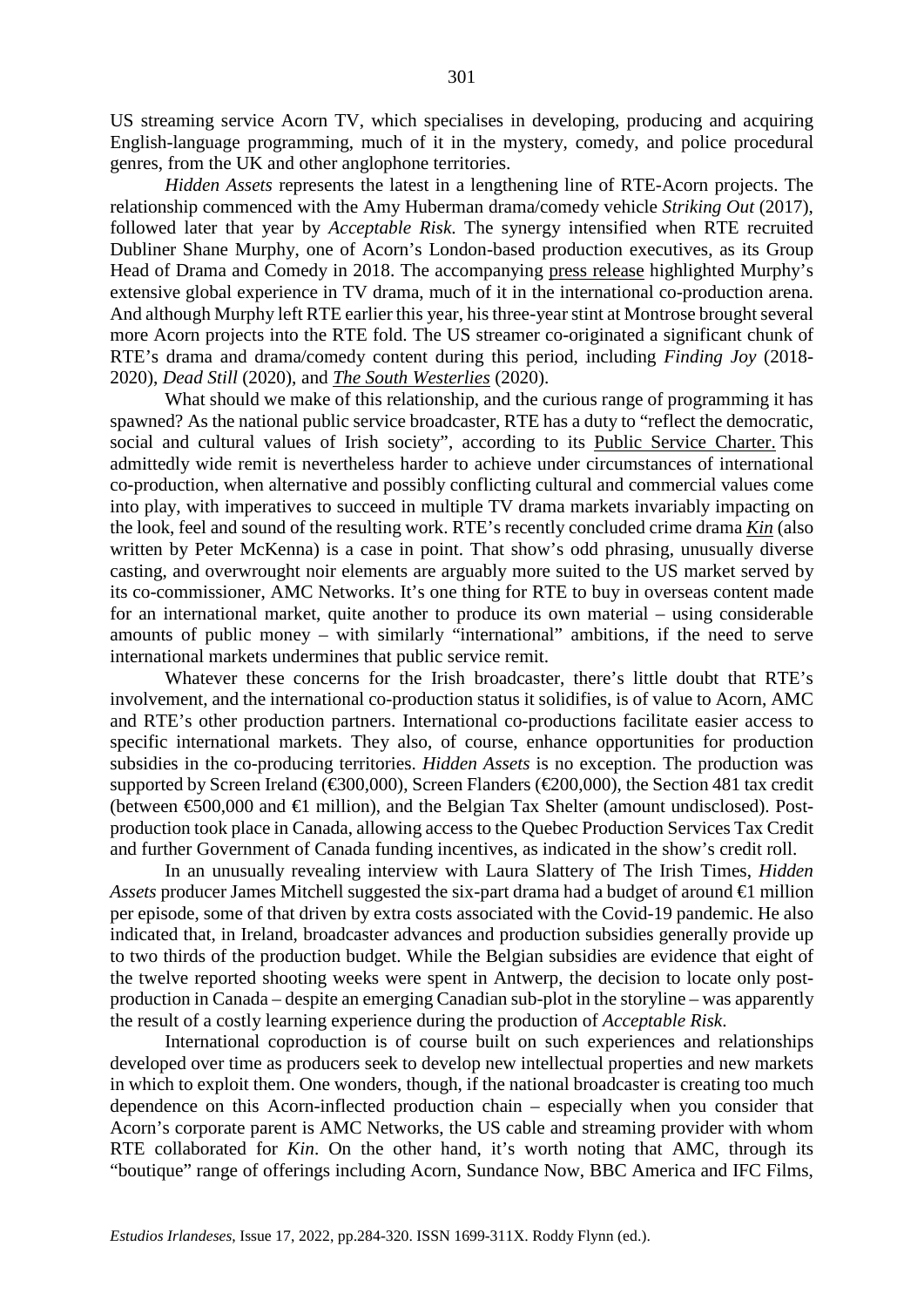seeks to differentiate itself from streaming giants like Netflix and Disney+ precisely by offering non-mainstream niche content from independent and international producers. In that sense, its development goals are very different from those of its competitors.

It will be interesting to see if the RTE/Acorn/AMC connection will survive Shane Murphy's quiet departure from RTE. A lot may depend on the fate of *Kin* and *Hidden Assets* in the US markets, and whether either one of these expensive productions gets renewed for a second series. That in turn may depend on economic and competitive pressures far removed from the RTE campus at Montrose.

**Denis Murphy** is a Government of Ireland Postdoctoral Research Fellow at Trinity College Dublin's School of Creative Arts, Film Department. He is currently completing a book on the labour history of Irish screen drama production, funded by the Irish Research Council. The book will be published by Liverpool University Press in 2022.

[denis.murphy@tcd.ie](mailto:denis.murphy@tcd.ie)

**f** <https://orcid.org/0000-0002-8554-1927>

*Arracht* **(2020)** Tony Tracy



With the explosion of production for domestic/small screen consumption – a shift that was already underway but greatly accelerated by the Covid pandemic - the Irish screen sector has moved with increasing speed and deliberation (by both producers and policy makers) towards "content creation" aimed at the global TV and streaming sectors. Quantifying the shift to new markets – in either financial or quantitate terms - is difficult but it is nonetheless evident that this burgeoning and highly capitalized sector brings with it an inevitable impact on Irish productions both at the level of format [feature films], subject matter and content [homogenized for international audiences]. While this represents a major – and still developing - success at an industrial development level [comparable to the impact of global Pharma and Tech on Ireland's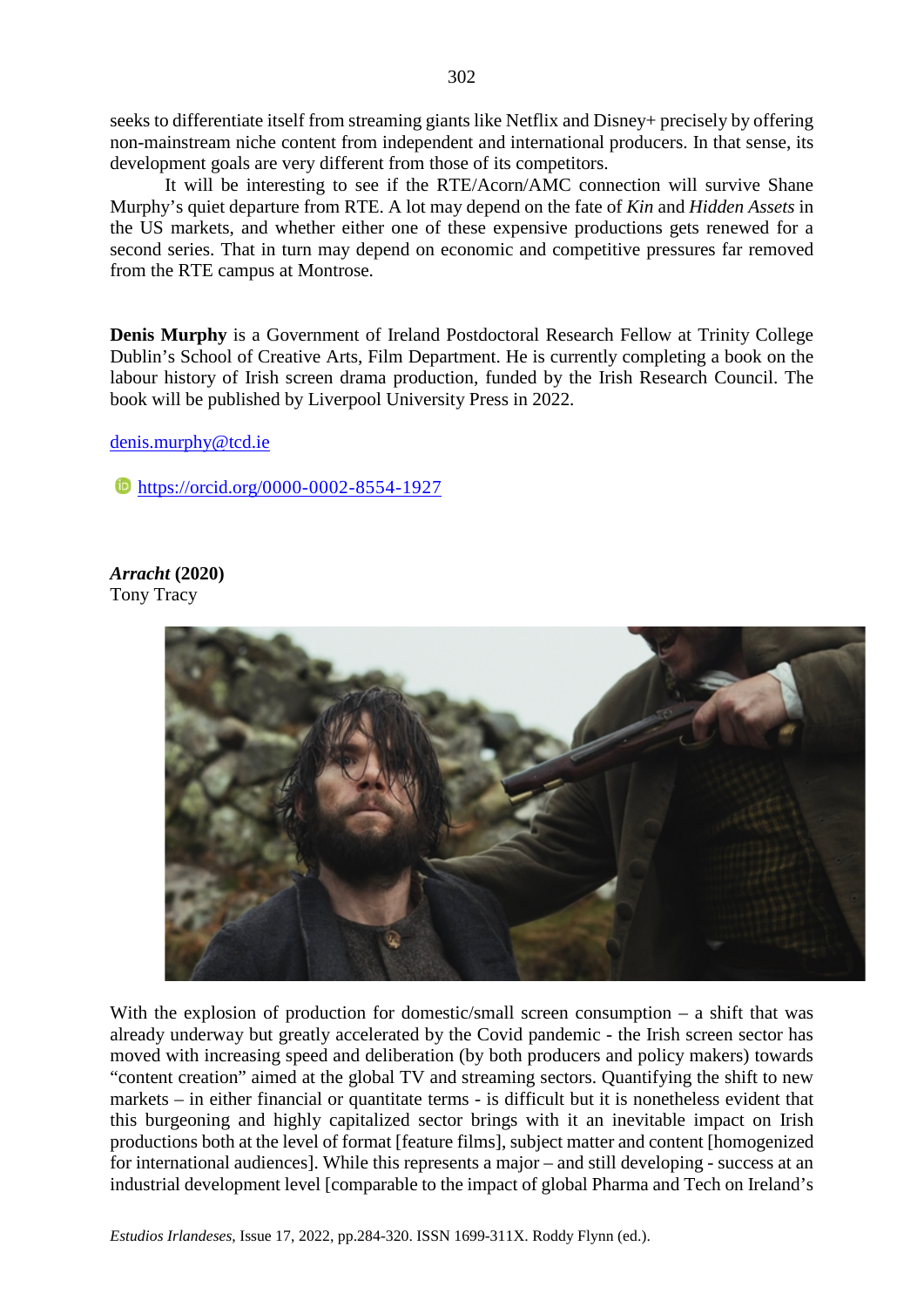GDP and employment], the scale of such activity, as well as the parallel challenges experienced by theatrical feature film distribution/exhibition, places increasing pressure on the scope and viability of what was once understood as "national cinema".

It is thus both heartening and instructive that one of the most artistically and commercially successful productions over the past year not only fulfilled traditional expectations of lrish cinema in terms of its setting [Connemara] and themes [the Great Famine] but told its story entirely through the medium of the Irish language. That it achieved mainstream theatrical success within the limits of a modest made-for-TV budget signalled that, in the right hands, powerful and well executed local stories retain not only resonance for Irish audiences, but perhaps assume greater cultural importance than ever in an ever-splintering, globalized landscape of streamers, box-sets and franchises. In responding to the film, I want to frame its achievements and importance within two, intersecting contexts. On the one hand the film can be understood as part an upsurge of interest in narrating the Great Famine in recent years in individualized and usually male terms, while it might also be argued that the appeal of the film's treatment of tragic events is enhanced in its foregrounding of a historical Irish masculinity that has contemporary appeal as a favoured embodiment of non-hegemonic white manhood.

While the Great Famine has been understood as a central and defining event in the narrative of modern Irish history (central to the formation of the Irish diaspora) it has also been something of a ghostly presence which, in spite of common knowledge of general facts and occasional efforts to evoke the tragedy in epic terms (beginning with Liam O'Flaherty's *Famine*  [1937]), remains vague and often elusive for many. The reasons for this are complex but are generally attributed to three main factors: the silence surrounding the event itself in the British controlled political and journalistic discourse of the era; the silence of millions of victims who died or emigrated; and the trauma and shame of those who survived. In the aftermath of the famine Ireland was emptied of half its population and with it went witness and memory. We find this sense of a collective ["our] trauma and narrative (as well as a hoped-for revenge), in poems such as "The Famine Year" by Lady Jane Wilde:

But our whitening bones against ye will rise as witnesses, From the cabins and the ditches, in their charred, uncoffin'd masses, For the Angel of the Trumpet will know them as he passes. A ghastly, spectral army, before the great God we'll stand. And arraign ye as our murderers, the spoilers of our land.

While notable, if sporadic, interventions have been made among historians, writers and artists to narrate the Great Famine, this sense of a story whose details are not fully told or commonly understood has persisted down to the present day.

Recent years have however seen an upsurge in efforts to remedy this from a range of perspectives and artforms. In 2018, Ireland's Great Hunger Museum, an initiative of Quinnipiac University, Connecticut (USA) brought a selection of its collection to Ireland. Entitled *Coming Home: Art & the Great Hunger*, the year-long exhibition proved immensely popular, attracting over 11,000 visitors and widespread media attention during exhibitions at Dublin Castle, Skibbereen and Derry. Clearly aware that the artworks often approached their subject from oblique angles and distances, its curator Niamh O'Sullivan wrote that "An aesthetics of atrocity is difficult to conceive and represent. Nevertheless, the inexpressibility of the atrocity created interpretative opportunities that many contemporary Irish artists uniquely addressed." Notwithstanding its careful hanging, a detailed and extensive catalogue and an eclectic mixture of historical and contemporary art works the exhibition nonetheless seemed to perpetuate some of this inexpressibility; respectfully relating facts and "interpreting" the history while often keeping us at a narrative distance from its stories.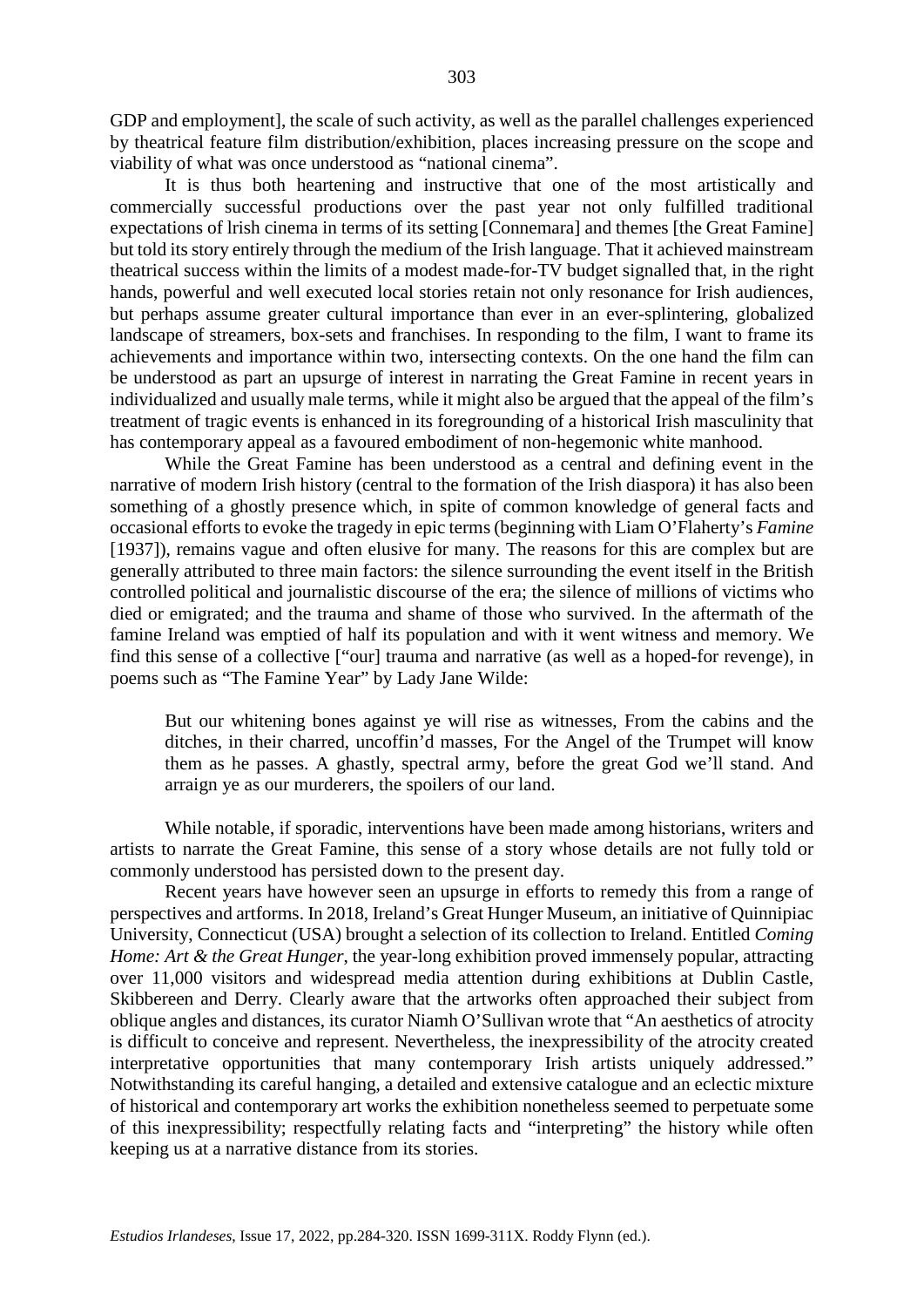Around the same time as the Coming Home exhibition was attracting large audiences and media attention, singer/songwriter Declan O'Rourke released a collection of story-driven songs *[Chronicles of the Great Irish Famine](https://claddaghrecords.com/products/cd-declan-orourke-chronicles-of-the-great-irish-famine?variant=39627285987523¤cy=EUR&utm_medium=product_sync&utm_source=google&utm_content=sag_organic&utm_campaign=sag_organic&gclid=EAIaIQobChMImfqpwri79QIVAe7tCh0StQhCEAQYAiABEgLo9_D_BwE)* (2017). O'Rourke was inspired to work on the theme after encountering John O'Connor's classic text *The Workhouses of Ireland* (1995). One story in it which particularly resonated, that of a man whose children died in the workhouse and who carried his wife home only to be discovered dead the next morning, "his wife's feet held to his chest as if trying to warm them." Shocked by the account O'Rourke says he asked himself "Why don't we, as a nation, all know this story." Indeed, he felt, "the subject seemed to have been grossly neglected, in relative terms, in the realms of the arts and culture," inspiring in him a desire "to chronicle a collection of untold or neglected stories … to re-humanise [the Famine] using the language of our own time, appealing to the listener's own imagination and empathy." (O'Rourke, 2021.) ["Poor Boy's Shoes",](https://www.youtube.com/watch?v=jzTV7VJEwO0) was the first of thirteen songs that attempted to achieve these aims. O'Rourke returned to the story of the story during the Covid 19 lockdown when he wrote his first novel - *The Pawnbroker's Reward* (2020) – seeking to imaginatively inhabit the lives and hardship of Pádraig and Cáit ua Buachalla and through their tragic tale give form to the lives of  $19<sup>th</sup>$  century famine Irish who lived and perished in appalling circumstances.

O'Rourke was not alone in such ambitions: 2018 saw the release of *Black '47;* the first Irish feature film set during the famine and largely shot in the wilds of Connemara. Lance Daly's film (developed from a 2008 short film *[An Ranger](https://www.youtube.com/watch?v=NWv2d-v96DY)*) was structured as a revenge western centring on Martin Feeney (James Frecheville) who absconds from his Connaught Rangers unit in colonial Afghanistan and returns to Ireland to take revenge on those who evicted and killed his family. A huge hit with Irish audiences who made it the biggest grossing Irish film of the year [local box office of almost  $\bigoplus$  million], the film seemed to address a national narrative need that recalled Neil Jordan's *Michael Collins* (1996). Again, the theme of how to represent atrocity was central to discussions around the film. In this case the (fictional) story of Martin Feeney was overlaid by norms of Hollywood genre cinema: "The famine is one of those essential Irish stories that we haven't figured out a way to bring to the screen," Lance Daly, told the Guardian. "Doing it as a revenge thriller was a really smart way to smuggle the story of the Great Hunger to a wide audience." (Carroll 2021.) (That, despite the film's enormous popularity locally, it took just \$50,000 at the US box office suggests that this ambition was not entirely realised.)

The latest entry in this recently revived interest in the Great Famine is *Arracht* [first screened in 2019 but not released in Irish cinemas until 2021]. Like "Poor Man's Shoes" it centres on the father of a family decimated by the tragedy. It eschews the generic tropes that structure *Black '47* in favour of a relatively small scale and intimately captured sense of place and community. The restrictions of its budget become a force and gives *Arracht* a unique imagination and strength; it is largely mono-lingual and makes vivid, though low-key use of its Connemara/coastal settings which, through the lens of talented cinematographer Kate McCullagh, offer not merely a photogenic backdrop but convey the harshness and beauty of the terrain. Such qualities clearly develop from writer/director Tom Sullivan's vision of the story as well as its relatively modest budget  $(\text{E.2m})$ . Developed as the first film produced under the "Cine4" initiative, TG4's partnership with Screen Ireland and the BAI to develop original feature films in the Irish language, O'Sullivan has said that his original screenplay would probably have cost in the region of  $\bigoplus$  5m and that the budget restraints meant that the screenplay was cut from 90 to 75 pages. (Creagh 2021.) Such limitations seem to intensify rather than exclude: the finished 85 min running time feels both economic and complete; each scene a plausible development within its narrative of fall and redemption.

Where Declan O'Rourke sought to capture history through song with "Poor Man's Shoes", *Arracht* is based on the conceit of a fictional murder ballad about a folk hero named Colmán Sharkey [Dónall ÓHéalaí], a fisherman and maker of poteen. Described by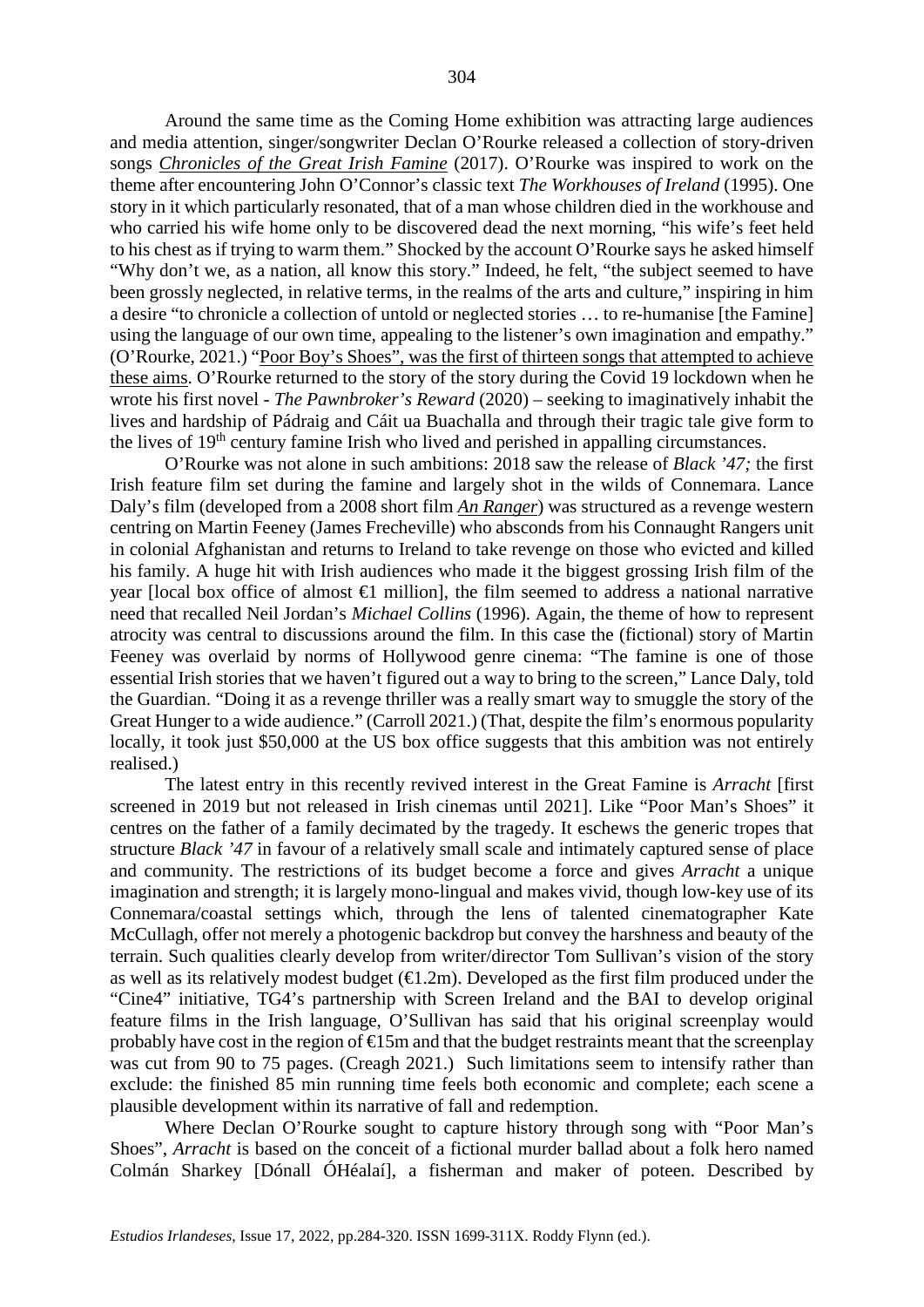writer/director O'Sullivan as 'very able and capable, a bit of an entrepreneur who has ideas about himself', Colman is thus conceived in quasi-contemporary terms and this characterisation, blending the abject and ambition, is at the very entre of the film's narrative and structure. Where the Famine Irish might once have been imagined as forelock-tugging peasants or simian-featured primitives, Sullivan/Ó Héalaí give us an Irishman with strong sense of himself and his place in the world. Like O'Rourke's drive to "chronicle untold or neglected stories … to re-humanise [the Famine] using the language of our own time", *Arracht* seeks to represent the Famine through the experience of an individual, a kind and loving father who combines wisdom and resourcefulness in a manner which suggests that, in other circumstances, he might have socially and economically thrived.

While the cruel and venal Anglo landlord played by Michael McElhatton maintains the stereotype of such figures, he exits after a rapidly dispatched first act and the film shifts to focus upon Colman as a man on the run; deprived of dignity, freedom and family. This narrative emphasis on a single determined character offers a fresh and engaging perspective on the famine and while it cannot be said to be neatly generic in the way of say *Black '47*, it nonetheless brings *Arracht* into a tradition of male survival stretching from *Robinson Crusoe* to *The Revenant* and contemporary TV shows such as the *Walking Dead*, often discussed in terms of "apocalyptic masculinity". Central to such narratives is the self-sufficient [white] male and after a period of physical and spiritual crises [during which Colman contemplates taking his own life] we see the Colman recommit to a life that is primal yet resourceful: finding shelter in a cave, catching fish and smoking them for future consumption, making a curative tincture from seaweed. In each of these endeavours Colman not only demonstrates "entrepreneurial" instincts but distinguishes himself from the [historical] coastal Irish who died in their hundreds of thousands despite access to the sea. His renewed life-force is given further impetus through the arrival of a child called Kitty who Colman discovers at his abandoned home. However, he is also attacked by starving neighbours who have tracked him to his cottage, one of whom stabs him in the hope of securing some means of nourishment. Here the filmmakers further adumbrate the apocalyptic masculinity trope with visual references to the crucified Christ: his long hair, beard, emaciated torso and a bloody stab wound near his heart. Underlining this association further we get a period of isolation in the "tomb" of the cave (replete with an image of a cross which Kitty visits while he is unconscious) before Colman emerges into the bright morning light of resurrection before the final act of the story. While all this sounds somewhat schematic, it is handled with care and beauty and the result is a bridging between mere survival and a renewed hope, embodied by the child who represents a changed future for Colman. The final third of the film takes place in light of this sense of purpose that brings with it an avenging violence as Colman defends Kitty - symbol of innocence and the future - from his returned tormentors.

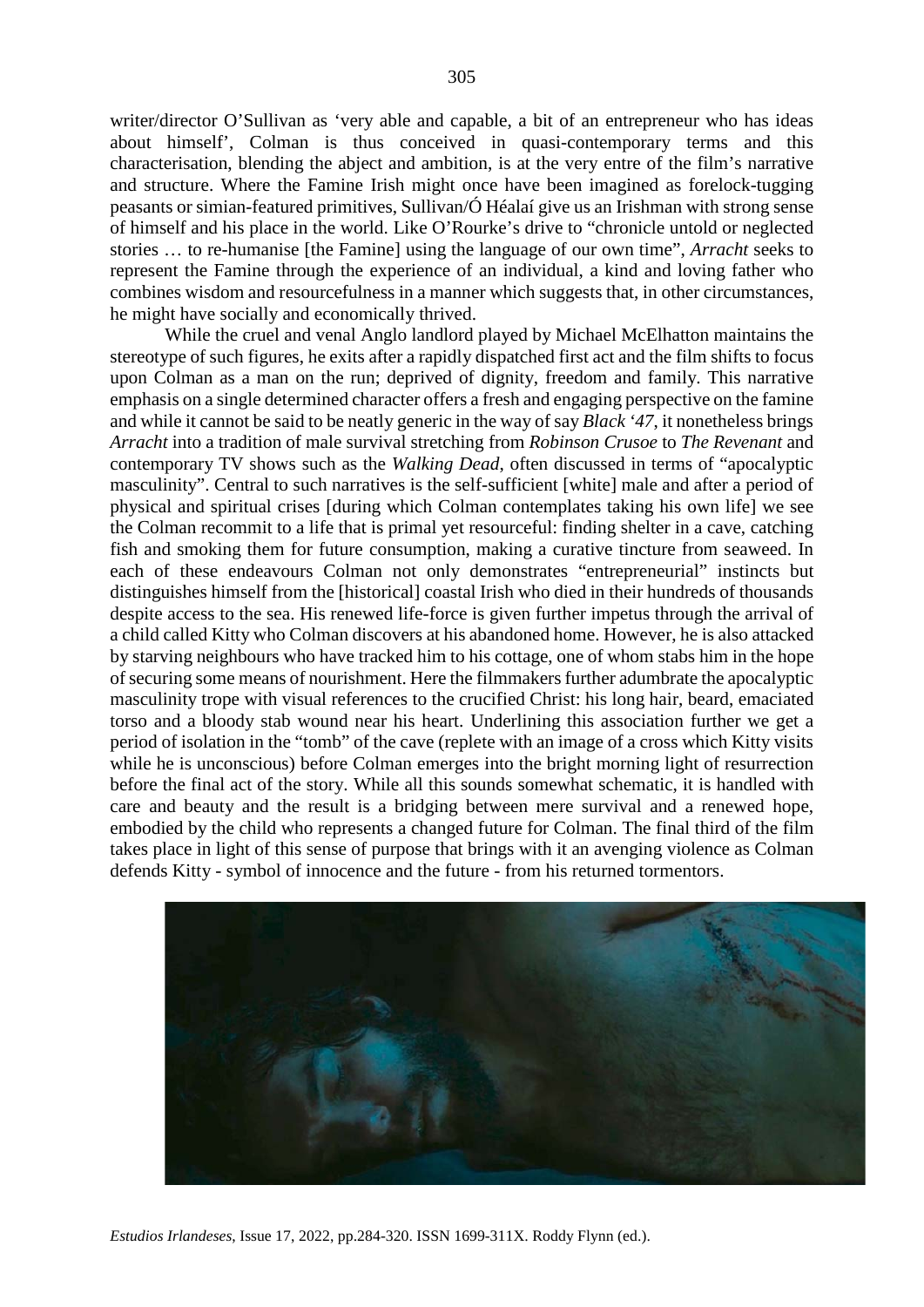The filmmakers of *Arracht* find the solution to the oft-proclaimed "difficulty" of putting the Famine on film by focusing on the story and point of view a single male character imagined in terms of a classic three-act structure: (familial) contentment, giving way to unjust suffering and self-abnegation and the recovery of hope achieved through a combination of fate and will power. In foregrounding this point of view and perspective we can see similarities to other recent tellings in song and cinema. However, it might be argued that even as the filmmakers are deeply sensitive to the specifics of Irish Famine history and place, and deploy stylistic means to emphasize the local (costumes, cinematography and notably the Kila soundtrack), they also draw on more general patterns of contemporary cinematic storytelling, in particular the positioning of white masculinity in terms of abjection, what Claire Sisco King calls "Abject Hegemony", a kind of *noble* suffering or empowered marginality. (Sisco King 2009.) In *Arracht*  this position stems from colonial history and its attendant suffering (through famine, dispossession and injustice), from which develop tropes of phallocentric survivalism, messianic suffering and, eventually, righteous anger/retribution. The contemporary currency of Irish masculinity is central to this imagining of history. Resourceful and entrepreneurial while also socially and economically marginalised, Irish whiteness facilitates - as it so often does – a portrait of male victimhood that is both blameless and finally triumphant (both within the narrative and also in the act of narrating this history some century and a half later). It is little wonder then that Hollywood quickly showed interest in re-making this film, though tellingly, according to Sullivan, only in the film's story beats and themes, rather than its historical details. (Creagh 2021).

Shot in late 2018 and originally slated for a cinema release in late spring 2019. *Arracht*  became a victim of Covid 19 and didn't receive a theatrical release until October 2021. The extended delay may however have benefitted the film's commercial success and cultural standing. Emerging from their own isolation, post-lockdown Irish audiences kept it in cinemas for several months and it garnered strong word-of-mouth during a relatively quiet period of cinema releases to make it one of the most visible, highly regarded and perhaps even most important films of recent years.

#### **Works cited.**

- Carroll, Rory (2018). "Irish Famine film Black 47 wins over the critics." *The Guardian* (September 17). [https://www.theguardian.com/world/2018/sep/17/irish-famine-film](https://www.theguardian.com/world/2018/sep/17/irish-famine-film-black-47-wins-over-the-critics)[black-47-wins-over-the-critics.](https://www.theguardian.com/world/2018/sep/17/irish-famine-film-black-47-wins-over-the-critics)
- Creagh, Gemma (2021). "Interview with Tom Sullivan, Writer/Director of *Arracht*." *Film Ireland Podcast*. [https://soundcloud.com/film-ireland/interview-with-tom](https://soundcloud.com/film-ireland/interview-with-tom-osullivan-writerdirector-of-arracht?utm_source=clipboard&utm_medium=text&utm_campaign=social_sharing)[osullivan-writerdirector-of](https://soundcloud.com/film-ireland/interview-with-tom-osullivan-writerdirector-of-arracht?utm_source=clipboard&utm_medium=text&utm_campaign=social_sharing)[arracht?utm\\_source=clipboard&utm\\_medium=text&utm\\_campaign=social\\_sharin](https://soundcloud.com/film-ireland/interview-with-tom-osullivan-writerdirector-of-arracht?utm_source=clipboard&utm_medium=text&utm_campaign=social_sharing) [g.](https://soundcloud.com/film-ireland/interview-with-tom-osullivan-writerdirector-of-arracht?utm_source=clipboard&utm_medium=text&utm_campaign=social_sharing)
- O'Rourke, Declan (2021). "'Her Silken Brown Hair'" chronicling the Famine in Song." RTE.ie. (March 23) [https://www.rte.ie/history/post-famine/2021/0316/1204313-her-silken](https://www.rte.ie/history/post-famine/2021/0316/1204313-her-silken-brown-hair-chronicling-the-famine-in-song/)[brown-hair-chronicling-the-famine-in-song/.](https://www.rte.ie/history/post-famine/2021/0316/1204313-her-silken-brown-hair-chronicling-the-famine-in-song/)
- Sisco King, Claire (2009). "It Cuts Both Ways: Fight Club, Masculinity, and Abject Hegemony." *Communication & Critical/Cultural Studies* 6 (4): 366-85.

**Tony Tracy** lectures in film and media studies at Huston School of Film & Digital Media, NUI Galway. He is co-author (with Roddy Flynn) of the *Historical Dictionary of Irish Cinema* [(2nd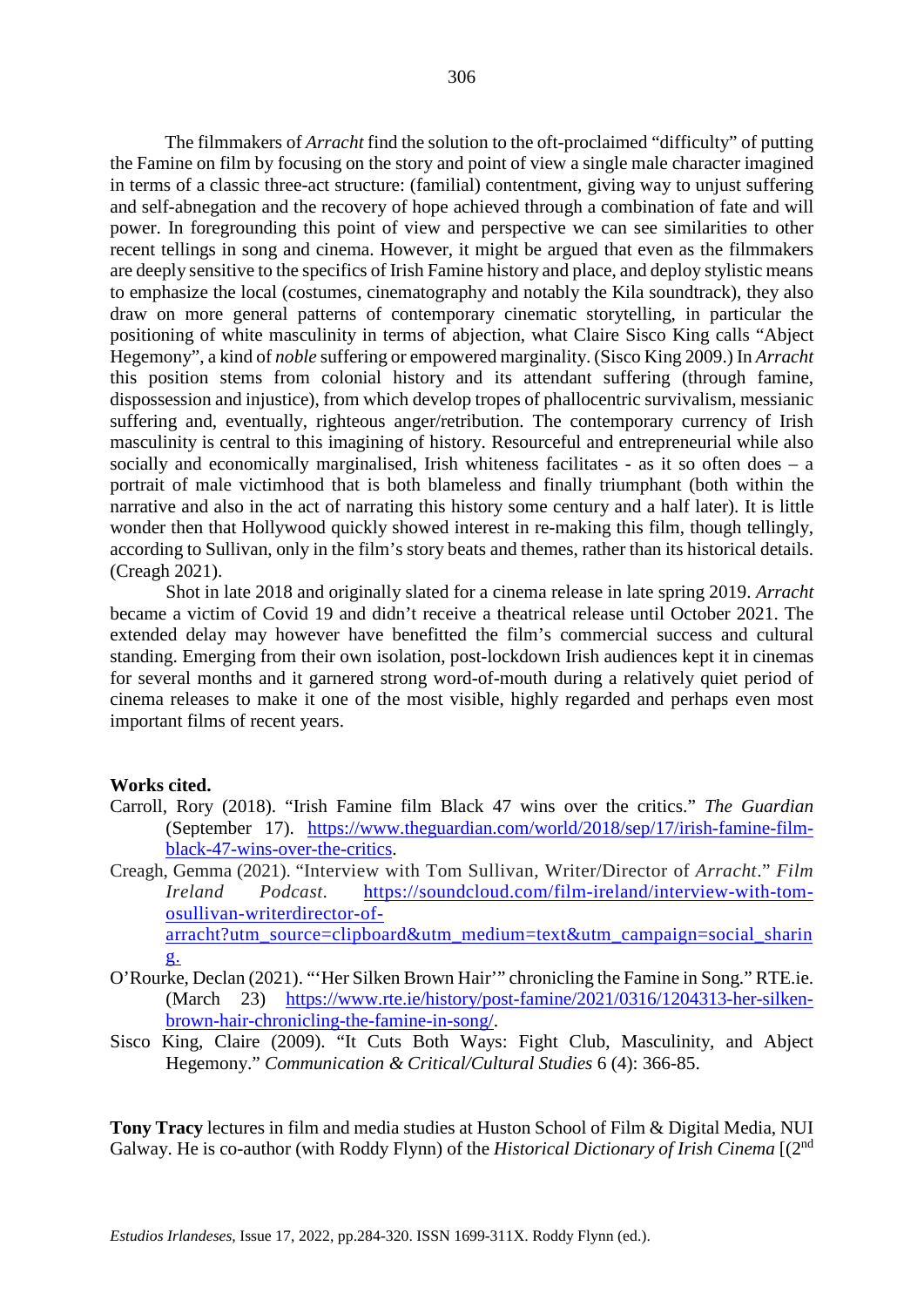ed.) *Rowan and Littlefield*, 2019] and author of the forthcoming *White House, White Cottage*: *Irish American Masculinities in American Cinema* (SUNY, 2022).

[tony.tracy@nuigalway.ie](mailto:tony.tracy@nuigalway.ie)

**<https://orcid.org/0000-0003-2003-9749>** 

*Smother* **(2021)**  Stephanie McBride

*Smother* is a six-part television crime series written and created by Kate O'Riordan (*Mr Selfridge*, *The Bay*) and commissioned by RTÉ, which first broadcast it in March 2021. The coproduction was developed by BBC Studios and Treasure Entertainment (*Finding Joy*, *Handsome Devil*), with Screen Ireland and Western Region Audiovisual Producers Fund. The series has been sold widely – to Alibi (UK), Peacock (USA), ABC (Australia), TVNZ (New Zealand), CANAL+ (France), RTVS (Slovenia) and ETV (Estonia) – and a second season was announced in April 2021.

*Smother's* cast is led by Dervla Kirwan, with Niamh Walsh, Seána Kerslake, Gemma-Leah Devereux, Stuart Graham, Conor Mullen and Thomas Levin. It follows the fortunes of the Ahern family – formidable matriarch Val (Kirwan) and her three daughters – in the aftermath of the suspicious death of patriarch Denis, whose influence persists from beyond the grave. The show received mixed reviews, some critics opting for a tentative "promising" after the first episode, others less forgiving. Liam Fay in the *Sunday Times* called it "self-consciously picturesque" and "the show's most striking feature is the contrast between the rocky mountain scenery and the prairie flatness of the scriptwriting" (Fay 2021). Pat Stacey in the *Irish Independent* wrote that the "Overstuffed subplots and the three worst daughters in the world suffocate RTÉ's *Smother*" and "an unlikely prospect still is finding an RTÉ drama that entertains rather than embarrasses" (Stacey 2021). Ed Power in the *Irish Times* thought it *"*possesses a pulse and it clicks together effectively", though "the plot unspools like fresh-fromthe-microwave *Midsomer Murders*" (Power 2021). For Éilis O'Hanlon in the *Sunday Independent,* "The stifling claustrophobia of family life is hypnotically conveyed," but its status as quality drama "remains to be seen" (O'Hanlon 2021). When it was shown on Alibi in June 2021, Lucy Mangan of *The Guardian* gave a lavish endorsement, invoking Maeve Binchy's addictive storytelling and praising the "assorted other seeds of suspicion, reveals and red herrings scattered across the hour" of the first episode (Mangan 2021). By contrast, Ed Power again, this time for a UK readership in inews.co.uk, found that "there were too many characters, each with complicated motives. This was accompanied by a curious apathy towards drilling into the psychosphere of the West of Ireland setting … Change the accents and it could have been anywhere" (Power 2021). Admittedly many of the reviews were written in response to the opening episode, but most reveal a downbeat welcome at best, while many of the Irish reviews also had general criticisms of RTÉ's drama efforts.

The narrative unfolds across six episodes. This structure allows for the setting up, playing through and exploration of a gallery of suspects as in a classic whodunit. Most of this revolves around Val and her three daughters – Jenny (her eldest), Anna (her step-daughter) and Grace (the youngest, and the only issue of the marriage of Val and Denis). Other key characters include Elaine, separated from her husband Rory, and their sons Calum and Jacob, all of whom now live with Anna. As the story opens, Anna and Rory are trying to secure custody of his sons from mother Elaine. A large cast of characters and their stories demands coherent writing, and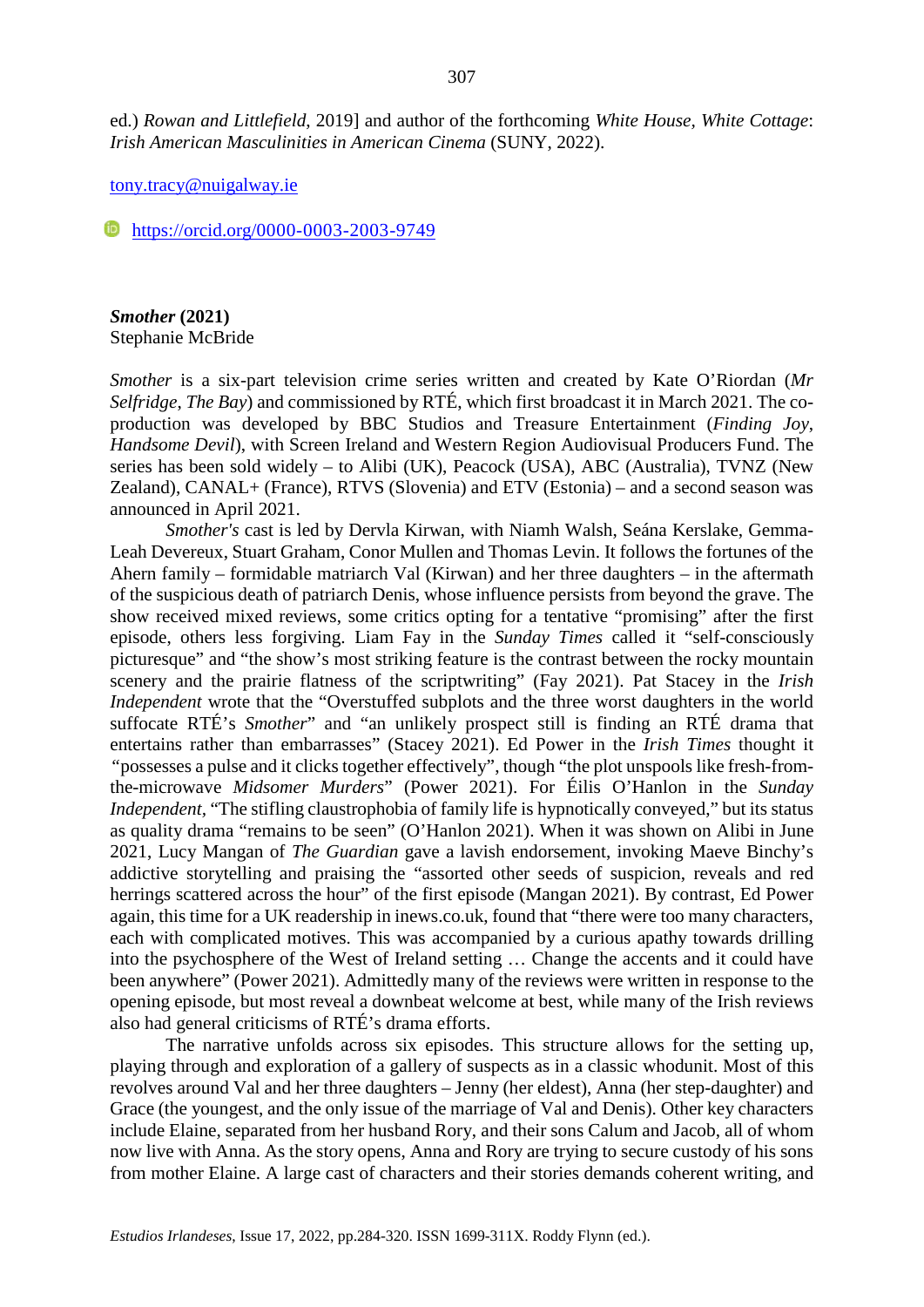this is not a strength of *Smother:* the complex and unwieldy family links were a major source of confusion on social media. The production team then published a family tree online to clarify matters, and several newspapers produced their own trees and plot summaries including the *Irish Sun* and *Irish Mirror*, but narrative distractions and structural weaknesses should have been ironed out long before going into production.

The promotional material and trailers all laid claim to the noir genre, associating *Smother* with the global success of Nordic/Scandi noir, and several media commentators dubbed it "Celtic noir" and "domestic noir". With this blanket embrace of the noir term, it is useful to recall noir's origins in 1940s Hollywood cinema, in which the key characteristics were black-and-white, chiaroscuro lighting, reflective surfaces, an investigative narrative structure and, frequently, a morose detective. 1940s noir was a grim world of greed and corruption, betrayals and conspiracies, duplicity and sexual excess – usually provoking murder most foul. Yet since then the term has been critically and popularly adopted, stretched and tagged with other locations and geographies. While historically and in popular memory it's usually raining and often night-time down the mean streets of the noir city, its legacy has influenced the emergence of crime narratives in other environs, such as ITV's *Broadchurch* as a "seaside" or "coastal noir". Scandi/Nordic noir, however, while relocating it and inflecting it for a specific time and geography, clearly reprises the 1940s legacy of lighting and atmosphere and its uncovering of the dark underside.

In *Smother*, while the narrative starts as a mystery – how did Denis fall? – it quickly becomes a whodunit investigation into his murder. As in early film noir, this investigation is not only of a crime but of the victim himself. As the story opens, Denis and his wife Val are about to separate and a sense of his patriarchal boorishness is evident during her glittering birthday party. After his death, Val assumes the role of detective, probing into all aspects of her family's lives; it soon becomes clear that her search is not only for the murderer but also – and above all – to protect her family and control the narrative. The local garda sergeant Paudie officially investigates the crime to restore law and order and stability to the local community. Val, however, is motivated more by the self-interest and entitlement that characterise the Aherns as outsiders in that same community. Moral ambiguities and deceptions surface as Val pursues her investigation and conceals any potentially damaging evidence from the authorities. This narrative layering offers competing approaches and imports moral and ethical perspectives into the text, although the rather scant regard for local Garda processes tends to undermine the narrative.

Besides the generic staples from 1940s film noir that apply in *Smother,* its heritage includes the hybrid melodrama/noir, such as *Mildred Pierce* (1945). The latter, like *Smother*, begins with a man's murder on a dark night along a coast. The eponymous Mildred is also a determined mother who has worked her way up from lowly origins and strives for the approval of her highly acquisitive daughter. The visual style creates a duality/duplicity around Mildred through shadows, glass and mirrors – the fractured images expressing the film's dual nature of noir (dark, shadowy lighting) and maternal melodrama (conventional evenly-lit sequences). Like Mildred. Val is in a struggle to control her own narrative – and determined to maintain control of her family's histories and destinies. This is often for outward appearances and voiced in stark terms, such as when she insists "Grace will remember what I tell her to remember". *Smother* also visually underlines Val's duplicity/duality, hallmarked in the opening credits with a powerful mirrored profile of her, which frames the screen at opposite sides.

As it develops, the narrative releases clues or insights into Val's excesses. She has ignored or implicitly supported her husband's underhand schemes and is content to enjoy its fruits – the wealthy lifestyle in the Big House; meanwhile Denis has been secretly planning to sell their home due to business problems. The strong visual emphasis on the family's trophy house underlines the association of property with conspicuous wealth in Ireland. The house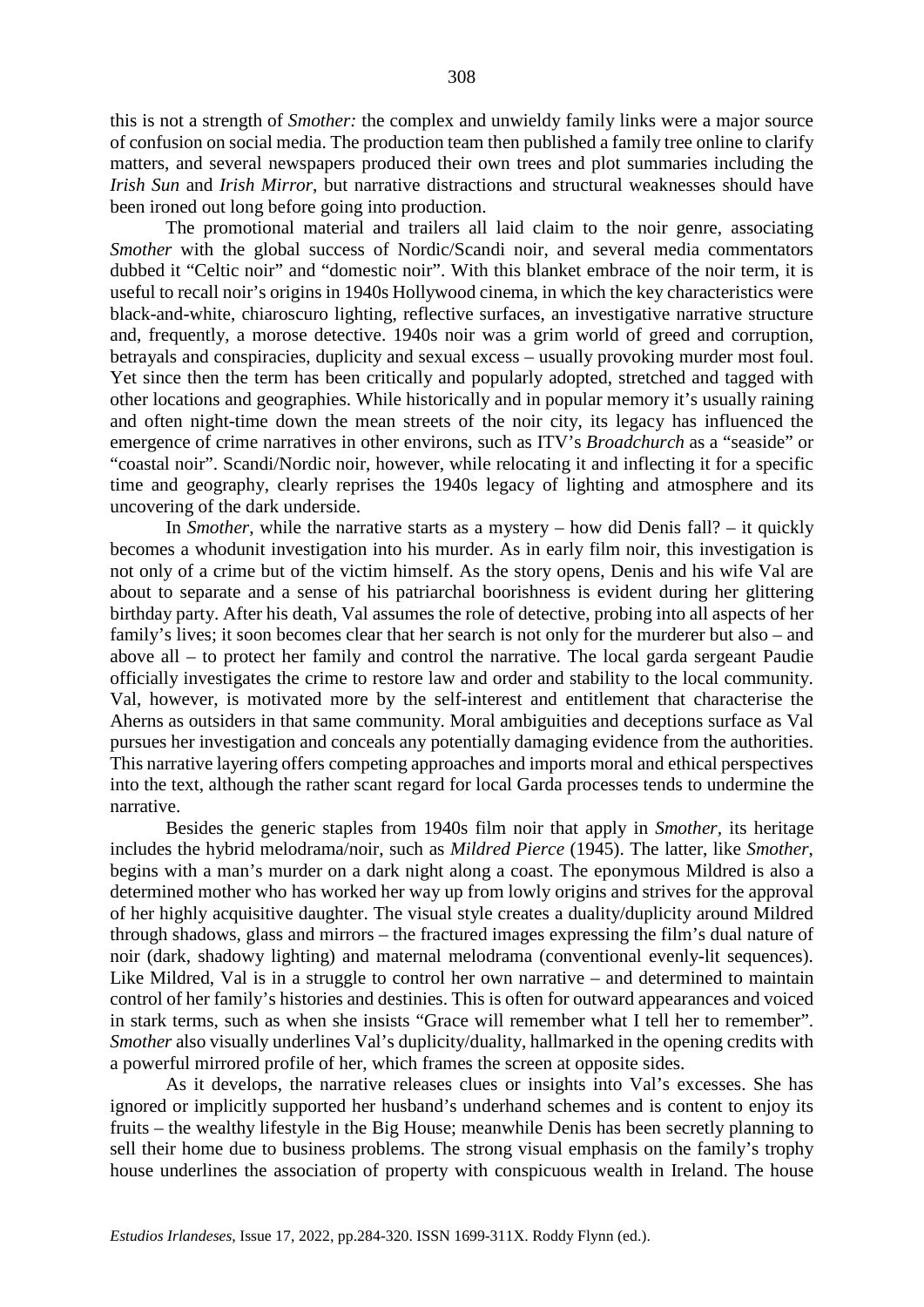used in the filming is Moy House, built in the mid- $18<sup>th</sup>$  century as the holiday home of Sir Augustine Fitzgerald and more recently transformed into a hotel. The image of the house is central to the show's branding – an etched drawing of it is used as an ident, as if on the headed notepaper of a titled owner (which it originally was) or of an award-winning country house hotel (which it has since become).

The house provides an opulent façade for the murkier activities of its owners and is not only a visual sign of Denis's drive to acquire trophies – at one stage Val vehemently asserts that she is *not* one of his medals. It also provides a sharp contrast to Seaview Estate, his tawdry housing development of fire traps and shoddy building practices.

If 1940s noir showed an inversion of the American Dream, *Smother* is haunted by the nightmares of the Celtic Tiger which Denis's property development taps into. Hovering over the plot is an awareness of the continuing consequences of a credit-fuelled, apparently unfettered expansion, of ghost estates and defective homes – memories and actualities which are laced with a widespread public distrust of authority, banking and property speculators. The collapse of the property market and banking sector in Ireland was followed by the intervention of the Troika (the European Commission, European Central Bank and International Monetary Fund) that took control of the Irish state's fiscal policy, the ramifications of which continue to be felt today. For example, the estimated *future* cost of fixing building issues in defective homes from the Celtic Tiger era now stands at €365 million (Horgan-Jones 2021).

In this context, *Smother*'s narrative can be seen to refract the wider socio-political implications of Denis's shady business dealings. Cranes and diggers, visible in several backgrounds, are reminders that resonate with viewers' memories of the earlier property bubble.

*Smother*, however, lacks the explicit political corruption plot at the core of much Nordic noir, in which the crime is frequently a means of unravelling an underlying system of governmental or corporate corruption. Rather, *Smother* represents corruption and doubledealing as the agency of the ruthless, conniving individual. It might be instructive, however, to regard Denis as representative of the comprador class. Pat Collins's film *Living in a Coded Land* (2014) includes archive footage in which writer Seán Ó Faoláin identifies an emerging class in Ireland, among whom he lists: "Managers, capitalists, entrepreneurs, speculators, whizz-kids, the new bourgeoisie, chancers, new business types, industrialists, men of property, moneymakers and so on".

Arguably, Denis's dealings identify him as ticking almost all of Ó Faoláin's categories. In the same Pat Collins film, historian Conor McCabe explains how global capitalism's shift to finance in the 1970s led to the growth of a comprador class of stockbrokers, legal professionals, land speculators and property developers (such as Denis) – middlemen who act as intermediaries, in a subordinate role but within a mutually advantageous arrangement between international capital and the indigenous resources of the state.

Denis's machinations pervade family life too. He devises a plan to withhold Val's right to her home and property; he sells Grace's café behind her back; he involves Jenny in his corrupt investment scheme (making her professionally compromised), and his last will deprives her of equal inheritance as her sisters; he pressurises his teenage daughter Grace to terminate her pregnancy. After his death, Val's urge to protect her daughters is manifested as control and manipulation redolent of Denis's approach, which Máiréad, Val's sister, is swift to point out.

Val: "No, I am not like Denis. I've done nothing but protect my girls." Máiréad: "That's exactly what he'd say. You know I love those girls, but they have a sense of entitlement that is off the Richter scale. Denis did that and you did that too."

Layered with the central narrative enigma of the whodunit are the narrative spokes of family melodrama: Grace's mental health, trauma and emotional loss; Jenny's marriage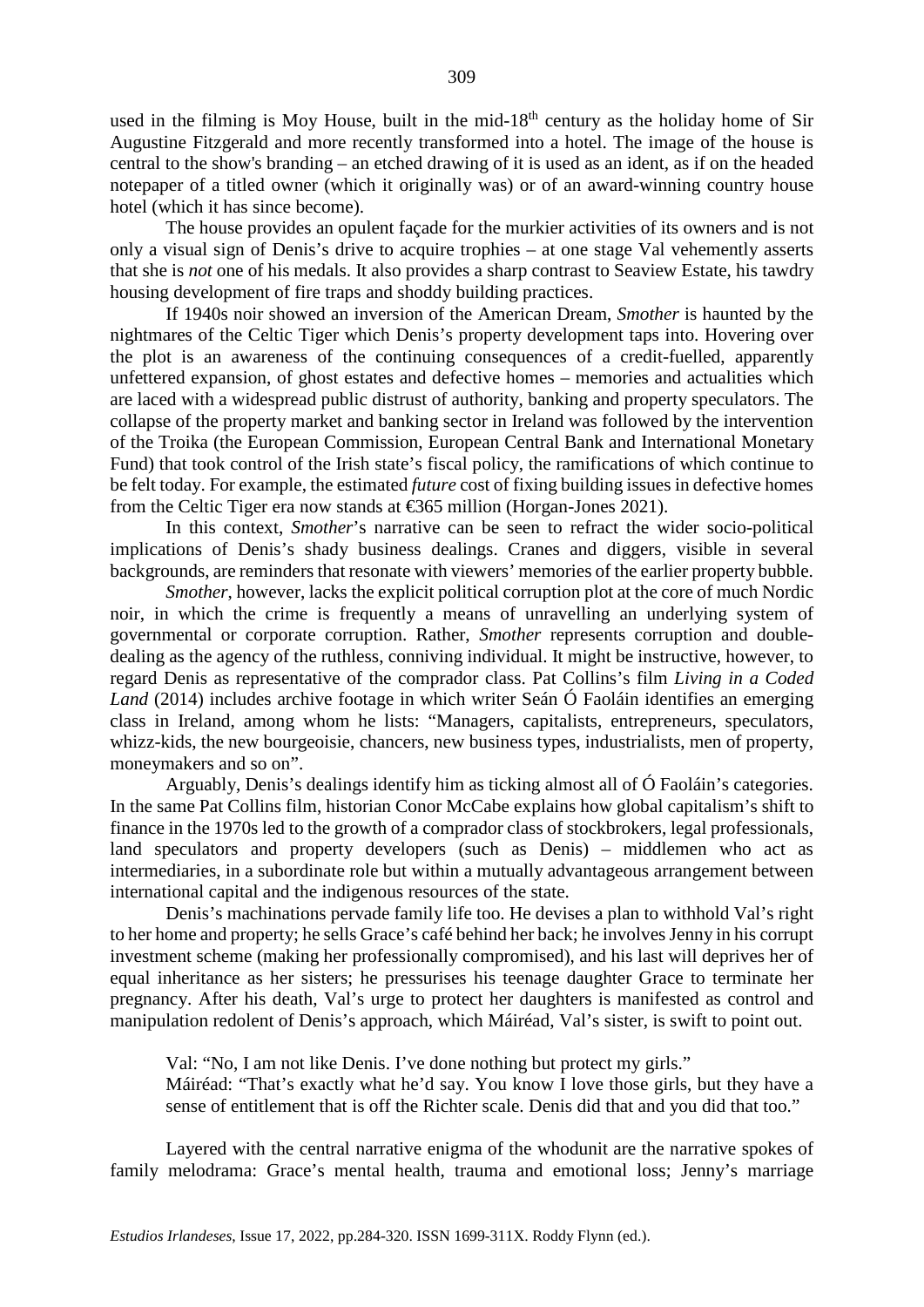breakdown and struggle to have a child; Anna's affair with the married Rory and custody of his sons; Val's own relationship with her lover Carl. These weave soap operatic elements into the investigation storyline.

Val, resolute in pursuit of her own agendas, resists having Grace hospitalised, fearing that her daughter might let something slip and reveal some unpalatable truths. Her other daughters seem well aware of Val's tendency to control and connive ("Let's go and see how Mam's gonna play this one"). Clearly though, despite Denis's overweening and patronising control and betrayals, Val is not conspicuously a victim. In a telling moment she dismisses his smug view of their marriage and blended family, saying "It suits me, Denis, until it doesn't," and leaves viewers in no doubt as to Val's strength and self-possession in this union. Even lover Carl, seeing Val's assured determination in satisfying her own desires, complains that he is always "only what's left". Her emphasis on her family leads to their break-up, despite her plea: Why can't I have both?

Historically, the femme fatale and maternal figure are portrayed as opposites – the mother as life-giving, the femme as a sexual agent – a binary that informs many representations of women in early noir. Val, in post-feminist times, asks: Why can't I have / be both? Her character articulates aspects of both the mother and the femme – voicing empathy for her daughters, yet manipulative and duplicitous. At times, her seeming selflessness also hints at an egotism, revolving around how she sees herself and wishes to be seen.

Although she appears outwardly successful to local townspeople, Val's drive to control her daughters and family signals a lack, an unease, a tension. In a quiet yet powerful moment, too, she expresses regret, guilt and doubt as to her mothering of Jenny as a baby. As early as 1949, Simone de Beauvoir was writing of the dangers of self-sacrifice and victimhood in efforts to be a good mother; 21st-century media and consumer culture promote further idealisations of motherhood, in a tyranny of social expectations to which many women feel compelled to conform. Placing Val, a mother who is also assured and sexually engaged, at the centre invites responses as to how she inhabits her motherhood role, her over-investment laced with a strong sense of privilege as she negotiates the demands and challenges of motherhood, and intervenes in the lives of her daughters and blended family. Moreover, while Val is not deadly, she is devious and driven; her strength and determination may be admirable if misdirected. Earlier femme fatales suffered containment or punishment for their audacity in transgressing social norms and expectations. Val escapes such a fate in a 21st-century narrative – an ambivalence surrounds her and she is not an unsympathetic figure. Recent critical writings exploring the legacy of noir's femme fatale in shifting contexts, particularly the impact of feminist political struggles, note how the femme might be reclaimed as a potential ideal in the post-feminist age. Significantly, however, what emerges is that women remain defined and confined, across domestic and work spheres, alongside popular media's femme fatale image as a marketable and co-optable brand of feminism. Contemporary consumer culture's rhetoric of empowerment and lifestyle choice reinforces neoliberal individualism only by ignoring and concealing ongoing inequalities, conditionings and anxieties. In this light, it might be instructive to consider how Val is seen – as a victim, a heroine, or an anti-heroine?

Though the writing is uneven at times, *Smother's* exploration of gender dynamics involves thinking through the different experiences and circumstances of the women at the centre of the drama – all bound up with motherhood, mothering, motivation and morality. The title itself provides an obvious cue, although it hints at a wider question: who is being stifled or obscured, mother or child?

Despite her insistence on keeping her family afloat, there is a sad absurdity about Val's attempts to have a family dinner – prepping vegetables for a meal that nobody will eat; a birthday lunch at the local hotel that is riven by spite, anger, accusations and recriminations, at which Val reminds her girls that they were happy to benefit from their father's morally suspect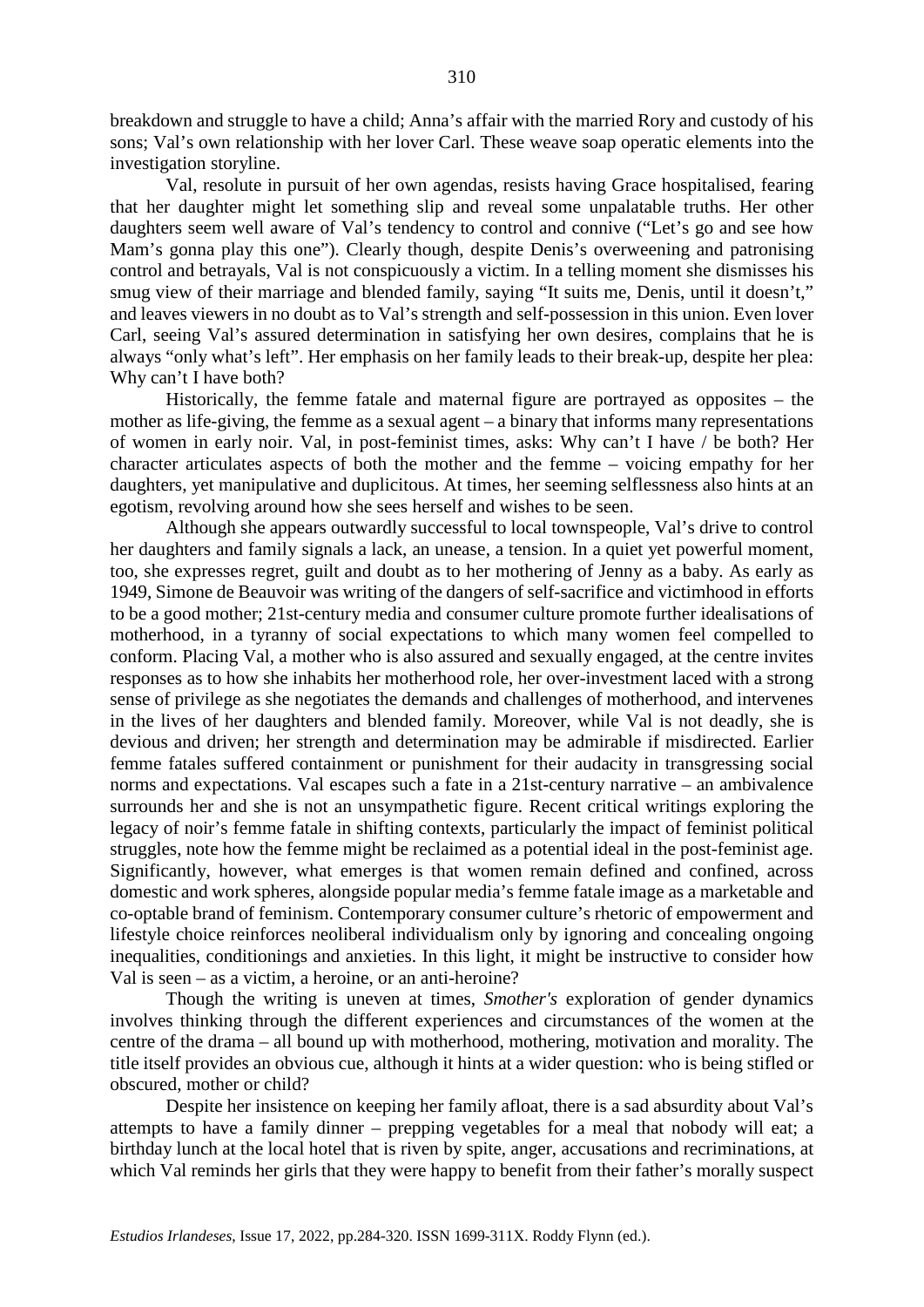endeavours – time and again, a meal remains unshared and uneaten, representing a failure in communality.

The series features strong characterisation, persuasive and powerful performances in all the central female roles. At a narrative level, glimpses of potential female solidarity between the women are offered, however shortlived, and mainly thwarted by the deeds and misdeeds of the men about them. Val's deliriously extravagant gesture in throwing one of Denis's medals off a cliff is also a casting out of his influence, a gap which she now fills to powerful and chilling effect. In contrast to traditional reclamation by patriarchal order, *Smother*'s finale involves a sisterhood pact, a female conspiracy to surrender Rory in place of Elaine (who is the guilty party this time) – in an upturning of earlier wrongdoings, a morally-flawed exchange of guilt and blame. Val voices a calm but firm conclusion: "What we're doing here is best for this family. No one else gets the right to decide that." Grace, troubled by this cover-up, remarks: "But it's not the truth. I think we should know that – what we're doing here."

Although Val's actions appear to restore justice and counteract Denis's damaging influence, her position reinforces the sense of her superiority – as outside and beyond the law. It also reinforces Val's role as head of the family, showing her as the architect of a future based on secrets and lies – setting in train a legacy of cover-ups which will haunt the family not only in the domestic realm but in wider field of justice and law and order.

In a narrative structured on family and generational tension, a tentative redemptive future is suggested in the blossoming relationship of Calum and Ingrid (Carl's daughter), whose honesty and openness contrast with the older generation's hypocrisy and bullying. "Grown-ups tell you not to lie, but *they* do it all the time." Moreover, Ingrid's candour advises a recognition of past mistakes, rather than a concealment. Yet any optimism is undermined by the conspiracy on which the future of the Ahern family is based – the lies which close the narrative.

As noted, *Smother* has had significant overseas sales and a second series is under way. Despite patchy writing, some clumsy dialogue, overly complex structures and occasional plot incoherence, it locates itself firmly within the Nordic noir generic orbit, with high production values and strong performances. On the other hand, its central focus on Denis and family misses the Nordic genre's powerful critique of systemic corruption and society's flaws.

Initiated as a public service remit to create content for national audiences, in the past decade the Nordic noir genre has become a huge success in the international TV marketplace, and now has its own dedicated categories on streaming services and within broadcasting schedules. The critic Mark Lawson's assertion of Nordic noir's demise in 2017 proved to be premature, but does raise a fundamental issue as this Nordic model becomes a lead for other producers in developing drama: he argues that, rather than self-consciously catering to the global market, public service productions should first focus on a home audience. (Lawson 2017.) As Irish producers build up productive international partnerships, there may be a growing temptation to develop dramas that are overgeared towards a pan-national marketplace and bent out of shape by the demands of international co-productions.

Dramas with a sense of place and local topologies can strongly engage audiences through stories that illuminate the lives of their own society. *Smother* was filmed on the west coast around the small town of Lahinch in County Clare, and turbulent oceans, waterfalls and leaden storm skies feature extensively in its compelling cinematography by Cathal Watters. While the visuals and coastal settings link it to others in the genre (such as *Hinterland, Shetland, Broadchurch, The Bay*), it also invites other frames of reference from the growing scholarship in the Blue Humanities, which consider how the arts have configured the coastal and maritime worlds and reflected shifting cultural and environmental concerns.

With an ecocritical lens, *Smother's* dramatisation of coercion and corruption is instructive in the ways in which land and sea are vulnerable to dangers of unregulated exploitation. While Celtic Tiger excesses may not always be to the fore for contemporary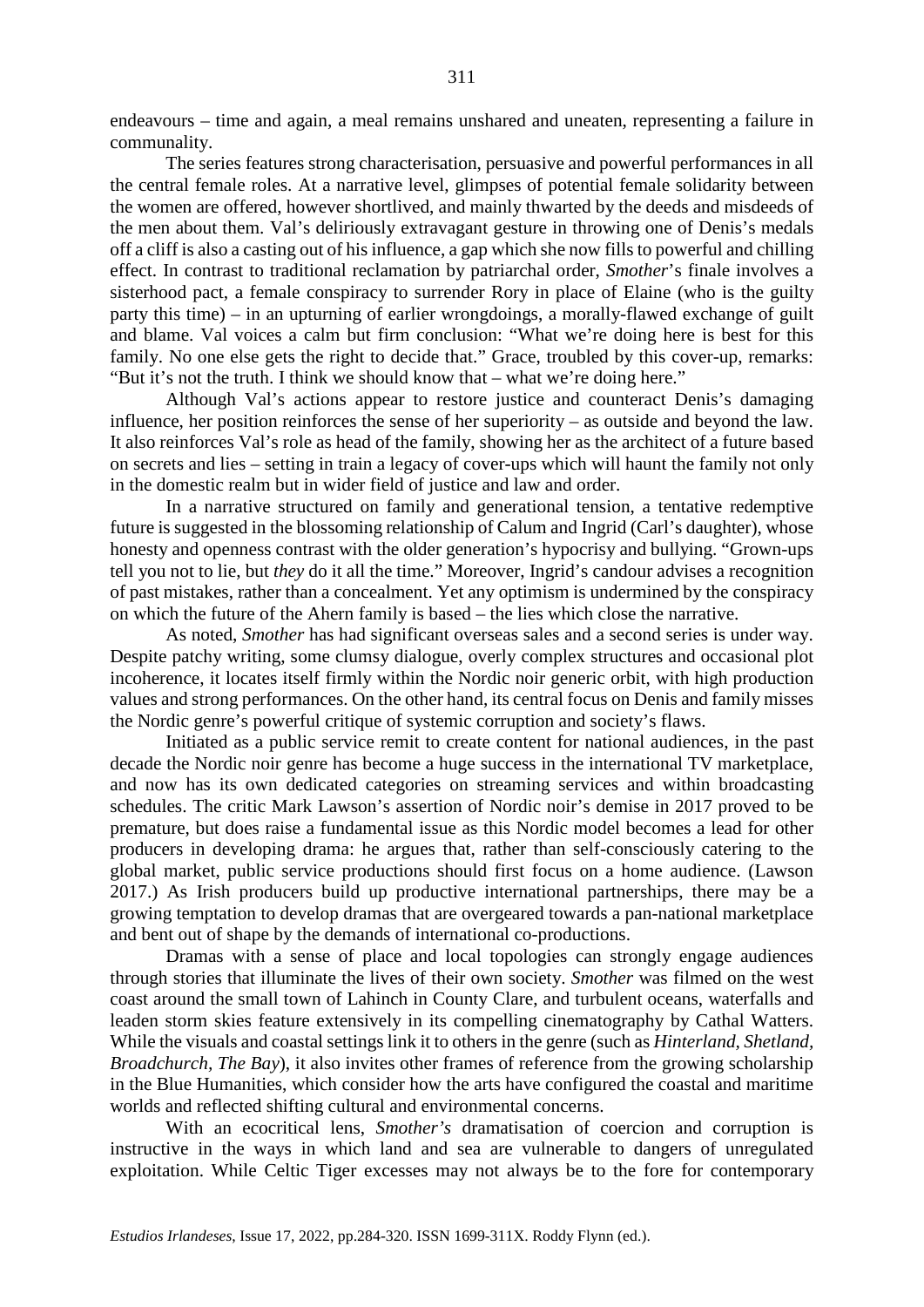audiences, arrogance and duplicity are timeless in their damage. Denis's patriarchal domination of his family is paralleled in his attitude to business, land and sea. This is Anthropocene Man in his element, relentless and lacking any nuance, cutting corners with defective materials. In his drive for growth at any cost he shows a contempt for family, people, the environment, and regulation, whether of planning, land use or coastal erosion. Yet as recent global crises – wildfires, floods and pandemics, all suitably apocalyptic in tone – have shown, humanity's efforts since the industrial revolution to control nature in such patriarchal fashion have backfired utterly.

A frequent image, of Denis gazing out to sea, recalls Caspar David Friedrich's paintings of encounters between the ego and the elemental. Images of such majestic forces make a travesty of Denis's assertions that "These are my cliffs, my sea." While Val and Denis assert their power, they are often undermined by this very imagery. In a night-time scene, the town's distant lights glimmer under an ominous midnight-blue sky and the camera moves in a slow, stealthy, menacing arc across the sea towards the town. Other images of mudflats and dark pools along the shore, highlighted in shafts of light, connote a sense of unease in these liminal spaces, shifting sands and uncertain ground – a hallmark of coastal noir. The black pools are also reminiscent of what Seamus Heaney referred to as *Atlantic seepage*, where we have lost our footing as land and sea collide. Besides echoing the Nordic genre's use of atmosphere, the sublime splendour of churning seas and wild landscapes in *Smother* carry a warning of a wider and deepening crisis.

#### **Works Cited**

- Fay, Liam (2021). "Smother Breathtaking scenery, rocky script." *The Sunday Times* (March 13) [https://www.thetimes.co.uk/article/tv-review-smother-breathtaking-scenery-rocky](https://www.thetimes.co.uk/article/tv-review-smother-breathtaking-scenery-rocky-script-gl0mv25wt)[script-gl0mv25wt](https://www.thetimes.co.uk/article/tv-review-smother-breathtaking-scenery-rocky-script-gl0mv25wt)
- Horgan-Jones, Jack (2021). "Fixing Celtic Tiger-era building issues to cost at least  $\epsilon$ 65 million." *The Irish Times* (July 26) [https://www.irishtimes.com/news/politics/fixing](https://www.irishtimes.com/news/politics/fixing-)celtic-tiger-era-building-issues-to-cost-at-least-365-million-1.4630256
- Lawson, Mark (2017). "Scandi-noir is dead". *The Guardian* (March 15) [https://www.theguardian.com/tv-and-radio/2017/mar/15/scandi-noir-is-dead-the](ttps://www.theguardian.com/tv-and-radio/2017/mar/15/scandi-noir-is-dead-the-k)[ki](ttps://www.theguardian.com/tv-and-radio/2017/mar/15/scandi-noir-is-dead-the-k)lling-the-bridge.
- Mangan, Lucy (2021). "Maeve Bincy-esque thriller is entirely addictive." (June 7) *The Guardian.* [https://www.theguardian.com/tv-and-radio/2021/jun/07/smother-review](ttps://www.theguardian.com/tv-and-radio/2021/jun/07/smother-review-maeve-b)[maeve-bi](ttps://www.theguardian.com/tv-and-radio/2021/jun/07/smother-review-maeve-b)nchy-esque-thriller-is-entirely-addictive
- O'Hanlon, Eilis (2021). "A toxic mix of celebrity gossip and aggressive victimhood." *The Irish Independent* (March 14). [https://www.independent.ie/entertainment/television/tv](ttps://www.independent.ie/entertainment/television/tv-r)[re](ttps://www.independent.ie/entertainment/television/tv-r)views/tv-review-a-toxic-mix-of-celebrity-gossip-and-aggressive-victimhood-40193869.html.
- Power, Ed (2021). "'Smother': This is what an Agatha Christie-themed Glenroe Looks Like." *The Irish Times* (March 8). [https://www.irishtimes.com/culture/tv-radio-web/smother](ttps://www.irishtimes.com/culture/tv-radio-web/smother-this-is-what-a)[this-is-what-an](ttps://www.irishtimes.com/culture/tv-radio-web/smother-this-is-what-a)-agatha-christie-themed-glenroe-looks-like-1.4503861
- Power, Ed (2021). "A riveting opening quickly lost momentum in this Irish thriller." (June 7) *The I.* [https://inews.co.uk/culture/television/smother-review-alibi-thriller-irish-drama-](ttps://inews.co.uk/culture/television/smother-review-alibi-thriller-irish-drama-1)[10](ttps://inews.co.uk/culture/television/smother-review-alibi-thriller-irish-drama-1)39707.
- Stacey, Pat (2021). "Overstuffed subplots and the Three Worst Daughters in the World Suffocate RTÉ's Smother." *The Irish Independent* (April 11). [https://www.independent.ie/entertainment/television/pat-stacey-reviews-smother](https://www.independent.ie/entertainment/television/pat-stacey-reviews-smother-overstuffed-subplots-and-the-three-worst-daughters-in-the-world-suffocate-rtes-smother-40301632.html)[overstuffed-subplots-and-the-three-worst-daughters-in-the-world-suffocate-rtes](https://www.independent.ie/entertainment/television/pat-stacey-reviews-smother-overstuffed-subplots-and-the-three-worst-daughters-in-the-world-suffocate-rtes-smother-40301632.html)[smother-40301632.html.](https://www.independent.ie/entertainment/television/pat-stacey-reviews-smother-overstuffed-subplots-and-the-three-worst-daughters-in-the-world-suffocate-rtes-smother-40301632.html)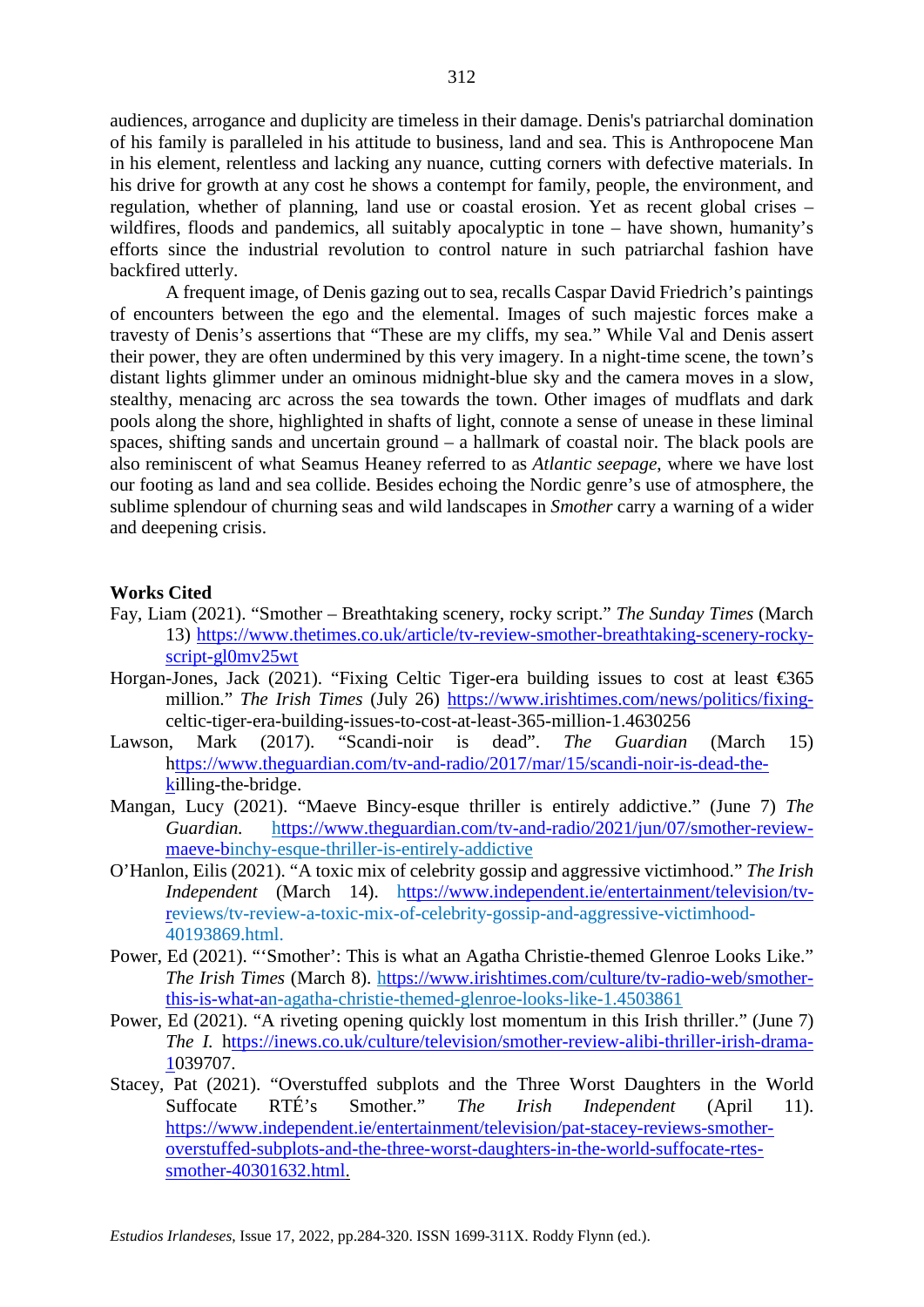**Stephanie McBride** is an academic, broadcaster and critic who writes and lectures on film, media and visual culture. Formerly Assistant Professor in the School of Communications at DCU and Tutor in arts, literature and film at NYU Tisch School of the Arts, she has also taught in Visual Culture at NCAD and is currently a director at the Gallery of Photography Ireland.

#### [stephanie.mcbride@dcu.ie](mailto:stephanie.mcbride@dcu.ie)

#### *Positive Vibes: Love Yourself Today* **(Ross Killeen 2021)** Denis Murphy

There is an extraordinary moment about halfway through Ross Killeen's gorgeous, absorbing, life-affirming documentary/concert film, a work that probes the meaning of Dublin singersongwriter Damien Dempsey's everyman appeal. As 'Damo' performs his ballad *Chris and Stevie*, the camera lingers on several audience members shedding quiet tears at the story of two friends lost to suicide. Harnessing the emotion of the moment, Dempsey rides the wave and coaxes the audience into catharsis, as they join as one to deliver the song's powerful coda:

*Talk to me and tell me how you feel. Lean on me, I'm here, my love is real*

It's impossible not to be moved by the emotional power of the sequence. In that instant, the documentary equivalent of a narrative point of no return, the film reveals itself. Dempsey ('Damo') is the centre, the linking figure between several overlapping narratives, but ultimately, the story is not about him. It's about trauma, as revealed through the stories Killeen and editor Mick Mahon weave around Damo's triumphant annual Christmas gig at Dublin's Vicar Street venue. It's also about the healing, redemptive power of music in dealing with that trauma. During Damo's shamanic performance, it feels as if the music flows through him, not from him – echoing the singer's recollections of advice received from Christy Moore, one of his heroes and early champions. The performance, from Christmas 2019, and more importantly the audience reaction captured by the filmmakers, are powerful reminders of the value of live music to Irish cultural life, and the loss represented by the shuttering of venues like Vicar Street during the Covid-19 pandemic.

Dempsey's songs, thematically concerned with a multitude of issues – drugs, religious oppression, the working-class suburbs, gentrification, anxiety, anger – project a powerful sense of place. Killeen's documentary explores the boundaries of that place, interweaving impeccably captured performance footage with portraits of four trauma victims. We meet Nadia, a former heroin addict; Packy, whose depression fuels his love of boxing; Jonathan, a recovering alcoholic; and Damo himself, whose youthful 'wildness' might well have brought him to an entirely different place. Killeen documents these four characters and their formative experiences, eloquently articulated by the individuals themselves, as they navigate their respective journeys towards self-insight and varying degrees of redemption. Their relationship with Dempsey's music is never directly articulated. However, their presence at the performance, their obvious familiarity with the music, and their clear identification with the often dark themes of the songs, all combine to underline the importance of the music to their lives.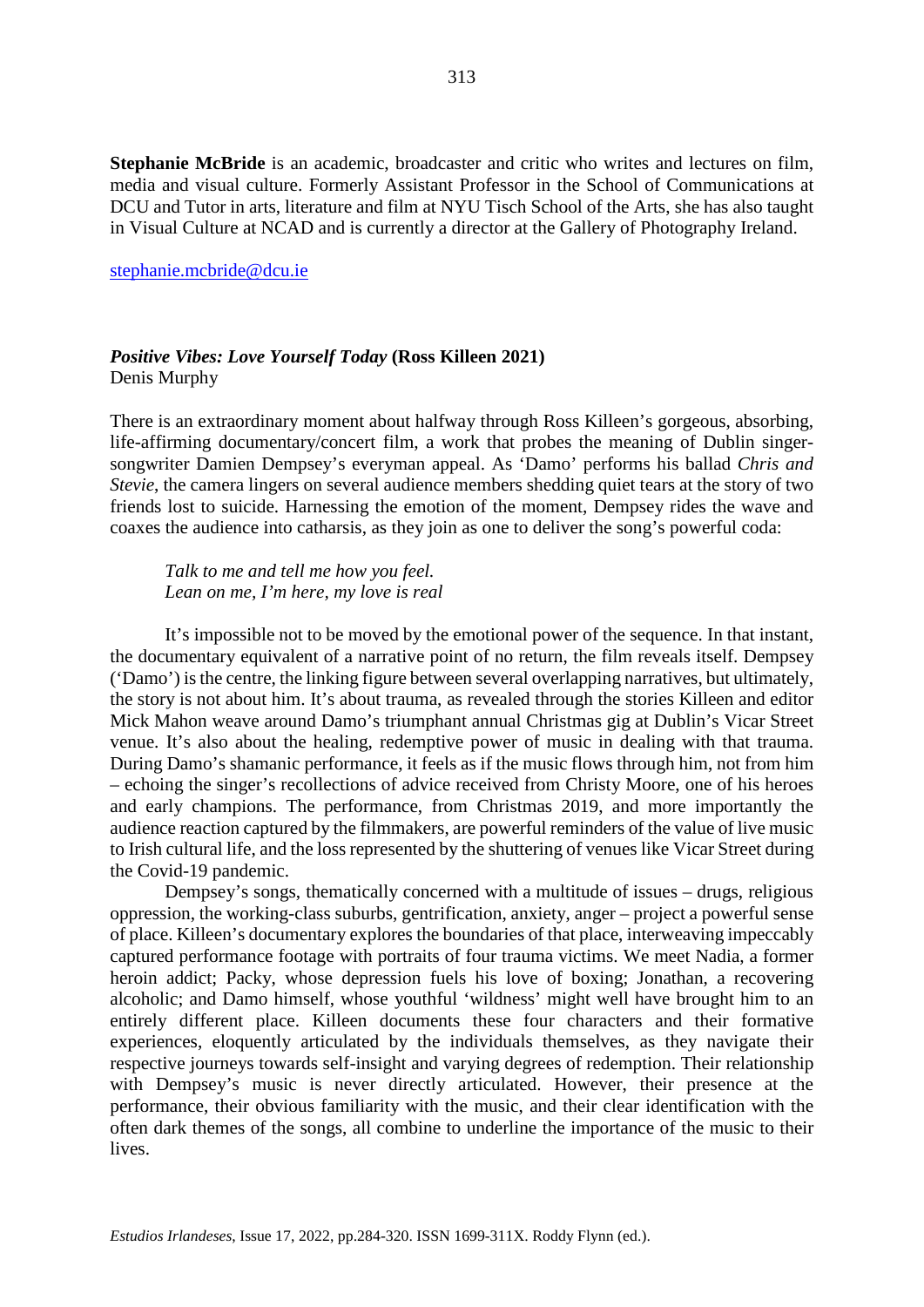Cinematographer Narayan Van Maele's empathic visuals reveal the dignity and beauty in these characters' everyday actions: Packy's quiet encouragement of a young boxing pupil; Nadia's affection for the women and men in her counselling programme; Jonathan's love of sea-swimming; Damo's embrace of nature on the slopes and forests of Howth Head, the Dublin landmark that looms over the northside suburbs where he was born and raised.

*Love Yourself Today* blends the poetic with the observational in a seamless combination of documentary modes. Van Maele's monochromatic tableaux highlight, in a literal way, the contrast between light and shadow that represents, metaphorically, the emotional worlds of the four protagonists. And protagonists they are: without these stories, Dempsey's performance would be stripped of much of its power, reduced to the tribalism of football-terrace chanting – a quality it undoubtedly contains, but easily transcends.

The film is Ross Killeen's feature directorial debut, following the short films *Becoming Men* (2013) and *99 Problems* (2019), both of which contain visual and narrative elements that prefigure the Dempsey film. Killeen's production company, Motherland, is based in Dublin's north inner city, bringing together a self-described "collective of directors, producer and editors", making commercials, corporate multimedia, music videos and now features. Much of Motherland's short-form work is infused with the social realism and sense of place that infuses *Love Yourself Today*, characteristics that set the film apart from other Irish music documentaries and concert films more generally.

To make the film, Motherland received a production loan from Screen Ireland and further subsidy through the Section 481 tax credit. The film had a limited theatrical release in Ireland and the UK in November, realising (according to the-numbers.com) box office revenues of \$22,500 from 20 screens. Distribution was handled by Break Out Pictures, a recently established company headed by Nell Roddy and Robert McCann Finn, both formerly of Element Pictures. While the box office return has been unspectacular, the delayed release was undoubtedly affected by the Covid-19 pandemic, which continues to impact on the cinema and other sectors of the arts. Motherland, Dempsey and everyone else involved will have been encouraged by the January 2022 announcement that *Love Yourself Today* has been picked up for global distribution by 101 Films International, the London-based distributor and sales agent.

It remains to be seen, then, if Ross Killeen's documentary/concert film, and indeed Damo's musical persona, will appeal to audiences beyond Ireland, perhaps through a 'long tail' strategy across various international streaming markets. Either way, the film represents a considerable achievement for Killeen, Motherland, and Dempsey himself, whose film involvement to date has been mostly confined to cameo roles in home-grown crime dramas such as *Between The Canals* (2011), *Split* (2016), and *Cardboard Gangsters* (2017).

Undoubtedly, *Love Yourself Today* is a more suitable vehicle for Dempsey's unique ability to connect with an audience. There is no arguing with the "positive vibes" that wash over the ecstatic Vicar Street crowd, as the camera swoops from the rafters, discretely capturing moments of intimacy, ecstasy and collective abandon.

**Denis Murphy** is a Government of Ireland Postdoctoral Research Fellow at Trinity College Dublin's School of Creative Arts, Film Department. He is currently completing a book on the labour history of Irish screen drama production, funded by the Irish Research Council. The book will be published by Liverpool University Press in 2022.

[denis.murphy@tcd.ie](mailto:denis.murphy@tcd.ie)

**<https://orcid.org/0000-0002-8554-1927>**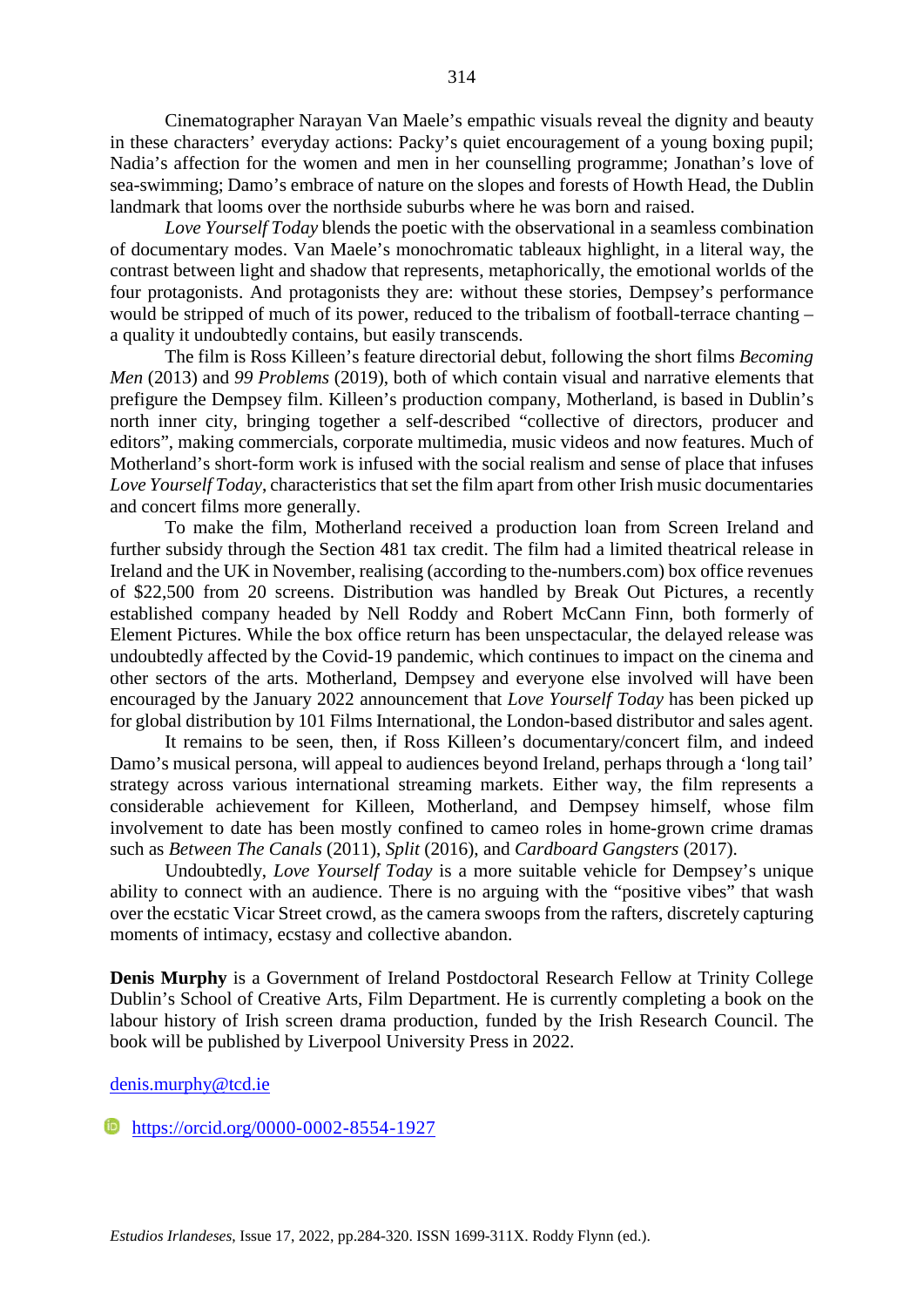*Deadly Cuts*, written and directed by Rachel Carey, produced by Auveen Lush, Ciara Appelbe and Liz Gill for O'Sullivan Productions with funding from Fís Éireann / Screen Ireland, the Broadcasting Authority of Ireland (BAI) and Virgin Media was acquired by Netflix Ireland/UK and has secured an international release with a planned opening over St. Patrick's weekend in USA (Wiseman, 2022). The project was pitched at the Galway Film Fleadh in 2017 and was screened as the closing film at the 2021 Virgin Media Dublin International Film Festival illustrating the importance of development and exhibition support structures at all stages of a film project.

Set in the fictional Piglinstown, (and filmed on location in a northwest suburb of Finglas in north Dublin) the film centres on the eponymous hair salon owned by Michelle (Angeline Ball), adopting a mostly comedic approach to the threats of gangland violence, gentrification and working class struggles. However, Piglinstown is, for the most part, not portrayed as a place to escape from. Rather, strong ties illustrate the importance of place and community.

The shops in Piglinstown, including the eponymous hair salon, are under threat of redevelopment as apartments and a hotel dubbed "Piglinstown 2.0". The project is driven by corrupt local councillor Darren Flynn (Aidan McArdle), who funds a local gang led by Deano (Ian Lloyd Anderson), using their behaviour as an excuse to redevelop the area under the guise of improvement. "Deadly Cuts" takes on a second layer of significance when Michelle and her young staff's vigilante defence of the salon from Deano, leads to the latter's demise, dispatched by a pair of hair scissors. Having incinerated his body in the neighbouring butchers shop, Michelle and her young female hairdressing staff are led to believe that winning an *Aah Hair!* hairdressing award will stop the redevelopment. The salon duly wins the award (incidentally vanquishing Michelle's demons from a disastrous mishap at prior award ceremony) only for the staff to realise that Councillor Flynn has no intention of keeping his promise. And, in a reprise of Deano's death, it's up to the local nannies to dispatch the corrupt politician in order to save their community.

The plot is driven ostensibly by the need for the plucky underdog hair salon to beat the inner circle of elite hairdressers to win the big award at the prestigious *Ahh Hair!* awards ceremony. But this is a post-#MeToo film, built around strong women rising up and harnessing the collaborative potential of community strength. The genuine menace of Deano's threats brings home the everyday threat of male violence to women. The fawning grovelling treatment of star hairdresser, D'Logan Doyle (Louis Lovett) epitomises the hollowness of patriarchal dominance of society. The narrative arc of the plot brings in issues of gentrification, redevelopment, corruption, individualism, patriarchy, and profit mongering, defeated by strong women working together with the community spirit and support structures driving the narrative. While the Netflix algorithm codes *Deadly Cuts* as an offbeat, irreverent comedy, the twin threats of violence towards women and a kind of social violence – gentrification through redevelopment – are deeply disturbing.

Chantelle, a young member of the hairdressing staff, is too scared to go out at night because of threats (having her head shaved) from gang members. The harassment of women in the local pub by the male gang members is an everyday occurrence. Only after Deano is killed by the hairdressers and the other gang members are duped into dispersing, is Chantelle finally brave enough to go to the local pub in the evening.

The hair salon is portrayed as a place of community, creativity and freedom. The threat to close it through redevelopment invokes the ongoing developer-led dominance of Dublin at the expense of developing a city people can actually live in. The Irish housing crisis is driven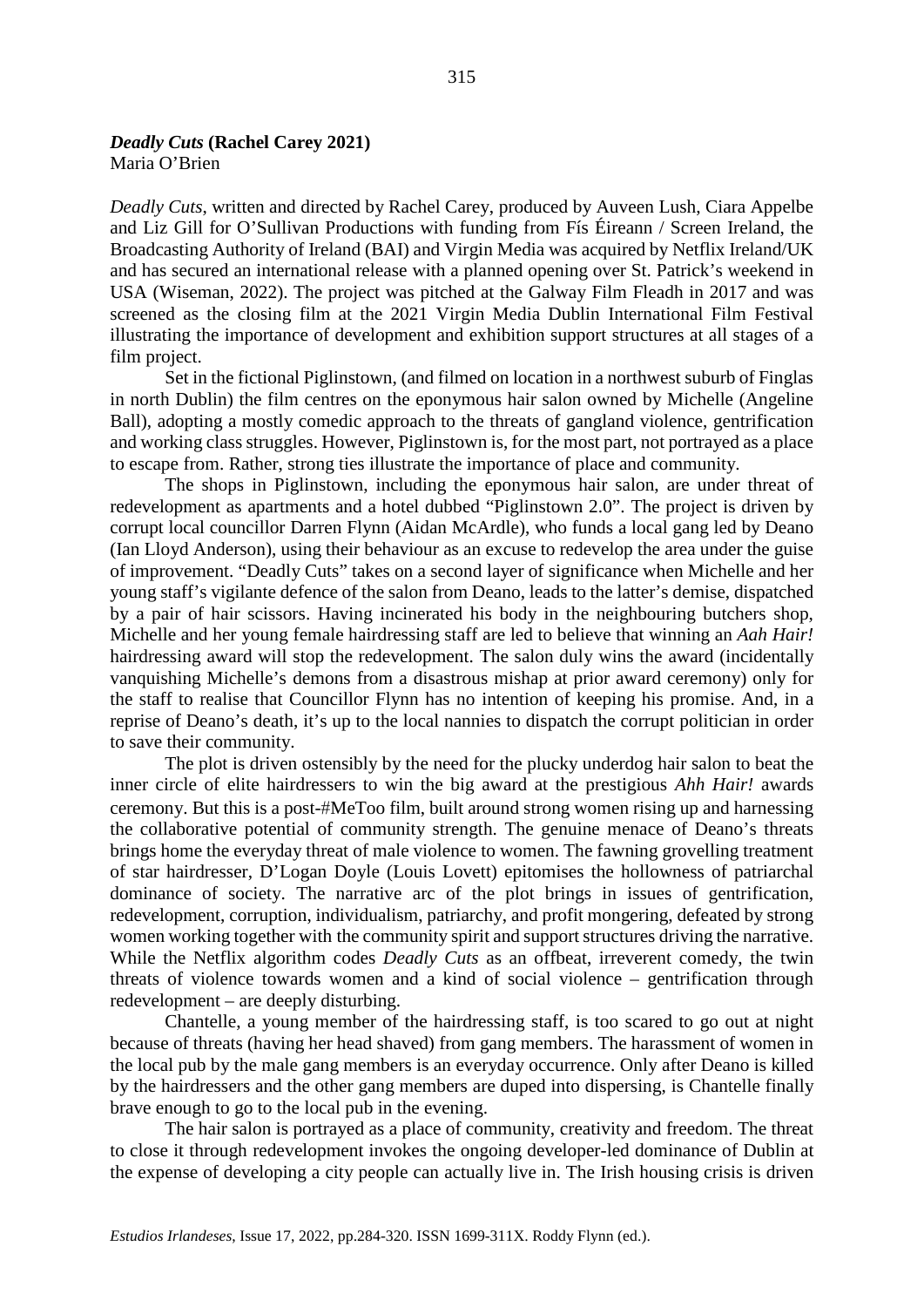by a capitalist need for profit, with insufficient development of mixed-use housing and liveable communities. The Piglinstown community's obligation to take direct action against the threat of a redevelopment that will split their community exposes the the absence of political will to address these issues. Instead, the Piglinstown sorority must take control (to the extent of actual murder) to defend their place in society.

Historically, the female in Irish cinema has been unevenly represented, often serving to support or shore up Irish masculinity. This tendency is upended in *Deadly Cuts*, with strong female representation across all generations. Filmed on location in Dublin, *Deadly Cuts* moves away from this narrow regressive categorisation of the female as supportive of the dominant male figure and instead provides us with a number of strong nuanced independent female characters.

From a film industry perspective, the international success of *Deadly Cuts* – written and directed by female director Rachel Daly – is important in the context of the lack of gender parity in the Irish screen industries. Screen Ireland gender breakdown statistics (on [www.screenireland.ie\)](http://www.screenireland.ie/) points to the pngoing underrepresentation of female directors and writers. The six point plan introduced by Screen Ireland in 2015 to address this imbalance is structured to encourage more women to apply for funding. Crucially, the provision of enhanced funding measures for female talent and a specific "POV "scheme for supporting projects in development is providing a support base towards gender parity. However, mentorship and encouragement don't necessarily tackle the problem of the existence of patriarchal structural barriers, particularly around gendered caring roles, means that gender parity is still some way away (Liddy, 2020; O'Brien, 2019). In addition, while explicit policy measures to combat gender inequality in the screen industries are welcome, there is a failure to address other issues of equality and diversity in the screen industries. As yet, the kind nuanced work undertaken with regard to diversity in the UK cultural and creative industries by Brook, O'Brien & Taylor (2020) has not been paralleled in an Irish context.

Historical uneasiness around national cinemas and national identities as an "other" to be defined and evaluated against a dominant Hollywood are not visible here. Instead an assured Irishness is developed through addressing specific nuances of current problems within Irish society, including gender-based inequality, gentrification, and political corruption. *Deadly Cuts* does not showcase a globalised, gentrified Dublin, but a living community. It is salutary that it is an unashamedly local Dublin story that gets international recognition, sufficiently Irish to woo both national and international audiences. The use of Kneecap's (the Belfast-based rap trio) Irish language "C.E.A.R.T.A" in the opening credits, over a run-down, impoverished suburb, establishes from the outset that the film is hailing its explicit Irishness (although on Netflix, the decision to subtitle the Irish lyrics with a generic "singing in Irish Gaelic" somewhat dilutes this message). A locally made film in a time where the film is increasingly transnational, *Deadly Cuts* embraces its local and Irish roots and in doing so shows us an assured new Irish cinema.

#### **Works Cited**

- Brook, Orian, Dave O'Brien, and Mark Taylor (2020). *Culture is bad for you*. Manchester: Manchester University Press.
- Griffin, Nathan (2021). "'I just think it's a voice that's so funny and criminally underused' Deadly Cuts director Rachel Carey on the need for more working-class female-led comedies." *Irish Film and Television News* (October 15). [http://www.iftn.ie/news/featureinterviews/?act1=record&only=1&aid=73&rid=42942](http://www.iftn.ie/news/featureinterviews/?act1=record&only=1&aid=73&rid=4294220&tpl=archnews&force=1) [20&tpl=archnews&force=1](http://www.iftn.ie/news/featureinterviews/?act1=record&only=1&aid=73&rid=4294220&tpl=archnews&force=1) accessed 20th February 2022.
- Liddy, Susan (Ed.) (2020. *Women in the Irish Film Industry: Stories and Storytellers*. Cork: Cork University Press.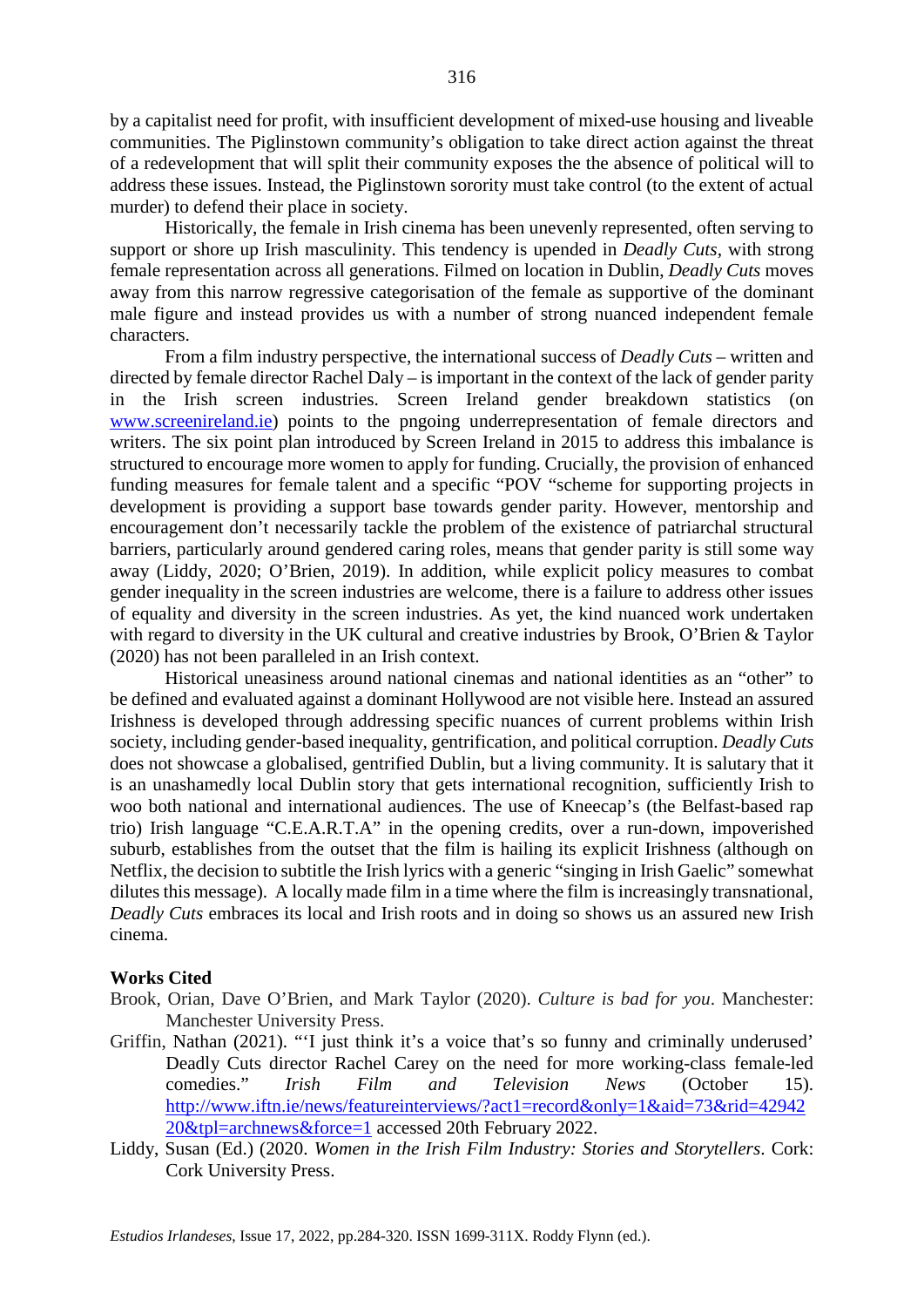O'Brien, Anne (2019). *Women, inequality and media work*. Abingdon, Oxon: Routledge. Wiseman, Andreas (2022). "Irish Comedy 'Deadly Cuts' Sells To U.S., Australia, Spain, South Africa." Deadline (January 11). [https://deadline.com/2022/01/irish-comedy-deadly](https://deadline.com/2022/01/irish-comedy-deadly-cuts-sells-to-u-s-australia-spain-south-africa-1234908020/)[cuts-sells-to-u-s-australia-spain-south-africa-1234908020/.](https://deadline.com/2022/01/irish-comedy-deadly-cuts-sells-to-u-s-australia-spain-south-africa-1234908020/)

**Maria O'Brien** completed her PhD in the School of Communications in Dublin City University in 2020 on cultural value, media and creative industries policy in Ireland and the EU. She currently works as a Teaching Assistant in the School of Law and Government, Dublin City University and will shortly take up a lecturing role in Queen's University Belfast.

#### [maria.obrien@dcu.ie](mailto:maria.obrien@dcu.ie)

#### **<https://orcid.org/0000-0001-7138-445X>**

## *Groundswell* **(Johnny Gogan, 2021)**

Pat Brereton

As Stephen Hughes affirms at the start of his 2019 doctoral thesis, Fracking is an emotive issue. Hughes's dissertation, focused on the "Love Leitrim" campaign, strove to explore what affective practices are evident in the anti-fracking imaginary, detailing love, hate, positivity, enchantment, anger, fear, and more. His analysis examined how emotions such as shock and fear unsettle the community, opening a fracking future that produces distinct orderings of time, space, and society. The study also uncovered political issues such as traumatic memories of Troubles-era violence, the violation of borders, and control and ownership of meaning, land, and resources. In sum, Hughes signalled how scientific knowledge and understanding were insufficient to capture the impact of fracking on communities, pointing to the need to augment this with a "felt and meaningful performative imaginary".

All of these issues and tensions are effectively visualised and contextualised in filmmaker Johnny Gogan's comprehensive study of a community struggle to ban fracking in the Republic of Ireland. Gogan, who himself worked on the campaign for nearly a decade offers a perspective which nonetheless offers a broad ranging audio-visual summary of this uniquely Irish movement.

Environmentalists generally take a very dim view of the growth of fracking per se, especially as it has recently developed in America. "Just as there is no such thing as a little bit pregnant, neither is there any such thing as a little bit of fracking. Due to the economies of scale and the required infrastructure, fracking is an all or nothing, shock-and-awe operation. Either the drillers come into an area and plaster it with well pads – or they don't come" (Steingraber 2011).

#### *The Power of Community Engagement and Activity*

Gogan talked of "positive campaigning" and the celebration of what we have as a community, which is always a good place to start in any long and contentious environmental struggle. His co-creator Eddie Mitchell is a local farmer and member of Fine Gael Political party, with both appearing as key protagonists in the documentary. Mitchell was the first to see a "no fracking" sign in the region and had to Google it to find out what it meant. Their accomplished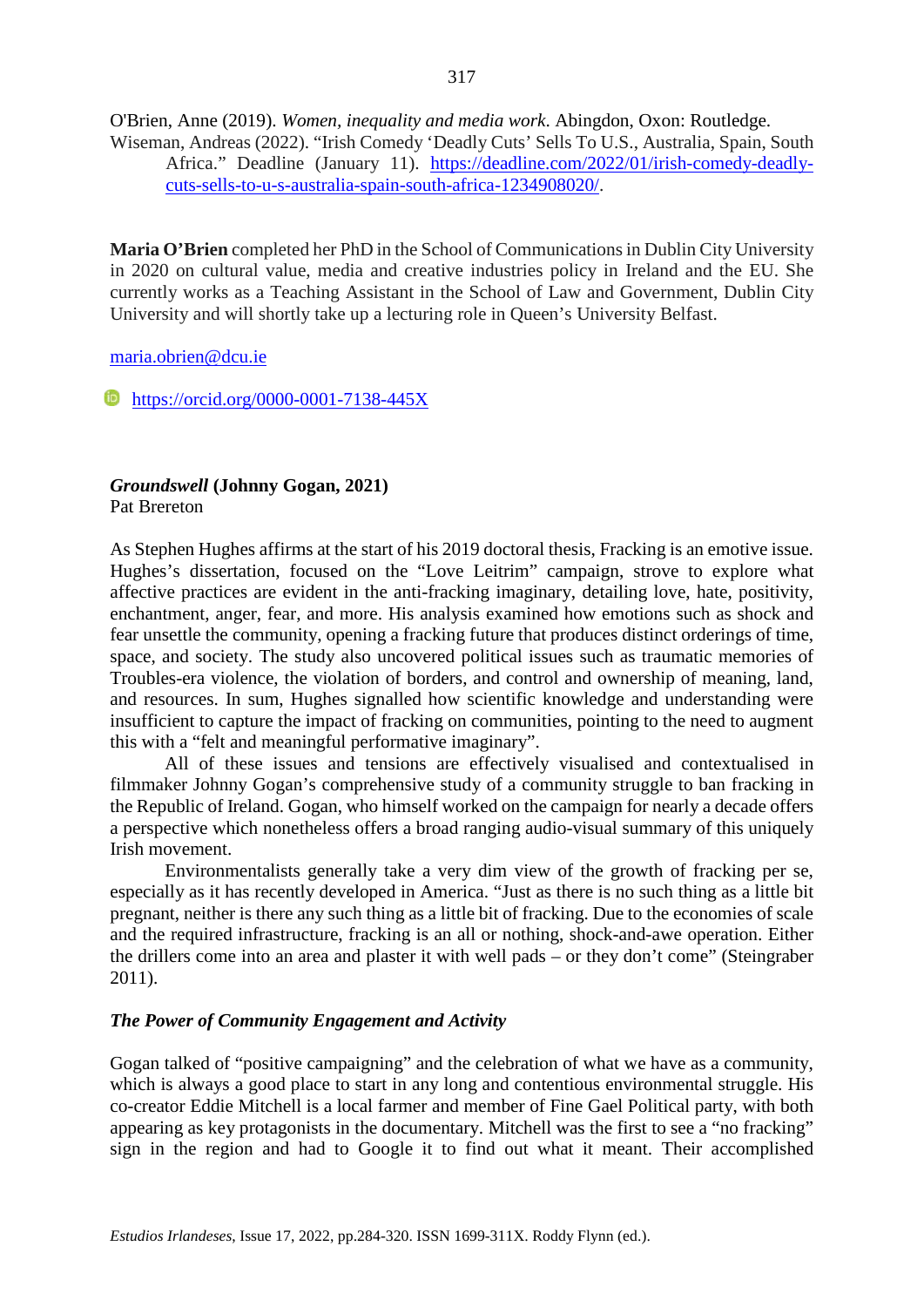documentary was kick-started with a trip to America and filming fracking on the ground; effectively highlighting what Ireland ought to be concerned about.

Gogan also mentioned his earlier fictional film *Mapmaker* (2002) – about a cartographer who encounters a long-buried body, while mapping beauty spots on the north-south border – to help signal his ongoing love of landscape, which incidentally encouraged him to move and live in Leitrim. As an area and region, it is perceived as a "sacrifice zone", being more "easy to exploit", with north Leitrim constituting the least densely populated area in the European Union. Surprisingly, the locals are apparently perceived as a mild-mannered people, but by all accounts the significance of the level of "under-employed and over-education" citizens within the region was under-appreciated and helped produce effective campaigners who could be mobilised for the long term "Love Leitrim" campaign.

Incidentally, the famous Irish writer William Trevor was apparently driving north and saw "The Ballroom of Romance" (Mayflower) that inspired him to write his famous story. This renowned community space is witnessed several times in the documentary as a safe place for active citizen engagement. Such "creative imaginary" and visualisation of community activity is echoed by the iconic love-heart denoting "Love Leitrim" which was created as an illuminated art-piece and planted on various mountains for all to see, helping to connect with and celebrate a love of landscape and support local community.

The documentary effectively teases out and maps the glue necessary to keep such a campaign together, noting how an early challenge for any protest group is simply to maintain cohesion. In fact one could argue the whole documentary serves as a template for exploring how a community group can effectively deal with an ever-changing political landscape and set of obstacles.

#### *Role and Power of (eco)Media*

There is a growing role for documentary and media in general to help spark new forms of environmental and political activism. Originally, eco-cinema scholars tended to emphasize environmental communication as first and foremost a cognitive, rather than an affective or emotional experience. Cognitive estrangement is set up as the first step by which the desired state of environmental awareness might be attained. This is arguably a very narrow, even an elitist framing, with other scholars suggesting that environmental media criticism's overarching purpose "should *not* be to impose a political program - much less pre-defined aesthetic practices – but to help create public spaces for debate and ethical argument over the claims of the environment for a place in political life" (Rust et al. 2013: 3). Popular fiction film, alongside more conventional even activist-driven documentaries like this one, remain an excellent starting point in promoting and also helping to puncture any simple[istic] formulations in dealing with environmental issues, including threats from fracking.

Certainly mainstream environmental documentaries like Josh Fox's *Gassland* (2010), snippets of which Gogan shows several times, act as a spur for action and remains a historical model to follow. The image which spurs most global reaction is the presence of methane in drinking water, producing a memorable concrete manifestation and cautionary tale around the ill effects of fracking. This is visualised when a Colorado resident is able to literally set his tap water on fire. More recently, fictional stories like *Promised Land* (2012) documents rural American resistance (or not) to corporate attempts to promote fracking in a rural region; especially calling out the illusory power of even well-funded pressure groups, while unpacking a range of cover-ups, which are in turn stock-in-trade within this Hollywood subgenre (see Brereton 2020).

Within eco-media we are always looking for new "creative imaginaries" that speak effectively to environmental issues. *Groundswell* deploys an innovative piece of black and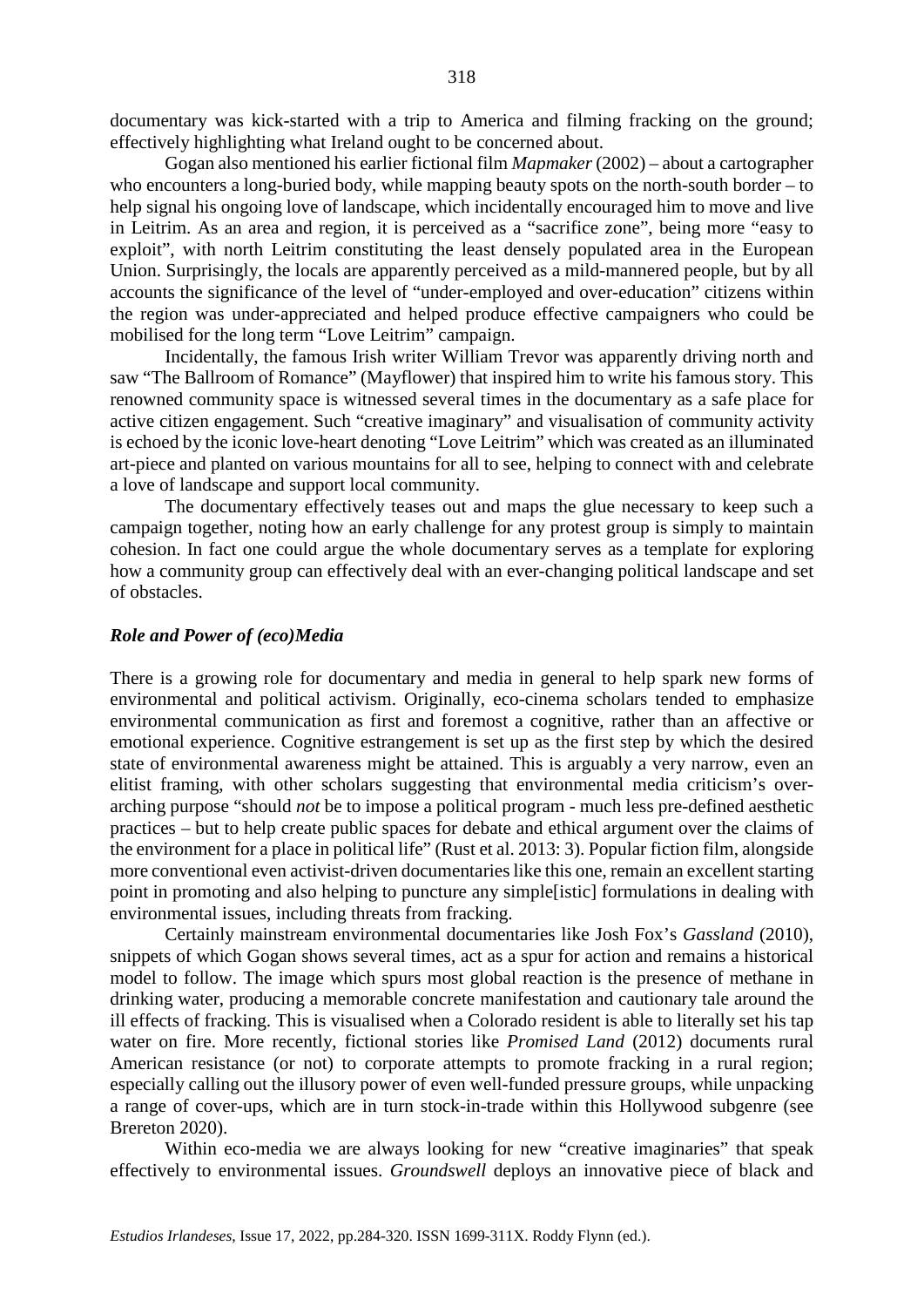white animation which stands out and helps map out the global effects of fracking and a more "sophisticated" illustration is evident in the opening credit sequence of the recent western televisual series *Yellowstone*. While this sequence appears somewhat crude, being apparently just dropped into the *mise-en-scene*, it is nonetheless driven and moulded by a pertinent Steve Wickham song with evocative lyrics including:

"hundreds of trucks … they don't give a Fuc\*…. Just sand and water… we've been fractured…. Beware the cute hoor…. When you get fractured… isolation and a bankrupt nation…. money turns good people bad."

#### *Greening the Irish Landscape*

Landscape and its relation to place identity remains a powerful tool for visualising and making legible the effects of environmental change. The director signals this to great effect with numerous drone shots and lovingly-framed environmental images of the landscape. This is significant in an era where inspiring audiences and policymakers/politicians to respond to unsustainable resource usage such as fracking, needs to be constantly kept in public view. By all accounts, resource use, extraction and landscape change, are communicated through such media and highlight the central importance of place identity and landscape (Haarstad and Wanvik 2017). A key through-line argument of the documentary is how landscape remains an important vehicle for expressing anxieties and contexts for resource interdependency, while another is how elements of local and regional identity compete and interact with global concerns, including climate change or globalisation in complex ways.

Telling stories is an essential part of the process of communicating issues around fracking, much less any environmental concerns including the ongoing climate crisis, as the "stories we tell ourselves about the world (about what matters, what doesn't matter, what is true, what is false) play a significant role in how we regard our world, what decisions we make, what policies we endorse and what actions we undertake" (Pargaman et al. 2017: 177). The other main activist environmental documentary within the Irish canon is Risteard O'Domhnaill's *The Pipe* (2010) – focuses on the "Shell to Sea" campaign in Mayo, which similarly spends a long time – made over four years – to capture on-the-ground community activity and resistance to the Corrib gas line.

Within Irish film studies however - as suggested in Brereton and Barrios O'Neill (2020) – landscape has most often been framed through romantic, nostalgic or heritage lenses, especially in postcolonial film (Barton 2004; Gibbons in Rockett et al. 1988), or alternatively as a political prism for exploring conflict and Troubles narratives (Hill in Rockett et al. 1988; McLoone 2000). Furthermore, across much Irish film history, landscape remains commonly attributed to a "green" touristic agenda, rather than an environmental, much less an extractive energy, framework.

Incidentally, Kate Ruddock of "Friends of the Earth", who also plays an important part in this story in helping to draft a Government bill to ban fracking, represents one of the 100 Irish organisations that signed up to a position which embraces alternative energy, and envisions Ireland as a nation of "energy citizens" who will plan, generate and distribute energy for the benefit of their communities (2017). But how to transcribe these ideals into a viable reality on the ground, while focusing especially on one small community group remains a challenge.

#### *Concluding Remarks: Ownership of land and the Environmental Ethical "Common Good"*

Many scholars are severe on the provenance of contemporary notions of rights in Western notions of property, ownership and identity that are already deeply implicated in tensions